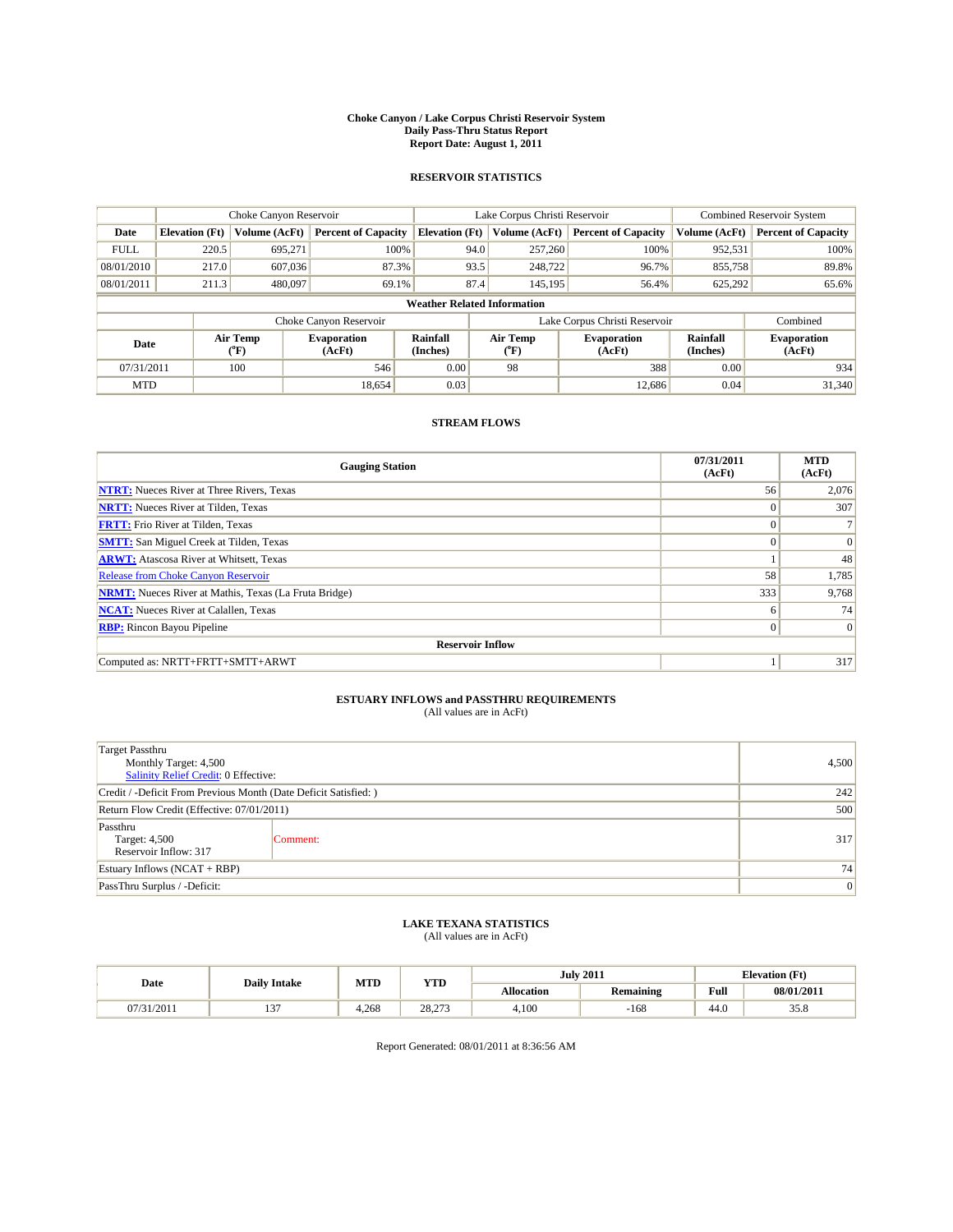#### **Choke Canyon / Lake Corpus Christi Reservoir System Daily Pass-Thru Status Report Report Date: August 2, 2011**

### **RESERVOIR STATISTICS**

|             | Choke Canyon Reservoir             |                                           |                              |                             | Lake Corpus Christi Reservoir |                               |                      | Combined Reservoir System    |  |
|-------------|------------------------------------|-------------------------------------------|------------------------------|-----------------------------|-------------------------------|-------------------------------|----------------------|------------------------------|--|
| Date        | <b>Elevation</b> (Ft)              | Volume (AcFt)                             | <b>Percent of Capacity</b>   | <b>Elevation</b> (Ft)       | Volume (AcFt)                 | <b>Percent of Capacity</b>    | Volume (AcFt)        | <b>Percent of Capacity</b>   |  |
| <b>FULL</b> | 220.5                              | 695,271                                   | 100%                         | 94.0                        | 257,260                       | 100%                          | 952,531              | 100%                         |  |
| 08/02/2010  | 217.0                              | 606,795                                   | 87.3%                        | 93.5                        | 248,541                       | 96.6%                         | 855,336              | 89.8%                        |  |
| 08/02/2011  | 211.3                              | 479,890                                   | 69.0%                        | 87.3                        | 144,315                       | 56.1%                         | 624,205              | 65.5%                        |  |
|             | <b>Weather Related Information</b> |                                           |                              |                             |                               |                               |                      |                              |  |
|             |                                    |                                           | Choke Canyon Reservoir       |                             |                               | Lake Corpus Christi Reservoir |                      | Combined                     |  |
| Date        |                                    | Air Temp<br>$({}^{\mathrm{o}}\mathrm{F})$ | <b>Evaporation</b><br>(AcFt) | <b>Rainfall</b><br>(Inches) | Air Temp<br>(°F)              | <b>Evaporation</b><br>(AcFt)  | Rainfall<br>(Inches) | <b>Evaporation</b><br>(AcFt) |  |
| 08/01/2011  |                                    | 102                                       | 594                          | 0.00                        | 102                           | 389                           | 0.00                 | 983                          |  |
| <b>MTD</b>  |                                    |                                           | 594                          | 0.00                        |                               | 389                           | 0.00                 | 983                          |  |

## **STREAM FLOWS**

| <b>Gauging Station</b>                                       | 08/01/2011<br>(AcFt) | <b>MTD</b><br>(AcFt) |
|--------------------------------------------------------------|----------------------|----------------------|
| <b>NTRT:</b> Nueces River at Three Rivers, Texas             | 56                   | 56                   |
| <b>NRTT:</b> Nueces River at Tilden, Texas                   | $\Omega$             | $\Omega$             |
| <b>FRTT:</b> Frio River at Tilden, Texas                     | $\Omega$             | $\Omega$             |
| <b>SMTT:</b> San Miguel Creek at Tilden, Texas               | $\Omega$             | $\Omega$             |
| <b>ARWT:</b> Atascosa River at Whitsett, Texas               |                      |                      |
| Release from Choke Canyon Reservoir                          | 58                   | 58                   |
| <b>NRMT:</b> Nueces River at Mathis, Texas (La Fruta Bridge) | 337                  | 337                  |
| <b>NCAT:</b> Nueces River at Calallen, Texas                 | $\Omega$             | $\Omega$             |
| <b>RBP:</b> Rincon Bayou Pipeline                            | $\overline{0}$       | $\Omega$             |
| <b>Reservoir Inflow</b>                                      |                      |                      |
| Computed as: NRTT+FRTT+SMTT+ARWT                             |                      |                      |

# **ESTUARY INFLOWS and PASSTHRU REQUIREMENTS**<br>(All values are in AcFt)

| <b>Target Passthru</b><br>Monthly Target: 5,000<br>Salinity Relief Credit: 0 Effective: | 5,000    |  |
|-----------------------------------------------------------------------------------------|----------|--|
| Credit / -Deficit From Previous Month (Date Deficit Satisfied: )                        | 74       |  |
| Return Flow Credit (Effective: 08/01/2011)                                              | 500      |  |
| Passthru<br>Target: 5,000<br>Reservoir Inflow: 1                                        | Comment: |  |
| Estuary Inflows $(NCAT + RBP)$                                                          | $\theta$ |  |
| PassThru Surplus / -Deficit:                                                            | $\theta$ |  |

## **LAKE TEXANA STATISTICS** (All values are in AcFt)

| Date       | <b>Daily Intake</b> | MTD        | <b>YTD</b> |                   | <b>August 2011</b> |      | <b>Elevation</b> (Ft) |
|------------|---------------------|------------|------------|-------------------|--------------------|------|-----------------------|
|            |                     |            |            | <b>Allocation</b> | <b>Remaining</b>   | Full | 08/02/2011            |
| 08/01/2011 | $\sim$<br>. .       | $\sim$<br> | 28.410     | 4.100             | 3,963              | 44.0 | $\sim$ $-$<br>JJ.,    |

Report Generated: 08/02/2011 at 8:16:51 AM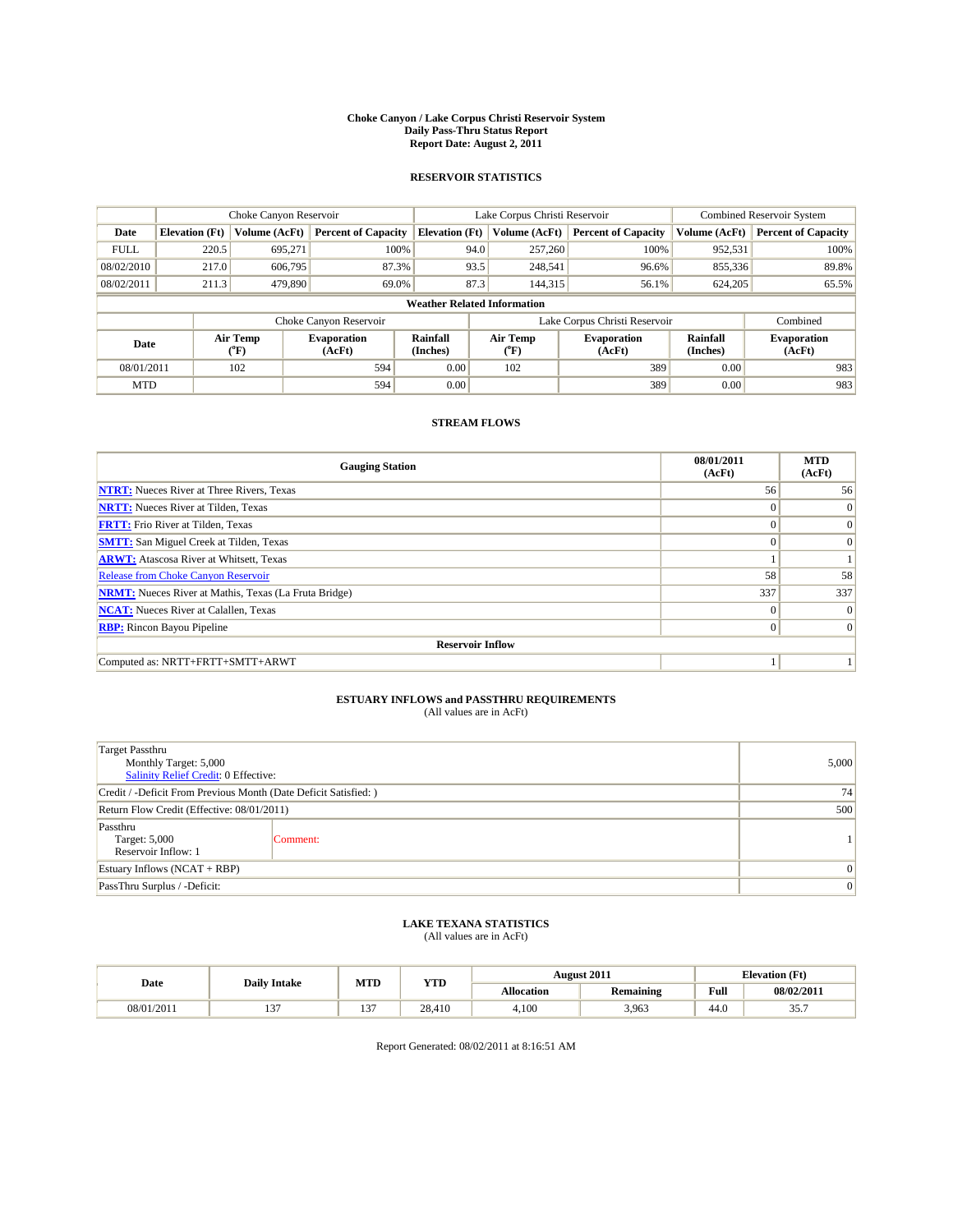#### **Choke Canyon / Lake Corpus Christi Reservoir System Daily Pass-Thru Status Report Report Date: August 3, 2011**

### **RESERVOIR STATISTICS**

|                                                   | Choke Canyon Reservoir             |               |                              |                             | Lake Corpus Christi Reservoir | <b>Combined Reservoir System</b> |                             |                              |  |  |
|---------------------------------------------------|------------------------------------|---------------|------------------------------|-----------------------------|-------------------------------|----------------------------------|-----------------------------|------------------------------|--|--|
| Date                                              | <b>Elevation</b> (Ft)              | Volume (AcFt) | <b>Percent of Capacity</b>   | <b>Elevation</b> (Ft)       | Volume (AcFt)                 | <b>Percent of Capacity</b>       | Volume (AcFt)               | <b>Percent of Capacity</b>   |  |  |
| <b>FULL</b>                                       | 220.5                              | 695,271       | 100%                         | 94.0                        | 257,260                       | 100%                             | 952,531                     | 100%                         |  |  |
| 08/03/2010                                        | 216.9                              | 606,313       | 87.2%                        | 93.5                        | 248,541                       | 96.6%                            | 854,854                     | 89.7%                        |  |  |
| 08/03/2011                                        | 211.2                              | 477,388       | 68.7%                        | 87.3                        | 143,735                       | 55.9%                            | 621,123                     | 65.2%                        |  |  |
|                                                   | <b>Weather Related Information</b> |               |                              |                             |                               |                                  |                             |                              |  |  |
|                                                   |                                    |               | Choke Canyon Reservoir       |                             |                               | Lake Corpus Christi Reservoir    |                             | Combined                     |  |  |
| Air Temp<br>Date<br>$({}^{\mathrm{o}}\mathrm{F})$ |                                    |               | <b>Evaporation</b><br>(AcFt) | <b>Rainfall</b><br>(Inches) | Air Temp<br>(°F)              | <b>Evaporation</b><br>(AcFt)     | <b>Rainfall</b><br>(Inches) | <b>Evaporation</b><br>(AcFt) |  |  |
| 08/02/2011                                        |                                    | 102           | 677                          | 0.00                        | 101                           | 430                              | 0.00                        | 1.107                        |  |  |
| <b>MTD</b>                                        |                                    |               | 1,271                        | 0.00                        |                               | 819                              | 0.00                        | 2.090                        |  |  |

## **STREAM FLOWS**

| <b>Gauging Station</b>                                       | 08/02/2011<br>(AcFt) | <b>MTD</b><br>(AcFt) |
|--------------------------------------------------------------|----------------------|----------------------|
| <b>NTRT:</b> Nueces River at Three Rivers, Texas             | 56                   | 111                  |
| <b>NRTT:</b> Nueces River at Tilden, Texas                   | $\Omega$             | $\theta$             |
| <b>FRTT:</b> Frio River at Tilden, Texas                     | $\Omega$             | $\Omega$             |
| <b>SMTT:</b> San Miguel Creek at Tilden, Texas               | $\Omega$             | $\Omega$             |
| <b>ARWT:</b> Atascosa River at Whitsett, Texas               |                      |                      |
| <b>Release from Choke Canyon Reservoir</b>                   | 58                   | 115                  |
| <b>NRMT:</b> Nueces River at Mathis, Texas (La Fruta Bridge) | 353                  | 691                  |
| <b>NCAT:</b> Nueces River at Calallen, Texas                 | $\Omega$             | $\Omega$             |
| <b>RBP:</b> Rincon Bayou Pipeline                            | $\mathbf{0}$         | $\Omega$             |
| <b>Reservoir Inflow</b>                                      |                      |                      |
| Computed as: NRTT+FRTT+SMTT+ARWT                             |                      |                      |

# **ESTUARY INFLOWS and PASSTHRU REQUIREMENTS**<br>(All values are in AcFt)

| <b>Target Passthru</b><br>Monthly Target: 5,000<br>Salinity Relief Credit: 0 Effective: | 5,000    |                |  |  |  |
|-----------------------------------------------------------------------------------------|----------|----------------|--|--|--|
| Credit / -Deficit From Previous Month (Date Deficit Satisfied: )                        | 74       |                |  |  |  |
| Return Flow Credit (Effective: 08/01/2011)                                              | 500      |                |  |  |  |
| Passthru<br>Target: 5,000<br>Reservoir Inflow: 2                                        | Comment: | $\overline{2}$ |  |  |  |
| Estuary Inflows $(NCAT + RBP)$                                                          | $\Omega$ |                |  |  |  |
| PassThru Surplus / -Deficit:                                                            |          |                |  |  |  |

## **LAKE TEXANA STATISTICS** (All values are in AcFt)

|            | <b>Daily Intake</b> | MTD                       | <b>YTD</b>               |                   | <b>August 2011</b> | <b>Elevation</b> (Ft) |                    |
|------------|---------------------|---------------------------|--------------------------|-------------------|--------------------|-----------------------|--------------------|
| Date       |                     |                           |                          | <b>Allocation</b> | <b>Remaining</b>   | Full                  | 08/03/2011         |
| 08/02/2011 | $\sim$<br>…         | $\sim$<br>21 <sup>c</sup> | 28.54<br>$\sim$ 4 $\sim$ | 4,100             | 3.826              | 44.0                  | $\sim$ $-$<br>JJ.I |

Report Generated: 08/03/2011 at 9:32:55 AM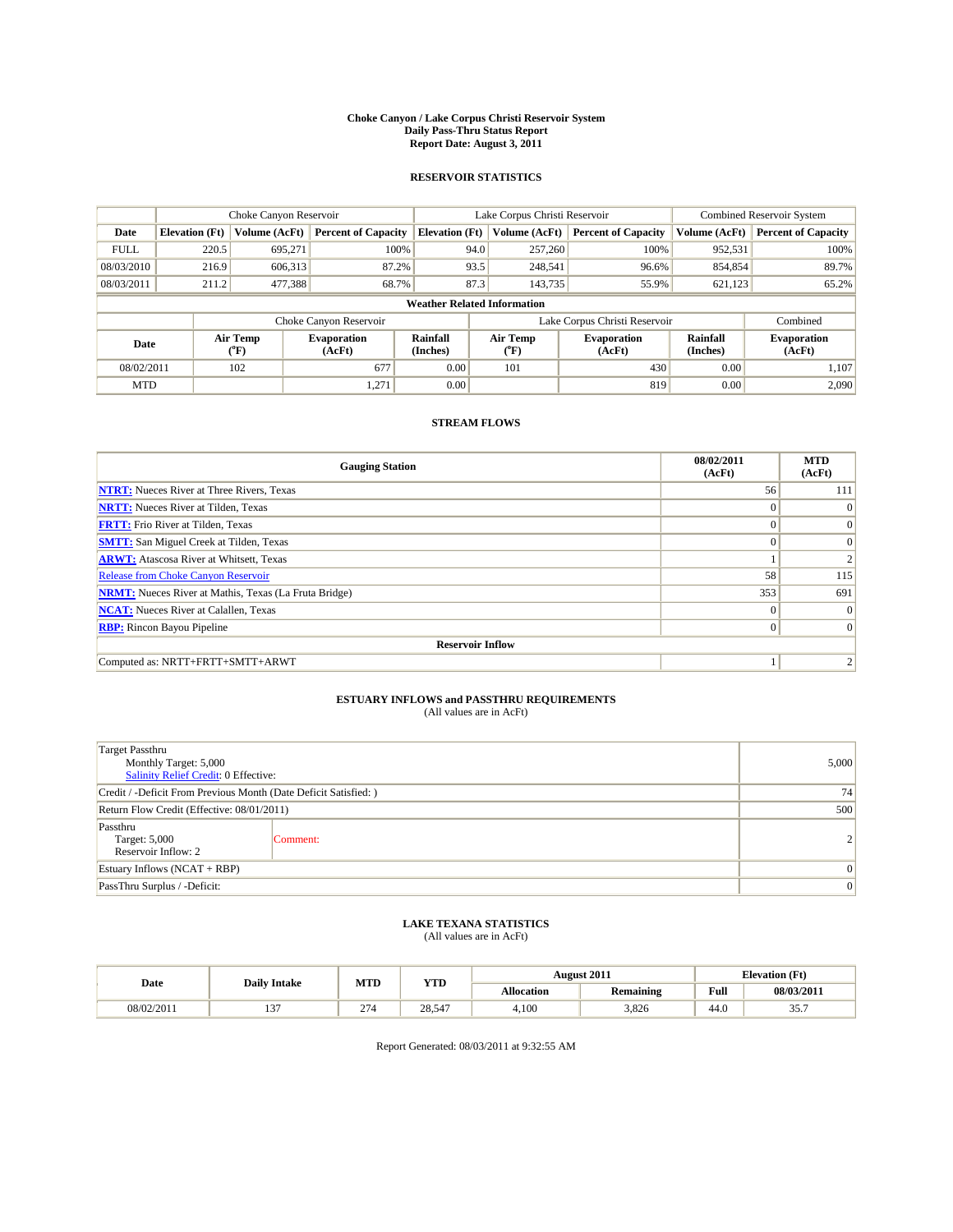#### **Choke Canyon / Lake Corpus Christi Reservoir System Daily Pass-Thru Status Report Report Date: August 4, 2011**

### **RESERVOIR STATISTICS**

|             | Choke Canyon Reservoir    |                             |                              |                                    | Lake Corpus Christi Reservoir |                  |                               |                      | <b>Combined Reservoir System</b> |  |
|-------------|---------------------------|-----------------------------|------------------------------|------------------------------------|-------------------------------|------------------|-------------------------------|----------------------|----------------------------------|--|
| Date        | <b>Elevation</b> (Ft)     | Volume (AcFt)               | <b>Percent of Capacity</b>   | <b>Elevation (Ft)</b>              |                               | Volume (AcFt)    | <b>Percent of Capacity</b>    | Volume (AcFt)        | <b>Percent of Capacity</b>       |  |
| <b>FULL</b> | 220.5                     | 695,271                     | 100%                         |                                    | 94.0                          | 257,260          | 100%                          | 952,531              | 100%                             |  |
| 08/04/2010  | 87.1%<br>216.9<br>605,590 |                             |                              | 93.5                               | 247,999                       | 96.4%            | 853,589                       | 89.6%                |                                  |  |
| 08/04/2011  | 211.2                     | 477,594                     | 68.7%                        |                                    | 87.2                          | 143.156          | 55.6%                         | 620,750              | 65.2%                            |  |
|             |                           |                             |                              | <b>Weather Related Information</b> |                               |                  |                               |                      |                                  |  |
|             |                           |                             | Choke Canyon Reservoir       |                                    |                               |                  | Lake Corpus Christi Reservoir |                      | Combined                         |  |
| Date        |                           | Air Temp<br>${}^{\circ}$ F) | <b>Evaporation</b><br>(AcFt) | <b>Rainfall</b><br>(Inches)        |                               | Air Temp<br>(°F) | <b>Evaporation</b><br>(AcFt)  | Rainfall<br>(Inches) | <b>Evaporation</b><br>(AcFt)     |  |
| 08/03/2011  |                           | 103                         | 677                          | 0.00                               |                               | 102              | 471                           | 0.00                 | 1,148                            |  |
| <b>MTD</b>  |                           |                             | 1,948                        | 0.00                               |                               |                  | 1,290                         | 0.00                 | 3,238                            |  |

## **STREAM FLOWS**

| <b>Gauging Station</b>                                       | 08/03/2011<br>(AcFt) | <b>MTD</b><br>(AcFt) |
|--------------------------------------------------------------|----------------------|----------------------|
| <b>NTRT:</b> Nueces River at Three Rivers, Texas             | 54                   | 165                  |
| <b>NRTT:</b> Nueces River at Tilden, Texas                   | $\Omega$             | $\Omega$             |
| <b>FRTT:</b> Frio River at Tilden, Texas                     | $\Omega$             | $\Omega$             |
| <b>SMTT:</b> San Miguel Creek at Tilden, Texas               | $\Omega$             | $\Omega$             |
| <b>ARWT:</b> Atascosa River at Whitsett, Texas               |                      | $\overline{3}$       |
| Release from Choke Canyon Reservoir                          | 58                   | 173                  |
| <b>NRMT:</b> Nueces River at Mathis, Texas (La Fruta Bridge) | 276                  | 967                  |
| <b>NCAT:</b> Nueces River at Calallen, Texas                 | $\Omega$             | $\Omega$             |
| <b>RBP:</b> Rincon Bayou Pipeline                            | $\overline{0}$       | $\Omega$             |
| <b>Reservoir Inflow</b>                                      |                      |                      |
| Computed as: NRTT+FRTT+SMTT+ARWT                             |                      |                      |

# **ESTUARY INFLOWS and PASSTHRU REQUIREMENTS**<br>(All values are in AcFt)

| <b>Target Passthru</b><br>Monthly Target: 5,000<br>Salinity Relief Credit: 0 Effective: | 5,000    |          |
|-----------------------------------------------------------------------------------------|----------|----------|
| Credit / -Deficit From Previous Month (Date Deficit Satisfied: )                        | 74       |          |
| Return Flow Credit (Effective: 08/01/2011)                                              | 500      |          |
| Passthru<br>Target: 5,000<br>Reservoir Inflow: 3                                        | Comment: |          |
| Estuary Inflows $(NCAT + RBP)$                                                          | $\theta$ |          |
| PassThru Surplus / -Deficit:                                                            |          | $\theta$ |

## **LAKE TEXANA STATISTICS** (All values are in AcFt)

|            | <b>Daily Intake</b> | MTD | YTD    |            | August 2011      |                                             | <b>Elevation</b> (Ft) |
|------------|---------------------|-----|--------|------------|------------------|---------------------------------------------|-----------------------|
| Date       |                     |     |        | Allocation | <b>Remaining</b> | Full<br>the contract of the contract of the | 08/04/2011            |
| 08/03/2011 | $\sim$              | 411 | 28.684 | 4.100      | 3,689            | 44.0                                        | 33.O                  |

Report Generated: 08/04/2011 at 9:12:59 AM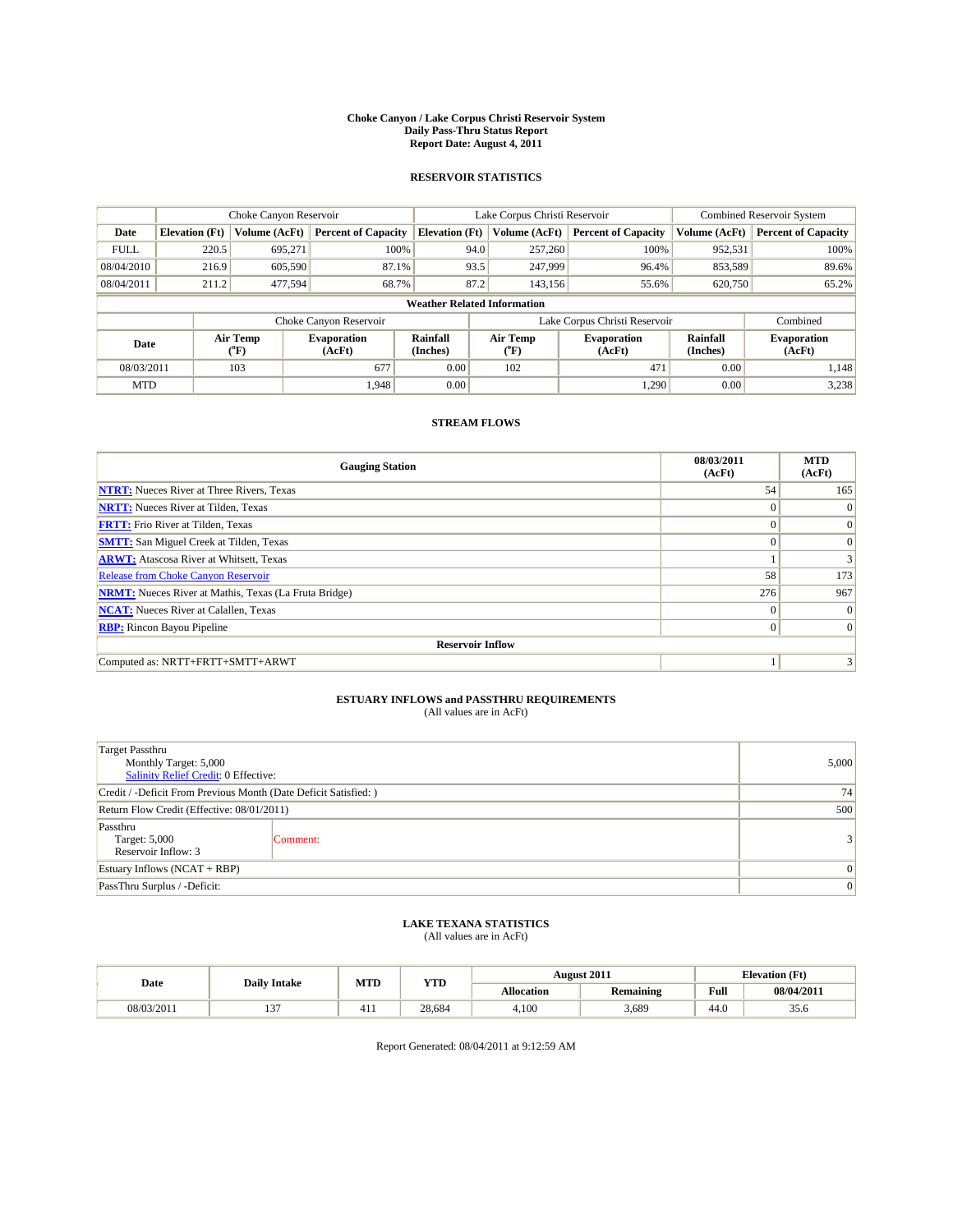#### **Choke Canyon / Lake Corpus Christi Reservoir System Daily Pass-Thru Status Report Report Date: August 5, 2011**

### **RESERVOIR STATISTICS**

|             | Choke Canyon Reservoir |                                |                              |                                    | Lake Corpus Christi Reservoir | <b>Combined Reservoir System</b> |                      |                              |
|-------------|------------------------|--------------------------------|------------------------------|------------------------------------|-------------------------------|----------------------------------|----------------------|------------------------------|
| Date        | <b>Elevation</b> (Ft)  | Volume (AcFt)                  | <b>Percent of Capacity</b>   | <b>Elevation</b> (Ft)              | Volume (AcFt)                 | <b>Percent of Capacity</b>       | Volume (AcFt)        | <b>Percent of Capacity</b>   |
| <b>FULL</b> | 220.5                  | 695,271                        | 100%                         | 94.0                               | 257,260                       | 100%                             | 952,531              | 100%                         |
| 08/05/2010  | 216.9<br>605,108       |                                | 87.0%                        | 93.5                               | 247,818                       | 96.3%                            | 852,926              | 89.5%                        |
| 08/05/2011  | 211.2                  | 477,181                        | 68.6%                        | 87.1                               | 142,148                       | 55.3%                            | 619,329              | 65.0%                        |
|             |                        |                                |                              | <b>Weather Related Information</b> |                               |                                  |                      |                              |
|             |                        |                                | Choke Canyon Reservoir       |                                    |                               | Lake Corpus Christi Reservoir    |                      | Combined                     |
| Date        |                        | Air Temp<br>$({}^o\mathrm{F})$ | <b>Evaporation</b><br>(AcFt) | Rainfall<br>(Inches)               | Air Temp<br>(°F)              | <b>Evaporation</b><br>(AcFt)     | Rainfall<br>(Inches) | <b>Evaporation</b><br>(AcFt) |
| 08/04/2011  |                        | 104                            | 713                          | 0.00                               | 103                           | 469                              | 0.00                 | 1,182                        |
| <b>MTD</b>  |                        |                                | 2,661                        | 0.00                               |                               | 1.759                            | 0.00                 | 4,420                        |

## **STREAM FLOWS**

| <b>Gauging Station</b>                                       | 08/04/2011<br>(AcFt) | <b>MTD</b><br>(AcFt) |
|--------------------------------------------------------------|----------------------|----------------------|
| <b>NTRT:</b> Nueces River at Three Rivers, Texas             | 56                   | 220                  |
| <b>NRTT:</b> Nueces River at Tilden, Texas                   | $\Omega$             | $\Omega$             |
| <b>FRTT:</b> Frio River at Tilden, Texas                     | $\Omega$             | $\Omega$             |
| <b>SMTT:</b> San Miguel Creek at Tilden, Texas               | $\Omega$             | $\Omega$             |
| <b>ARWT:</b> Atascosa River at Whitsett, Texas               |                      |                      |
| <b>Release from Choke Canyon Reservoir</b>                   | 58                   | 230                  |
| <b>NRMT:</b> Nueces River at Mathis, Texas (La Fruta Bridge) | 280                  | 1,247                |
| <b>NCAT:</b> Nueces River at Calallen, Texas                 | $\Omega$             |                      |
| <b>RBP:</b> Rincon Bayou Pipeline                            | $\overline{0}$       | $\Omega$             |
| <b>Reservoir Inflow</b>                                      |                      |                      |
| Computed as: NRTT+FRTT+SMTT+ARWT                             |                      |                      |

# **ESTUARY INFLOWS and PASSTHRU REQUIREMENTS**<br>(All values are in AcFt)

| <b>Target Passthru</b><br>Monthly Target: 5,000<br>Salinity Relief Credit: 0 Effective: | 5,000    |  |  |  |  |
|-----------------------------------------------------------------------------------------|----------|--|--|--|--|
| Credit / -Deficit From Previous Month (Date Deficit Satisfied: )                        | 74       |  |  |  |  |
| Return Flow Credit (Effective: 08/01/2011)                                              | 500      |  |  |  |  |
| Passthru<br>Target: 5,000<br>Reservoir Inflow: 5                                        | Comment: |  |  |  |  |
| Estuary Inflows $(NCAT + RBP)$                                                          | 0        |  |  |  |  |
| PassThru Surplus / -Deficit:                                                            |          |  |  |  |  |

## **LAKE TEXANA STATISTICS** (All values are in AcFt)

| Date       | <b>Daily Intake</b> | MTD | YTD    | <b>August 2011</b> |                  | <b>Elevation</b> (Ft) |            |
|------------|---------------------|-----|--------|--------------------|------------------|-----------------------|------------|
|            |                     |     |        | Allocation         | <b>Remaining</b> | Full                  | 08/05/2011 |
| 08/04/2011 | $\sim$              | 548 | 28.821 | 4.100              | 550<br>ے رہی ر   | 44.0                  | JJ.J       |

Report Generated: 08/05/2011 at 9:01:06 AM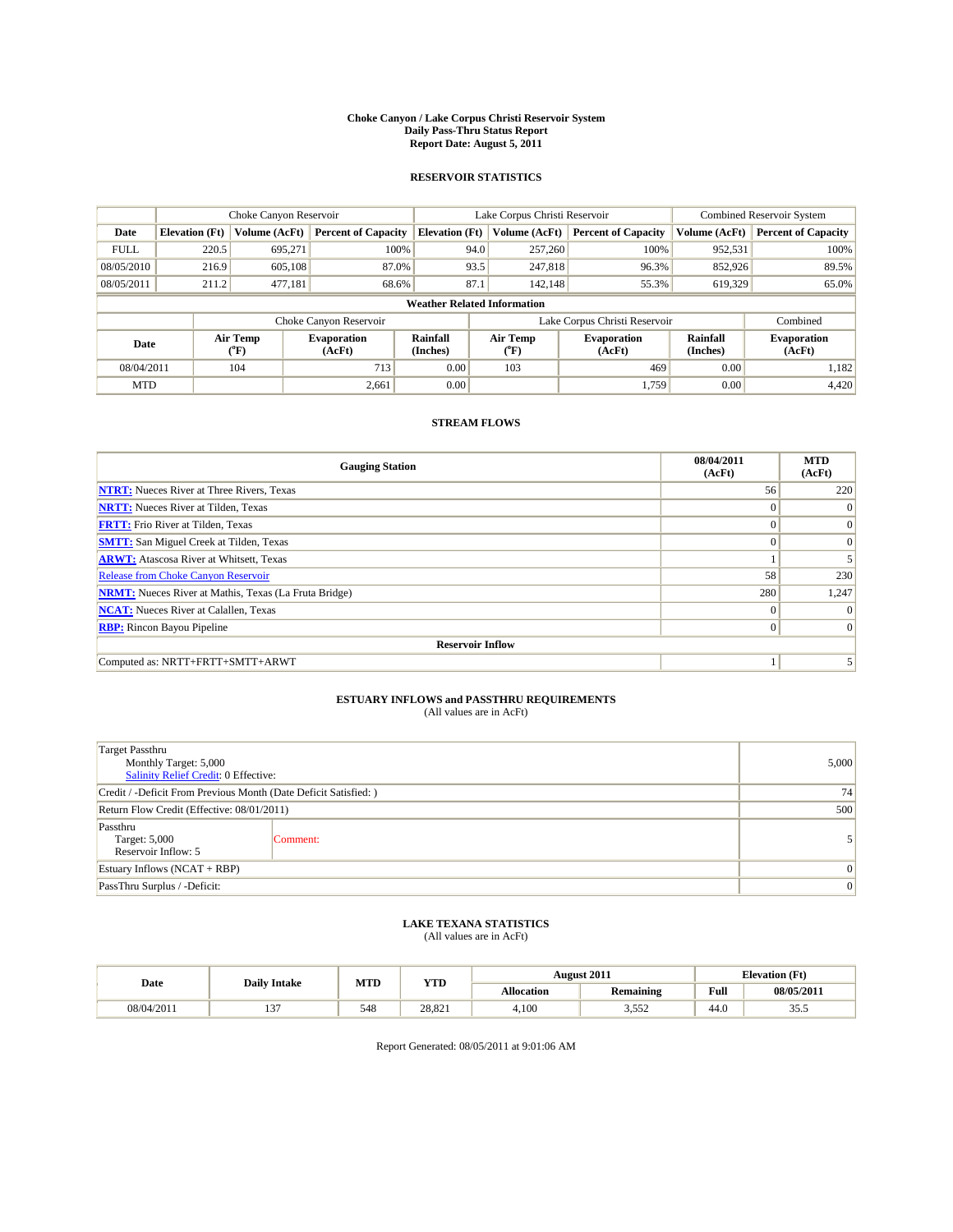#### **Choke Canyon / Lake Corpus Christi Reservoir System Daily Pass-Thru Status Report Report Date: August 6, 2011**

### **RESERVOIR STATISTICS**

|             | Choke Canyon Reservoir    |                                           |                              |                                    | Lake Corpus Christi Reservoir |                               | Combined Reservoir System   |                              |
|-------------|---------------------------|-------------------------------------------|------------------------------|------------------------------------|-------------------------------|-------------------------------|-----------------------------|------------------------------|
| Date        | <b>Elevation</b> (Ft)     | Volume (AcFt)                             | <b>Percent of Capacity</b>   | <b>Elevation</b> (Ft)              | Volume (AcFt)                 | <b>Percent of Capacity</b>    | Volume (AcFt)               | <b>Percent of Capacity</b>   |
| <b>FULL</b> | 220.5                     | 695,271                                   | 100%                         | 94.0                               | 257,260                       | 100%                          | 952,531                     | 100%                         |
| 08/06/2010  | 604,867<br>87.0%<br>216.9 |                                           |                              | 93.4<br>247,096                    | 96.0%                         | 851,963                       | 89.4%                       |                              |
| 08/06/2011  | 211.1                     | 476,355                                   | 68.5%                        | 87.1                               | 141,861                       | 55.1%                         | 618,216                     | 64.9%                        |
|             |                           |                                           |                              | <b>Weather Related Information</b> |                               |                               |                             |                              |
|             |                           |                                           | Choke Canyon Reservoir       |                                    |                               | Lake Corpus Christi Reservoir |                             | Combined                     |
| Date        |                           | Air Temp<br>$({}^{\mathrm{o}}\mathrm{F})$ | <b>Evaporation</b><br>(AcFt) | <b>Rainfall</b><br>(Inches)        | Air Temp<br>("F)              | <b>Evaporation</b><br>(AcFt)  | <b>Rainfall</b><br>(Inches) | <b>Evaporation</b><br>(AcFt) |
| 08/05/2011  |                           | 102                                       | 688                          | 0.00                               | 100                           | 410                           | 0.00                        | 1.098                        |
| <b>MTD</b>  |                           |                                           | 3.349                        | 0.00                               |                               | 2.169                         | 0.00                        | 5,518                        |

## **STREAM FLOWS**

| <b>Gauging Station</b>                                       | 08/05/2011<br>(AcFt) | <b>MTD</b><br>(AcFt) |
|--------------------------------------------------------------|----------------------|----------------------|
| <b>NTRT:</b> Nueces River at Three Rivers, Texas             | 58                   | 278                  |
| <b>NRTT:</b> Nueces River at Tilden, Texas                   |                      |                      |
| <b>FRTT:</b> Frio River at Tilden, Texas                     |                      |                      |
| <b>SMTT:</b> San Miguel Creek at Tilden, Texas               |                      | $\Omega$             |
| <b>ARWT:</b> Atascosa River at Whitsett, Texas               |                      | 6                    |
| Release from Choke Canyon Reservoir                          | 58                   | 288                  |
| <b>NRMT:</b> Nueces River at Mathis, Texas (La Fruta Bridge) | 280                  | 1,526                |
| <b>NCAT:</b> Nueces River at Calallen, Texas                 | $\Omega$             |                      |
| <b>RBP:</b> Rincon Bayou Pipeline                            | $\Omega$             | $\Omega$             |
| <b>Reservoir Inflow</b>                                      |                      |                      |
| Computed as: (NTRT+FRTT+SMTT)-Release From Choke Canyon      | $\Omega$             |                      |

# **ESTUARY INFLOWS and PASSTHRU REQUIREMENTS**<br>(All values are in AcFt)

| <b>Target Passthru</b><br>Monthly Target: 5,000<br>Salinity Relief Credit: 0 Effective: | 5,000    |   |
|-----------------------------------------------------------------------------------------|----------|---|
| Credit / -Deficit From Previous Month (Date Deficit Satisfied: )                        | 74       |   |
| Return Flow Credit (Effective: 08/01/2011)                                              | 500      |   |
| Passthru<br>Target: 5,000<br>Reservoir Inflow: 5                                        | Comment: |   |
| Estuary Inflows $(NCAT + RBP)$                                                          | $\Omega$ |   |
| PassThru Surplus / -Deficit:                                                            |          | 0 |

## **LAKE TEXANA STATISTICS** (All values are in AcFt)

| Date       | <b>Daily Intake</b> | MTD | YTD    |            | <b>August 2011</b> | <b>Elevation</b> (Ft) |            |
|------------|---------------------|-----|--------|------------|--------------------|-----------------------|------------|
|            |                     |     |        | Allocation | <b>Remaining</b>   | Full                  | 08/06/2011 |
| 08/05/2011 | $\sim$              | 685 | 28.958 | 4.100      | 3.41J              | 44.0                  | ن. ر.      |

Report Generated: 08/06/2011 at 8:32:22 AM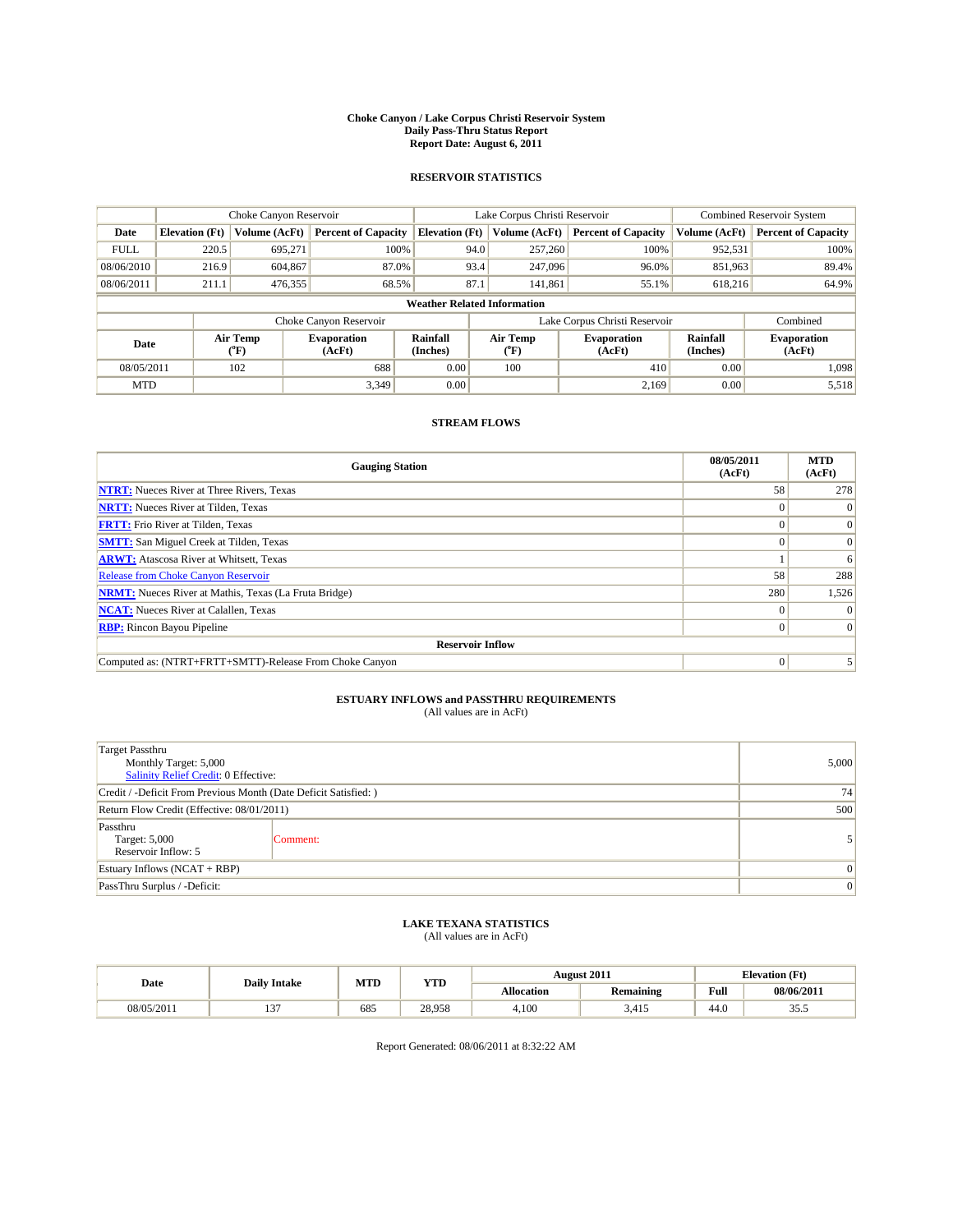#### **Choke Canyon / Lake Corpus Christi Reservoir System Daily Pass-Thru Status Report Report Date: August 7, 2011**

### **RESERVOIR STATISTICS**

|             | Choke Canyon Reservoir             |                                           |                              |                       | Lake Corpus Christi Reservoir | <b>Combined Reservoir System</b> |                             |                              |  |  |  |
|-------------|------------------------------------|-------------------------------------------|------------------------------|-----------------------|-------------------------------|----------------------------------|-----------------------------|------------------------------|--|--|--|
| Date        | <b>Elevation</b> (Ft)              | Volume (AcFt)                             | <b>Percent of Capacity</b>   | <b>Elevation</b> (Ft) | Volume (AcFt)                 | <b>Percent of Capacity</b>       | Volume (AcFt)               | <b>Percent of Capacity</b>   |  |  |  |
| <b>FULL</b> | 220.5                              | 695,271                                   | 100%                         | 94.0                  | 257,260                       | 100%                             | 952,531                     | 100%                         |  |  |  |
| 08/07/2010  | 216.8                              | 603,662                                   | 86.8%                        | 93.4                  | 246,375                       | 95.8%                            | 850,037                     | 89.2%                        |  |  |  |
| 08/07/2011  | 211.1                              | 475,526                                   | 68.4%                        | 87.0                  | 140,146                       | 54.5%                            | 615,672                     | 64.6%                        |  |  |  |
|             | <b>Weather Related Information</b> |                                           |                              |                       |                               |                                  |                             |                              |  |  |  |
|             |                                    |                                           | Choke Canyon Reservoir       |                       |                               | Lake Corpus Christi Reservoir    |                             | Combined                     |  |  |  |
| Date        |                                    | Air Temp<br>$({}^{\mathrm{o}}\mathrm{F})$ | <b>Evaporation</b><br>(AcFt) | Rainfall<br>(Inches)  | Air Temp<br>(°F)              | <b>Evaporation</b><br>(AcFt)     | <b>Rainfall</b><br>(Inches) | <b>Evaporation</b><br>(AcFt) |  |  |  |
| 08/06/2011  |                                    | 101                                       | 652                          | 0.00                  | 102                           | 415                              | 0.00                        | 1.067                        |  |  |  |
| <b>MTD</b>  |                                    |                                           | 4,001                        | 0.00                  |                               | 2,584                            | 0.00                        | 6,585                        |  |  |  |

## **STREAM FLOWS**

| <b>Gauging Station</b>                                       | 08/06/2011<br>(AcFt) | <b>MTD</b><br>(AcFt) |
|--------------------------------------------------------------|----------------------|----------------------|
| <b>NTRT:</b> Nueces River at Three Rivers, Texas             | 58                   | 335                  |
| <b>NRTT:</b> Nueces River at Tilden, Texas                   |                      |                      |
| <b>FRTT:</b> Frio River at Tilden, Texas                     |                      |                      |
| <b>SMTT:</b> San Miguel Creek at Tilden, Texas               |                      |                      |
| <b>ARWT:</b> Atascosa River at Whitsett, Texas               |                      |                      |
| Release from Choke Canyon Reservoir                          | 58                   | 345                  |
| <b>NRMT:</b> Nueces River at Mathis, Texas (La Fruta Bridge) | 284                  | 1,810                |
| <b>NCAT:</b> Nueces River at Calallen, Texas                 | $\Omega$             |                      |
| <b>RBP:</b> Rincon Bayou Pipeline                            | $\Omega$             | $\Omega$             |
| <b>Reservoir Inflow</b>                                      |                      |                      |
| Computed as: (NTRT+FRTT+SMTT)-Release From Choke Canyon      | $\Omega$             |                      |

# **ESTUARY INFLOWS and PASSTHRU REQUIREMENTS**<br>(All values are in AcFt)

| <b>Target Passthru</b><br>Monthly Target: 5,000<br>Salinity Relief Credit: 0 Effective: | 5,000    |  |  |  |  |
|-----------------------------------------------------------------------------------------|----------|--|--|--|--|
| Credit / -Deficit From Previous Month (Date Deficit Satisfied: )                        | 74       |  |  |  |  |
| Return Flow Credit (Effective: 08/01/2011)                                              | 500      |  |  |  |  |
| Passthru<br>Target: 5,000<br>Reservoir Inflow: 5                                        | Comment: |  |  |  |  |
| Estuary Inflows $(NCAT + RBP)$                                                          | $\Omega$ |  |  |  |  |
| PassThru Surplus / -Deficit:                                                            |          |  |  |  |  |

## **LAKE TEXANA STATISTICS** (All values are in AcFt)

| Date       | <b>Daily Intake</b> | MTD                 | <b>YTD</b> |                   | <b>August 2011</b> | <b>Elevation</b> (Ft) |            |
|------------|---------------------|---------------------|------------|-------------------|--------------------|-----------------------|------------|
|            |                     |                     |            | <b>Allocation</b> | <b>Remaining</b>   | Full                  | 08/07/2011 |
| 08/06/2011 | $\sim$<br>. .       | $\circ \sim$<br>844 | 29,095     | 4.100             | 270<br>ں رے د      | 44.0                  | ن. ر.      |

Report Generated: 08/07/2011 at 8:32:12 AM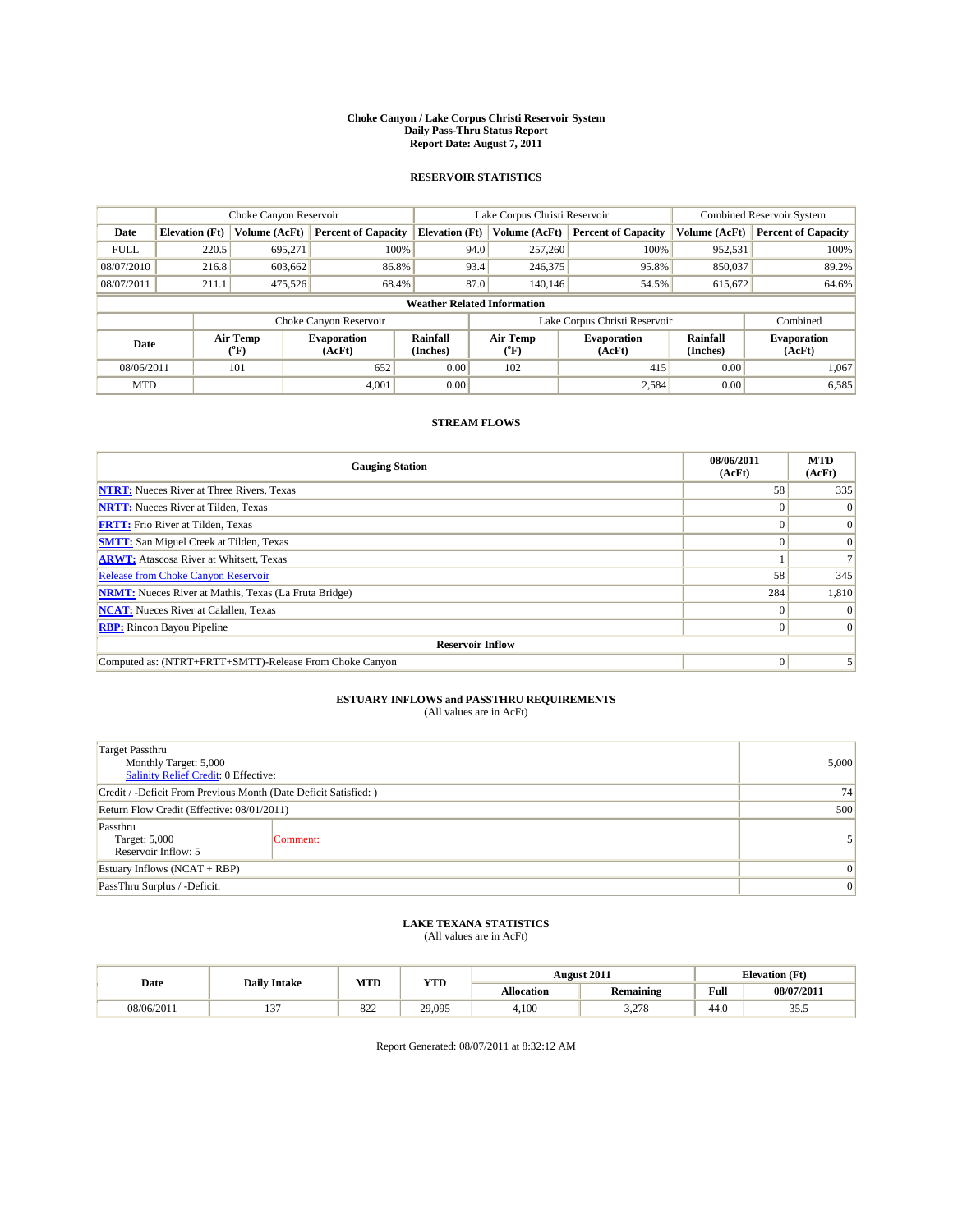#### **Choke Canyon / Lake Corpus Christi Reservoir System Daily Pass-Thru Status Report Report Date: August 8, 2011**

### **RESERVOIR STATISTICS**

|             | Choke Canyon Reservoir             |                  |                              |                       | Lake Corpus Christi Reservoir |                  |                               |                      | Combined Reservoir System    |  |  |
|-------------|------------------------------------|------------------|------------------------------|-----------------------|-------------------------------|------------------|-------------------------------|----------------------|------------------------------|--|--|
| Date        | <b>Elevation</b> (Ft)              | Volume (AcFt)    | <b>Percent of Capacity</b>   | <b>Elevation</b> (Ft) |                               | Volume (AcFt)    | <b>Percent of Capacity</b>    | Volume (AcFt)        | <b>Percent of Capacity</b>   |  |  |
| <b>FULL</b> | 220.5                              | 695,271          | 100%                         |                       | 94.0                          | 257,260          | 100%                          | 952,531              | 100%                         |  |  |
| 08/08/2010  | 216.8                              | 603.180          | 86.8%                        |                       | 93.4                          | 246,014          | 95.6%                         | 849,194              | 89.2%                        |  |  |
| 08/08/2011  | 211.1                              | 475,526          | 68.4%                        |                       | 87.0                          | 140,146          | 54.5%                         | 615,672              | 64.6%                        |  |  |
|             | <b>Weather Related Information</b> |                  |                              |                       |                               |                  |                               |                      |                              |  |  |
|             |                                    |                  | Choke Canyon Reservoir       |                       |                               |                  | Lake Corpus Christi Reservoir |                      | Combined                     |  |  |
| Date        |                                    | Air Temp<br>(°F) | <b>Evaporation</b><br>(AcFt) | Rainfall<br>(Inches)  |                               | Air Temp<br>(°F) | <b>Evaporation</b><br>(AcFt)  | Rainfall<br>(Inches) | <b>Evaporation</b><br>(AcFt) |  |  |
| 08/07/2011  |                                    | 102              | 483                          | 0.00                  |                               | 101              | 456                           | 0.00                 | 939                          |  |  |
| <b>MTD</b>  |                                    |                  | 4.484                        | 0.00                  |                               |                  | 3.040                         | 0.00                 | 7,524                        |  |  |

## **STREAM FLOWS**

| <b>Gauging Station</b>                                       | 08/07/2011<br>(AcFt) | <b>MTD</b><br>(AcFt) |
|--------------------------------------------------------------|----------------------|----------------------|
| <b>NTRT:</b> Nueces River at Three Rivers, Texas             | 58                   | 393                  |
| <b>NRTT:</b> Nueces River at Tilden, Texas                   |                      |                      |
| <b>FRTT:</b> Frio River at Tilden, Texas                     |                      |                      |
| <b>SMTT:</b> San Miguel Creek at Tilden, Texas               |                      | $\Omega$             |
| <b>ARWT:</b> Atascosa River at Whitsett, Texas               |                      |                      |
| <b>Release from Choke Canyon Reservoir</b>                   | 58                   | 403                  |
| <b>NRMT:</b> Nueces River at Mathis, Texas (La Fruta Bridge) | 286                  | 2,096                |
| <b>NCAT:</b> Nueces River at Calallen, Texas                 |                      |                      |
| <b>RBP:</b> Rincon Bayou Pipeline                            | $\Omega$             | $\Omega$             |
| <b>Reservoir Inflow</b>                                      |                      |                      |
| Computed as: (NTRT+FRTT+SMTT)-Release From Choke Canyon      | $\Omega$             |                      |

# **ESTUARY INFLOWS and PASSTHRU REQUIREMENTS**<br>(All values are in AcFt)

| <b>Target Passthru</b><br>Monthly Target: 5,000<br>Salinity Relief Credit: 0 Effective: | 5,000    |  |  |  |  |
|-----------------------------------------------------------------------------------------|----------|--|--|--|--|
| Credit / -Deficit From Previous Month (Date Deficit Satisfied: )                        | 74       |  |  |  |  |
| Return Flow Credit (Effective: 08/01/2011)                                              | 500      |  |  |  |  |
| Passthru<br>Target: 5,000<br>Reservoir Inflow: 5                                        | Comment: |  |  |  |  |
| Estuary Inflows $(NCAT + RBP)$                                                          |          |  |  |  |  |
| PassThru Surplus / -Deficit:                                                            |          |  |  |  |  |

## **LAKE TEXANA STATISTICS** (All values are in AcFt)

| Date       | <b>Daily Intake</b> |     | MTD<br>YTD             | <b>August 2011</b> |                  | <b>Elevation</b> (Ft) |            |
|------------|---------------------|-----|------------------------|--------------------|------------------|-----------------------|------------|
|            |                     |     |                        | Allocation         | <b>Remaining</b> | Full                  | 08/08/2017 |
| 08/07/2011 | $\sim$              | 959 | 20<br>222<br>ے بے دیکھ | 4.100              | 3.141            | 44.0                  | JJ .J      |

Report Generated: 08/08/2011 at 8:55:08 AM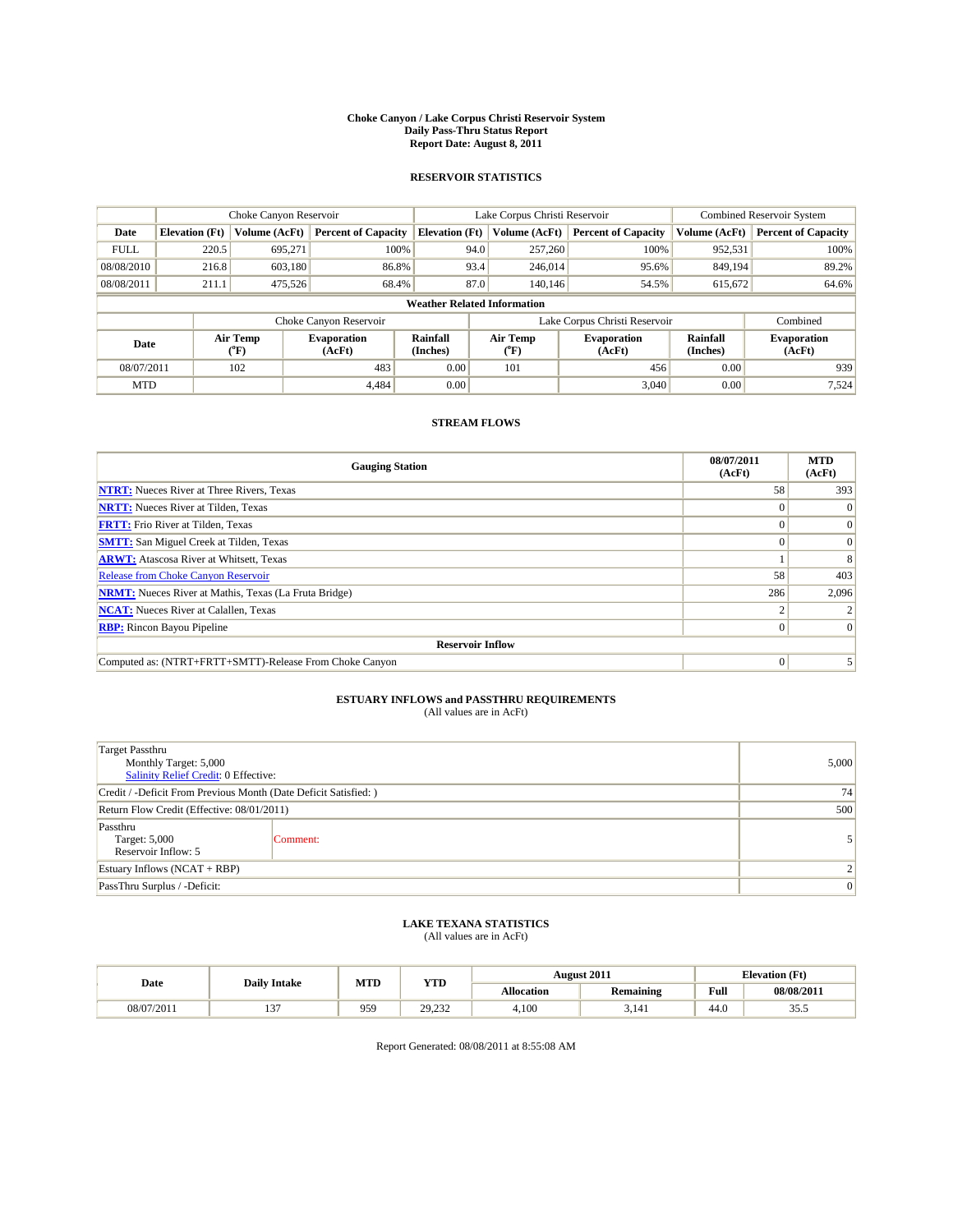#### **Choke Canyon / Lake Corpus Christi Reservoir System Daily Pass-Thru Status Report Report Date: August 9, 2011**

### **RESERVOIR STATISTICS**

|             | Choke Canyon Reservoir             |                                           |                              |                       | Lake Corpus Christi Reservoir | <b>Combined Reservoir System</b> |                             |                              |  |  |  |
|-------------|------------------------------------|-------------------------------------------|------------------------------|-----------------------|-------------------------------|----------------------------------|-----------------------------|------------------------------|--|--|--|
| Date        | <b>Elevation</b> (Ft)              | Volume (AcFt)                             | <b>Percent of Capacity</b>   | <b>Elevation</b> (Ft) | Volume (AcFt)                 | <b>Percent of Capacity</b>       | Volume (AcFt)               | <b>Percent of Capacity</b>   |  |  |  |
| <b>FULL</b> | 220.5                              | 695,271                                   | 100%                         | 94.0                  | 257,260                       | 100%                             | 952,531                     | 100%                         |  |  |  |
| 08/09/2010  | 216.8                              | 602,698                                   | 86.7%                        | 93.4                  | 245,474                       | 95.4%                            | 848,172                     | 89.0%                        |  |  |  |
| 08/09/2011  | 211.0                              | 474,064                                   | 68.2%                        | 86.9                  | 138,445                       | 53.8%                            | 612,509                     | 64.3%                        |  |  |  |
|             | <b>Weather Related Information</b> |                                           |                              |                       |                               |                                  |                             |                              |  |  |  |
|             |                                    |                                           | Choke Canyon Reservoir       |                       |                               | Lake Corpus Christi Reservoir    |                             | Combined                     |  |  |  |
| Date        |                                    | Air Temp<br>$({}^{\mathrm{o}}\mathrm{F})$ | <b>Evaporation</b><br>(AcFt) | Rainfall<br>(Inches)  | Air Temp<br>(°F)              | <b>Evaporation</b><br>(AcFt)     | <b>Rainfall</b><br>(Inches) | <b>Evaporation</b><br>(AcFt) |  |  |  |
| 08/08/2011  |                                    | 104                                       | 699                          | 0.00                  | 101                           | 469                              | 0.00                        | 1.168                        |  |  |  |
| <b>MTD</b>  |                                    |                                           | 5,183                        | 0.00                  |                               | 3.509                            | 0.00                        | 8,692                        |  |  |  |

## **STREAM FLOWS**

| <b>Gauging Station</b>                                       | 08/08/2011<br>(AcFt) | <b>MTD</b><br>(AcFt) |
|--------------------------------------------------------------|----------------------|----------------------|
| <b>NTRT:</b> Nueces River at Three Rivers, Texas             | 58                   | 451                  |
| <b>NRTT:</b> Nueces River at Tilden, Texas                   |                      |                      |
| <b>FRTT:</b> Frio River at Tilden, Texas                     |                      |                      |
| <b>SMTT:</b> San Miguel Creek at Tilden, Texas               |                      | $\Omega$             |
| <b>ARWT:</b> Atascosa River at Whitsett, Texas               |                      | 9                    |
| <b>Release from Choke Canyon Reservoir</b>                   | 58                   | 461                  |
| <b>NRMT:</b> Nueces River at Mathis, Texas (La Fruta Bridge) | 286                  | 2,382                |
| <b>NCAT:</b> Nueces River at Calallen, Texas                 |                      |                      |
| <b>RBP:</b> Rincon Bayou Pipeline                            | $\Omega$             | $\Omega$             |
| <b>Reservoir Inflow</b>                                      |                      |                      |
| Computed as: (NTRT+FRTT+SMTT)-Release From Choke Canyon      | $\Omega$             |                      |

# **ESTUARY INFLOWS and PASSTHRU REQUIREMENTS**<br>(All values are in AcFt)

| <b>Target Passthru</b><br>Monthly Target: 5,000<br>Salinity Relief Credit: 0 Effective: | 5,000    |  |  |  |  |
|-----------------------------------------------------------------------------------------|----------|--|--|--|--|
| Credit / -Deficit From Previous Month (Date Deficit Satisfied: )                        | 74       |  |  |  |  |
| Return Flow Credit (Effective: 08/01/2011)                                              | 500      |  |  |  |  |
| Passthru<br>Target: 5,000<br>Reservoir Inflow: 5                                        | Comment: |  |  |  |  |
| Estuary Inflows $(NCAT + RBP)$                                                          |          |  |  |  |  |
| PassThru Surplus / -Deficit:                                                            |          |  |  |  |  |

## **LAKE TEXANA STATISTICS** (All values are in AcFt)

|            | <b>Daily Intake</b> | MTD  | YTD    |            | August 2011      |                                             | <b>Elevation</b> (Ft) |
|------------|---------------------|------|--------|------------|------------------|---------------------------------------------|-----------------------|
| Date       |                     |      |        | Allocation | <b>Remaining</b> | Full<br>the contract of the contract of the | 08/09/2017            |
| 08/08/2011 | $\sim$              | .096 | 29,369 | 4.100      | 3.004            | 44.0                                        | JJ .J                 |

Report Generated: 08/09/2011 at 9:21:14 AM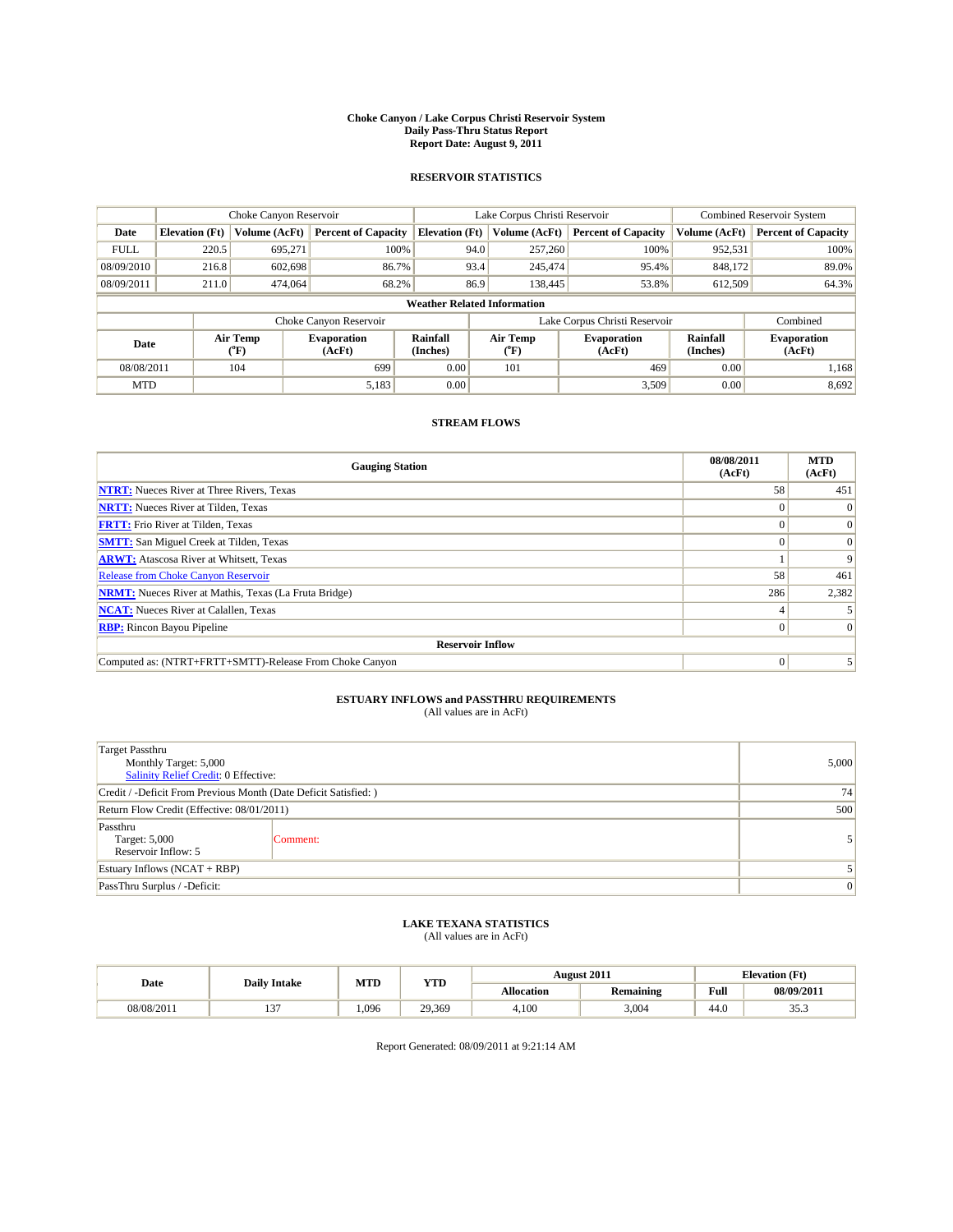#### **Choke Canyon / Lake Corpus Christi Reservoir System Daily Pass-Thru Status Report Report Date: August 10, 2011**

### **RESERVOIR STATISTICS**

|             | Choke Canyon Reservoir             |                                |                              |                             | Lake Corpus Christi Reservoir  | <b>Combined Reservoir System</b> |                      |                              |  |  |  |
|-------------|------------------------------------|--------------------------------|------------------------------|-----------------------------|--------------------------------|----------------------------------|----------------------|------------------------------|--|--|--|
| Date        | <b>Elevation</b> (Ft)              | Volume (AcFt)                  | <b>Percent of Capacity</b>   | <b>Elevation</b> (Ft)       | Volume (AcFt)                  | <b>Percent of Capacity</b>       | Volume (AcFt)        | <b>Percent of Capacity</b>   |  |  |  |
| <b>FULL</b> | 220.5                              | 695,271                        | 100%                         |                             | 94.0<br>257,260                | 100%                             | 952,531              | 100%                         |  |  |  |
| 08/10/2010  | 216.8                              | 601,734                        | 86.5%                        |                             | 93.3<br>245,114                | 95.3%                            | 846,848              | 88.9%                        |  |  |  |
| 08/10/2011  | 211.0                              | 473,026                        | 68.0%                        |                             | 86.9<br>138,445                | 53.8%                            | 611,471              | 64.2%                        |  |  |  |
|             | <b>Weather Related Information</b> |                                |                              |                             |                                |                                  |                      |                              |  |  |  |
|             |                                    |                                | Choke Canyon Reservoir       |                             |                                | Lake Corpus Christi Reservoir    |                      | Combined                     |  |  |  |
| Date        |                                    | Air Temp<br>$({}^o\mathrm{F})$ | <b>Evaporation</b><br>(AcFt) | <b>Rainfall</b><br>(Inches) | Air Temp<br>$({}^o\mathrm{F})$ | <b>Evaporation</b><br>(AcFt)     | Rainfall<br>(Inches) | <b>Evaporation</b><br>(AcFt) |  |  |  |
| 08/09/2011  |                                    | 101                            | 650                          | 0.00                        | 99                             | 403                              | 0.00                 | 1,053                        |  |  |  |
| <b>MTD</b>  |                                    |                                | 5,833                        | 0.00                        |                                | 3,912                            | 0.00                 | 9,745                        |  |  |  |

## **STREAM FLOWS**

| <b>Gauging Station</b>                                       | 08/09/2011<br>(AcFt) | <b>MTD</b><br>(AcFt) |
|--------------------------------------------------------------|----------------------|----------------------|
| <b>NTRT:</b> Nueces River at Three Rivers, Texas             | 58                   | 508                  |
| <b>NRTT:</b> Nueces River at Tilden, Texas                   |                      |                      |
| <b>FRTT:</b> Frio River at Tilden, Texas                     |                      | $\Omega$             |
| <b>SMTT:</b> San Miguel Creek at Tilden, Texas               |                      | $\Omega$             |
| <b>ARWT:</b> Atascosa River at Whitsett, Texas               |                      | 10                   |
| <b>Release from Choke Canyon Reservoir</b>                   | 58                   | 518                  |
| <b>NRMT:</b> Nueces River at Mathis, Texas (La Fruta Bridge) | 290                  | 2,672                |
| <b>NCAT:</b> Nueces River at Calallen, Texas                 |                      |                      |
| <b>RBP:</b> Rincon Bayou Pipeline                            | $\Omega$             | $\Omega$             |
| <b>Reservoir Inflow</b>                                      |                      |                      |
| Computed as: (NTRT+FRTT+SMTT)-Release From Choke Canyon      | $\Omega$             |                      |

# **ESTUARY INFLOWS and PASSTHRU REQUIREMENTS**<br>(All values are in AcFt)

| <b>Target Passthru</b><br>Monthly Target: 5,000<br>Salinity Relief Credit: 0 Effective: | 5,000          |   |
|-----------------------------------------------------------------------------------------|----------------|---|
| Credit / -Deficit From Previous Month (Date Deficit Satisfied: )                        | 74             |   |
| Return Flow Credit (Effective: 08/01/2011)                                              | 500            |   |
| Passthru<br>Target: 5,000<br>Reservoir Inflow: 5                                        | Comment:       |   |
| Estuary Inflows $(NCAT + RBP)$                                                          | 7 <sub>1</sub> |   |
| PassThru Surplus / -Deficit:                                                            |                | 0 |

## **LAKE TEXANA STATISTICS** (All values are in AcFt)

| Date       | <b>Daily Intake</b> | MTD       | YTD    |            | <b>August 2011</b> | <b>Elevation</b> (Ft) |                 |
|------------|---------------------|-----------|--------|------------|--------------------|-----------------------|-----------------|
|            |                     |           |        | Allocation | <b>Remaining</b>   | Full                  | 08/10/2011      |
| 08/09/2011 | $\sim$<br>          | 22<br>ـ ب | 29,506 | 4.100      | 2.867              | 44.0                  | $\sim$<br>JJ .J |

Report Generated: 08/10/2011 at 8:45:37 AM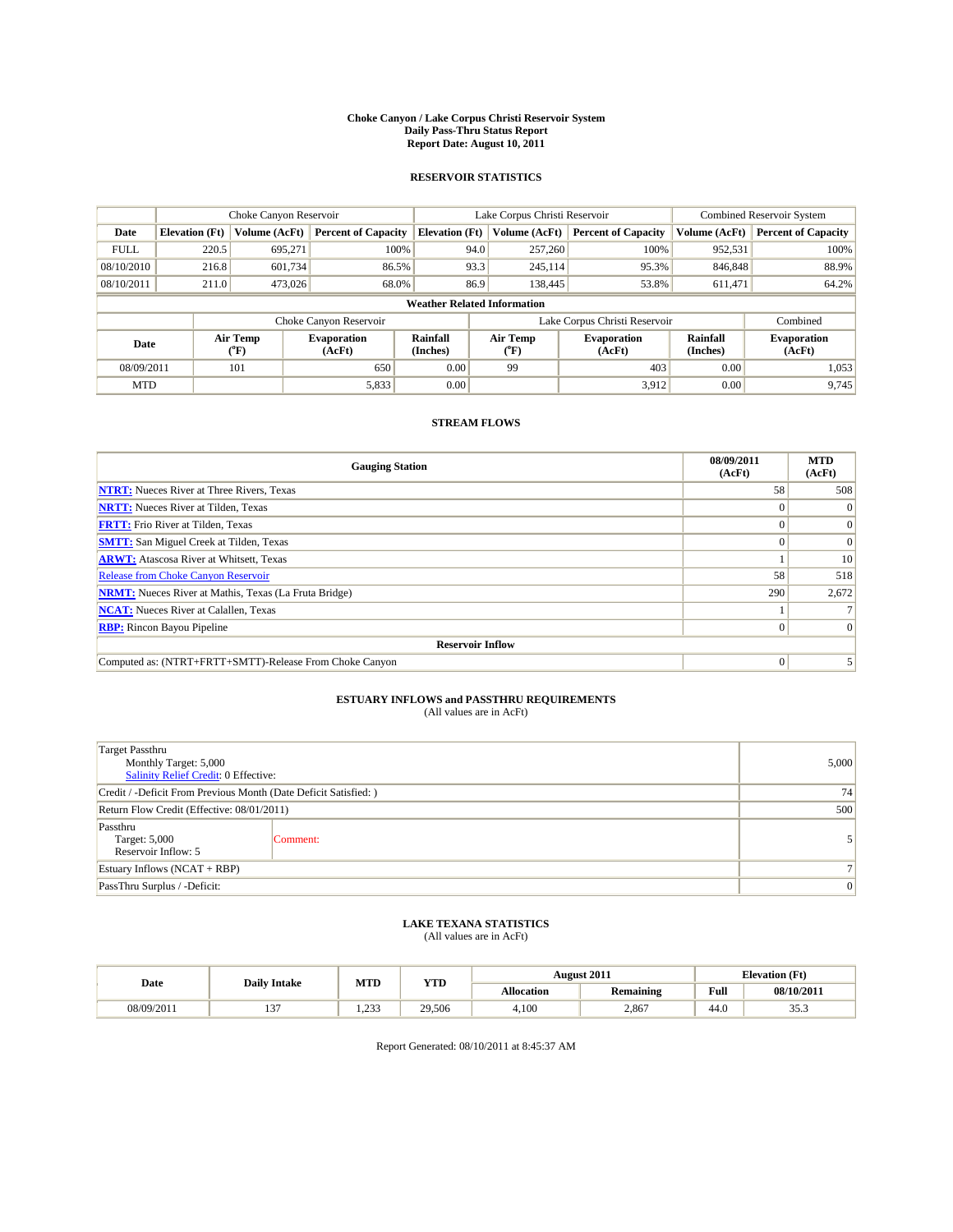#### **Choke Canyon / Lake Corpus Christi Reservoir System Daily Pass-Thru Status Report Report Date: August 11, 2011**

### **RESERVOIR STATISTICS**

|             | Choke Canyon Reservoir             |                  |                              |                       | Lake Corpus Christi Reservoir | <b>Combined Reservoir System</b> |                      |                              |  |  |  |
|-------------|------------------------------------|------------------|------------------------------|-----------------------|-------------------------------|----------------------------------|----------------------|------------------------------|--|--|--|
| Date        | <b>Elevation</b> (Ft)              | Volume (AcFt)    | <b>Percent of Capacity</b>   | <b>Elevation</b> (Ft) | Volume (AcFt)                 | <b>Percent of Capacity</b>       | Volume (AcFt)        | <b>Percent of Capacity</b>   |  |  |  |
| <b>FULL</b> | 220.5                              | 695,271          | 100%                         | 94.0                  | 257,260                       | 100%                             | 952,531              | 100%                         |  |  |  |
| 08/11/2010  | 216.7                              | 601,010          | 86.4%                        | 93.3                  | 244,754                       | 95.1%                            | 845,764              | 88.8%                        |  |  |  |
| 08/11/2011  | 210.9                              | 471,992          | 67.9%                        | 86.9                  | 138,021                       | 53.7%                            | 610,013              | 64.0%                        |  |  |  |
|             | <b>Weather Related Information</b> |                  |                              |                       |                               |                                  |                      |                              |  |  |  |
|             |                                    |                  | Choke Canyon Reservoir       |                       |                               | Lake Corpus Christi Reservoir    |                      | Combined                     |  |  |  |
| Date        |                                    | Air Temp<br>(°F) | <b>Evaporation</b><br>(AcFt) | Rainfall<br>(Inches)  | Air Temp<br>("F)              | <b>Evaporation</b><br>(AcFt)     | Rainfall<br>(Inches) | <b>Evaporation</b><br>(AcFt) |  |  |  |
| 08/10/2011  |                                    | 104              | 601                          | 0.00                  | 100                           | 394                              | 0.00                 | 995                          |  |  |  |
| <b>MTD</b>  |                                    |                  | 6.434                        | 0.00                  |                               | 4,306                            | 0.00                 | 10.740                       |  |  |  |

## **STREAM FLOWS**

| <b>Gauging Station</b>                                       | 08/10/2011<br>(AcFt) | <b>MTD</b><br>(AcFt) |
|--------------------------------------------------------------|----------------------|----------------------|
| <b>NTRT:</b> Nueces River at Three Rivers, Texas             | 58                   | 566                  |
| <b>NRTT:</b> Nueces River at Tilden, Texas                   |                      |                      |
| <b>FRTT:</b> Frio River at Tilden, Texas                     |                      | $\Omega$             |
| <b>SMTT:</b> San Miguel Creek at Tilden, Texas               |                      | $\Omega$             |
| <b>ARWT:</b> Atascosa River at Whitsett, Texas               |                      | 11                   |
| <b>Release from Choke Canyon Reservoir</b>                   | 58                   | 576                  |
| <b>NRMT:</b> Nueces River at Mathis, Texas (La Fruta Bridge) | 292                  | 2,964                |
| <b>NCAT:</b> Nueces River at Calallen, Texas                 | $\Omega$             |                      |
| <b>RBP:</b> Rincon Bayou Pipeline                            | $\Omega$             | $\Omega$             |
| <b>Reservoir Inflow</b>                                      |                      |                      |
| Computed as: (NTRT+FRTT+SMTT)-Release From Choke Canyon      | $\Omega$             |                      |

# **ESTUARY INFLOWS and PASSTHRU REQUIREMENTS**<br>(All values are in AcFt)

| <b>Target Passthru</b><br>Monthly Target: 5,000<br>Salinity Relief Credit: 0 Effective: | 5,000    |  |  |  |  |  |
|-----------------------------------------------------------------------------------------|----------|--|--|--|--|--|
| Credit / -Deficit From Previous Month (Date Deficit Satisfied: )                        | 74       |  |  |  |  |  |
| Return Flow Credit (Effective: 08/01/2011)                                              | 500      |  |  |  |  |  |
| Passthru<br>Target: 5,000<br>Reservoir Inflow: 5                                        | Comment: |  |  |  |  |  |
| Estuary Inflows $(NCAT + RBP)$                                                          |          |  |  |  |  |  |
| PassThru Surplus / -Deficit:                                                            |          |  |  |  |  |  |

## **LAKE TEXANA STATISTICS** (All values are in AcFt)

| Date       | <b>Daily Intake</b> |                   | MTD<br><b>YTD</b> |                   | <b>August 2011</b> | <b>Elevation</b> (Ft)                       |            |
|------------|---------------------|-------------------|-------------------|-------------------|--------------------|---------------------------------------------|------------|
|            |                     |                   |                   | <b>Allocation</b> | <b>Remaining</b>   | Full<br>the contract of the contract of the | 08/11/2011 |
| 08/10/2011 | $\sim$              | 4.37 <sup>1</sup> | 29.644            | 4.100             | ,720<br>$-11$      | 44.0                                        | ے. ب       |

Report Generated: 08/11/2011 at 8:36:23 AM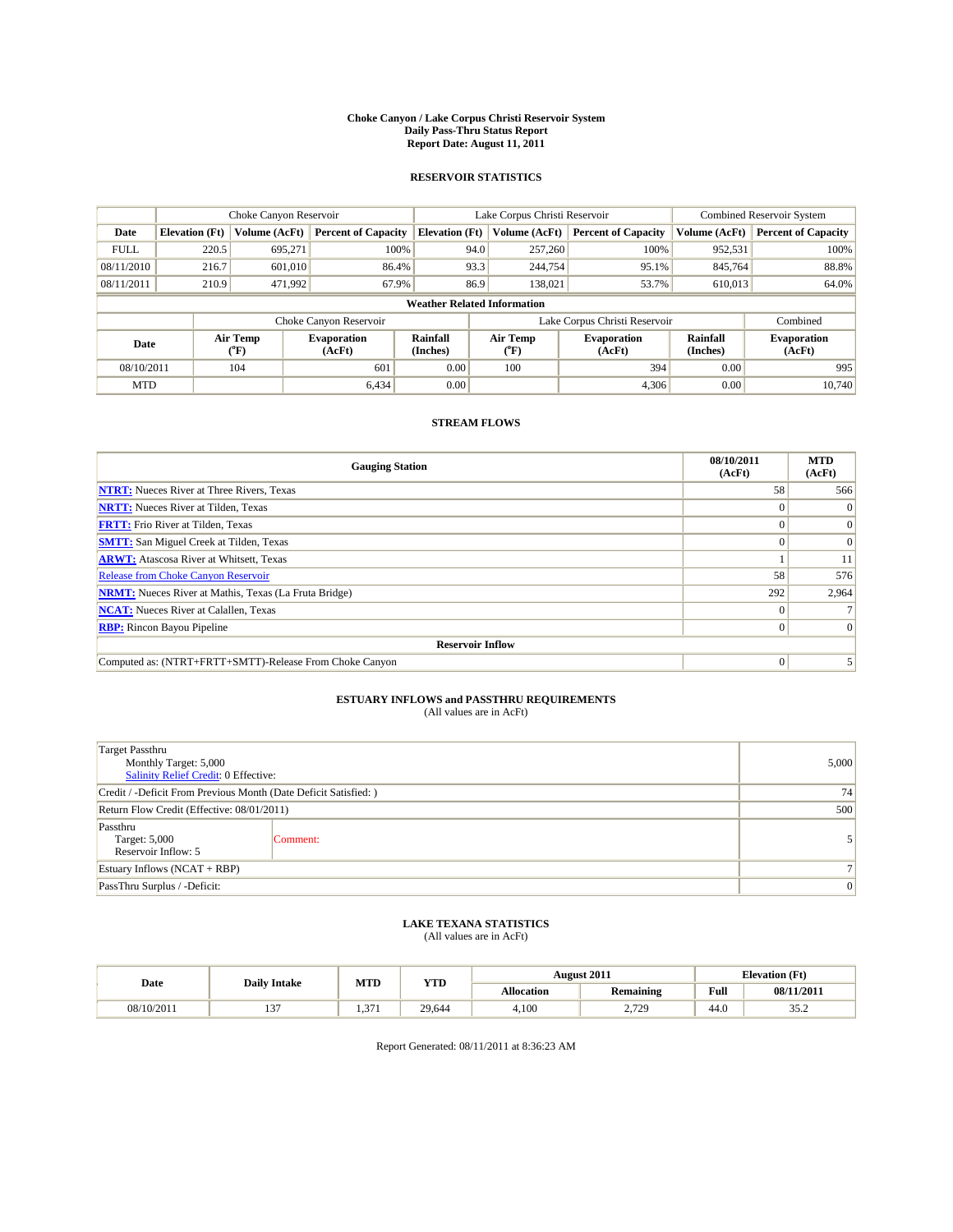#### **Choke Canyon / Lake Corpus Christi Reservoir System Daily Pass-Thru Status Report Report Date: August 12, 2011**

### **RESERVOIR STATISTICS**

|             | Choke Canyon Reservoir             |                                           |                              |                       | Lake Corpus Christi Reservoir           | <b>Combined Reservoir System</b> |                             |                              |  |  |  |
|-------------|------------------------------------|-------------------------------------------|------------------------------|-----------------------|-----------------------------------------|----------------------------------|-----------------------------|------------------------------|--|--|--|
| Date        | <b>Elevation</b> (Ft)              | Volume (AcFt)                             | <b>Percent of Capacity</b>   | <b>Elevation</b> (Ft) | Volume (AcFt)                           | <b>Percent of Capacity</b>       | Volume (AcFt)               | <b>Percent of Capacity</b>   |  |  |  |
| <b>FULL</b> | 220.5                              | 695,271                                   | 100%                         | 94.0                  | 257,260                                 | 100%                             | 952,531                     | 100%                         |  |  |  |
| 08/12/2010  | 216.7                              | 600,051                                   | 86.3%                        | 93.3                  | 244,394                                 | 95.0%                            | 844,445                     | 88.7%                        |  |  |  |
| 08/12/2011  | 211.0                              | 473,646                                   | 68.1%                        | 86.8                  | 137,317                                 | 53.4%                            | 610,963                     | 64.1%                        |  |  |  |
|             | <b>Weather Related Information</b> |                                           |                              |                       |                                         |                                  |                             |                              |  |  |  |
|             |                                    |                                           | Choke Canyon Reservoir       |                       |                                         | Lake Corpus Christi Reservoir    |                             | Combined                     |  |  |  |
| Date        |                                    | Air Temp<br>$({}^{\mathrm{o}}\mathrm{F})$ | <b>Evaporation</b><br>(AcFt) | Rainfall<br>(Inches)  | Air Temp<br>$(^{\mathrm{o}}\mathrm{F})$ | <b>Evaporation</b><br>(AcFt)     | <b>Rainfall</b><br>(Inches) | <b>Evaporation</b><br>(AcFt) |  |  |  |
| 08/11/2011  |                                    | 102                                       | 650                          | 0.00                  | 101                                     | 409                              | 0.00                        | 1.059                        |  |  |  |
| <b>MTD</b>  |                                    |                                           | 7.084                        | 0.00                  |                                         | 4.715                            | 0.00                        | 11.799                       |  |  |  |

## **STREAM FLOWS**

| <b>Gauging Station</b>                                       | 08/11/2011<br>(AcFt) | <b>MTD</b><br>(AcFt) |
|--------------------------------------------------------------|----------------------|----------------------|
| <b>NTRT:</b> Nueces River at Three Rivers, Texas             | 58                   | 623                  |
| <b>NRTT:</b> Nueces River at Tilden, Texas                   |                      |                      |
| <b>FRTT:</b> Frio River at Tilden, Texas                     |                      |                      |
| <b>SMTT:</b> San Miguel Creek at Tilden, Texas               |                      | $\Omega$             |
| <b>ARWT:</b> Atascosa River at Whitsett, Texas               |                      | 12                   |
| <b>Release from Choke Canyon Reservoir</b>                   | 58                   | 633                  |
| <b>NRMT:</b> Nueces River at Mathis, Texas (La Fruta Bridge) | 294                  | 3,257                |
| <b>NCAT:</b> Nueces River at Calallen, Texas                 | $\Omega$             |                      |
| <b>RBP:</b> Rincon Bayou Pipeline                            | $\Omega$             | $\Omega$             |
| <b>Reservoir Inflow</b>                                      |                      |                      |
| Computed as: (NTRT+FRTT+SMTT)-Release From Choke Canyon      | $\Omega$             |                      |

# **ESTUARY INFLOWS and PASSTHRU REQUIREMENTS**<br>(All values are in AcFt)

| <b>Target Passthru</b><br>Monthly Target: 5,000<br>Salinity Relief Credit: 0 Effective: | 5,000    |  |  |  |  |  |
|-----------------------------------------------------------------------------------------|----------|--|--|--|--|--|
| Credit / -Deficit From Previous Month (Date Deficit Satisfied: )                        | 74       |  |  |  |  |  |
| Return Flow Credit (Effective: 08/01/2011)                                              | 500      |  |  |  |  |  |
| Passthru<br>Target: 5,000<br>Reservoir Inflow: 5                                        | Comment: |  |  |  |  |  |
| Estuary Inflows $(NCAT + RBP)$                                                          | 71       |  |  |  |  |  |
| PassThru Surplus / -Deficit:                                                            |          |  |  |  |  |  |

## **LAKE TEXANA STATISTICS** (All values are in AcFt)

| Date       |  | <b>Daily Intake</b> |      | MTD<br>YTD | <b>August 2011</b> |                      | <b>Elevation</b> (Ft) |      |
|------------|--|---------------------|------|------------|--------------------|----------------------|-----------------------|------|
|            |  |                     |      | Allocation | <b>Remaining</b>   | Full                 | 08/12/2011            |      |
| 08/11/2011 |  | 138                 | .509 | 29,782     | 4.100              | <b>50′ (</b><br>2,71 | 44.0                  | ے. ب |

Report Generated: 08/12/2011 at 9:30:57 AM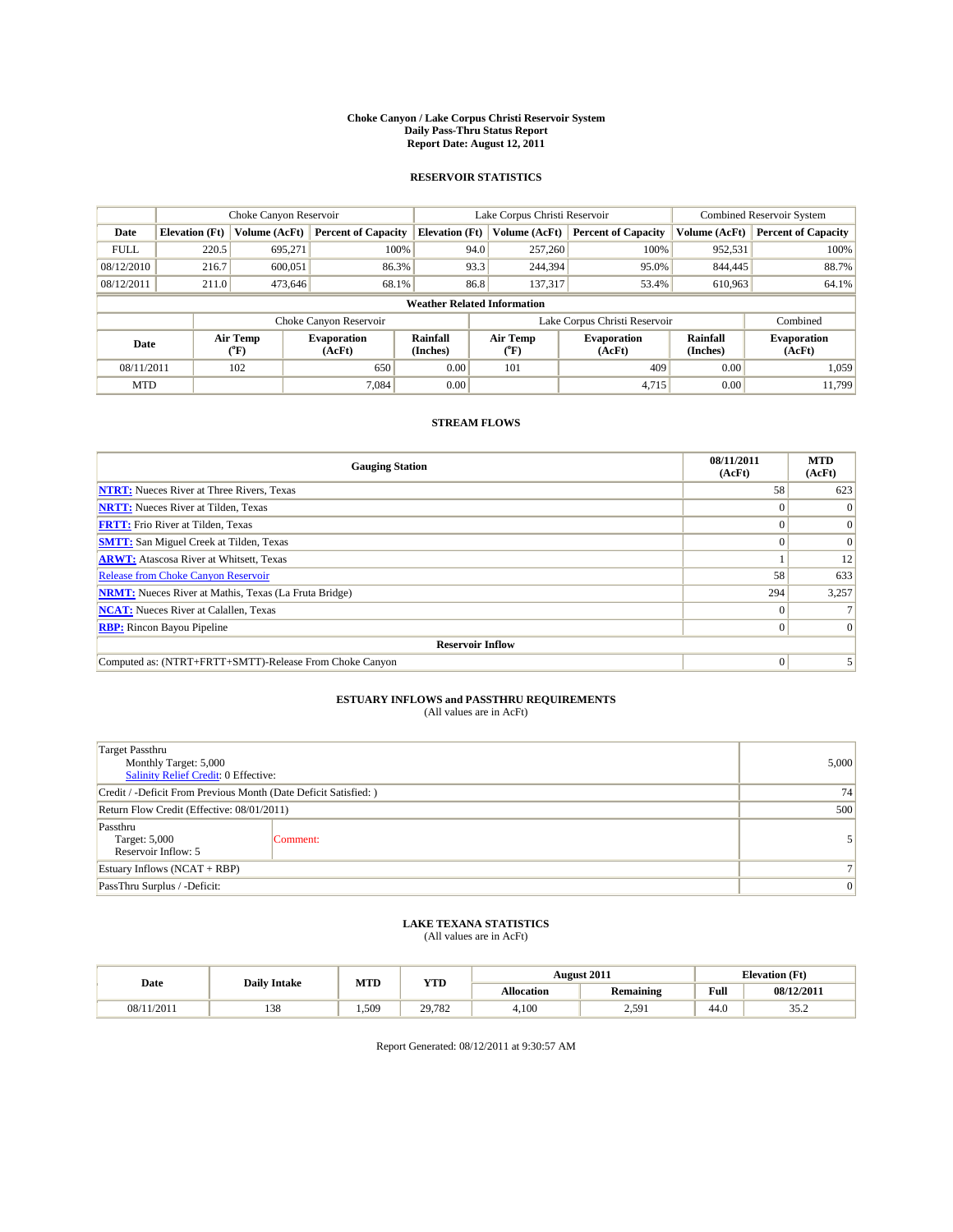#### **Choke Canyon / Lake Corpus Christi Reservoir System Daily Pass-Thru Status Report Report Date: August 13, 2011**

### **RESERVOIR STATISTICS**

|             | Choke Canyon Reservoir             |                             | Lake Corpus Christi Reservoir |                       |                  |         | <b>Combined Reservoir System</b> |                      |                              |  |
|-------------|------------------------------------|-----------------------------|-------------------------------|-----------------------|------------------|---------|----------------------------------|----------------------|------------------------------|--|
| Date        | <b>Elevation</b> (Ft)              | Volume (AcFt)               | <b>Percent of Capacity</b>    | <b>Elevation (Ft)</b> | Volume (AcFt)    |         | <b>Percent of Capacity</b>       | Volume (AcFt)        | <b>Percent of Capacity</b>   |  |
| <b>FULL</b> | 220.5                              | 695,271                     | 100%                          |                       | 94.0             | 257,260 | 100%                             | 952,531              | 100%                         |  |
| 08/13/2010  | 216.7                              | 599,335                     | 86.2%                         |                       | 93.3             | 243,675 | 94.7%                            | 843,010              | 88.5%                        |  |
| 08/13/2011  | 210.9                              | 471,579                     | 67.8%                         |                       | 86.8             | 136,616 | 53.1%                            | 608.195              | 63.9%                        |  |
|             | <b>Weather Related Information</b> |                             |                               |                       |                  |         |                                  |                      |                              |  |
|             |                                    |                             | Choke Canyon Reservoir        |                       |                  |         | Lake Corpus Christi Reservoir    |                      | Combined                     |  |
| Date        |                                    | Air Temp<br>${}^{\circ}$ F) | <b>Evaporation</b><br>(AcFt)  | Rainfall<br>(Inches)  | Air Temp<br>(°F) |         | <b>Evaporation</b><br>(AcFt)     | Rainfall<br>(Inches) | <b>Evaporation</b><br>(AcFt) |  |
| 08/12/2011  |                                    | 103                         | 625                           | 0.00                  | 101              |         | 392                              | 0.00                 | 1,017                        |  |
| <b>MTD</b>  |                                    |                             | 7.709                         | 0.00                  |                  |         | 5,107                            | 0.00                 | 12,816                       |  |

## **STREAM FLOWS**

| <b>Gauging Station</b>                                       | 08/12/2011<br>(AcFt) | <b>MTD</b><br>(AcFt) |
|--------------------------------------------------------------|----------------------|----------------------|
| <b>NTRT:</b> Nueces River at Three Rivers, Texas             | 58                   | 681                  |
| <b>NRTT:</b> Nueces River at Tilden, Texas                   |                      | $\theta$             |
| <b>FRTT:</b> Frio River at Tilden, Texas                     |                      | $\Omega$             |
| <b>SMTT:</b> San Miguel Creek at Tilden, Texas               |                      | $\Omega$             |
| <b>ARWT:</b> Atascosa River at Whitsett, Texas               |                      | 13                   |
| <b>Release from Choke Canyon Reservoir</b>                   | 58                   | 691                  |
| <b>NRMT:</b> Nueces River at Mathis, Texas (La Fruta Bridge) | 298                  | 3,555                |
| <b>NCAT:</b> Nueces River at Calallen, Texas                 | $\Omega$             |                      |
| <b>RBP:</b> Rincon Bayou Pipeline                            | $\overline{0}$       | $\Omega$             |
| <b>Reservoir Inflow</b>                                      |                      |                      |
| Computed as: (NTRT+FRTT+SMTT)-Release From Choke Canyon      | $\Omega$             |                      |

# **ESTUARY INFLOWS and PASSTHRU REQUIREMENTS**<br>(All values are in AcFt)

| <b>Target Passthru</b><br>Monthly Target: 5,000<br>Salinity Relief Credit: 0 Effective: | 5,000    |  |  |  |  |
|-----------------------------------------------------------------------------------------|----------|--|--|--|--|
| Credit / -Deficit From Previous Month (Date Deficit Satisfied: )                        | 74       |  |  |  |  |
| Return Flow Credit (Effective: 08/01/2011)                                              | 500      |  |  |  |  |
| Passthru<br>Target: 5,000<br>Reservoir Inflow: 5                                        | Comment: |  |  |  |  |
| Estuary Inflows $(NCAT + RBP)$                                                          |          |  |  |  |  |
| PassThru Surplus / -Deficit:                                                            |          |  |  |  |  |

## **LAKE TEXANA STATISTICS** (All values are in AcFt)

| Date       | <b>Daily Intake</b> | MTD  | <b>YTD</b> |                   | <b>August 2011</b> | <b>Elevation</b> (Ft) |            |
|------------|---------------------|------|------------|-------------------|--------------------|-----------------------|------------|
|            |                     |      |            | <b>Allocation</b> | <b>Remaining</b>   | Full                  | 08/13/2011 |
| 08/12/2011 | 138                 | .647 | 29,920     | 4.100             | 2,453              | 44.0                  | JJ.1       |

Report Generated: 08/13/2011 at 8:26:58 AM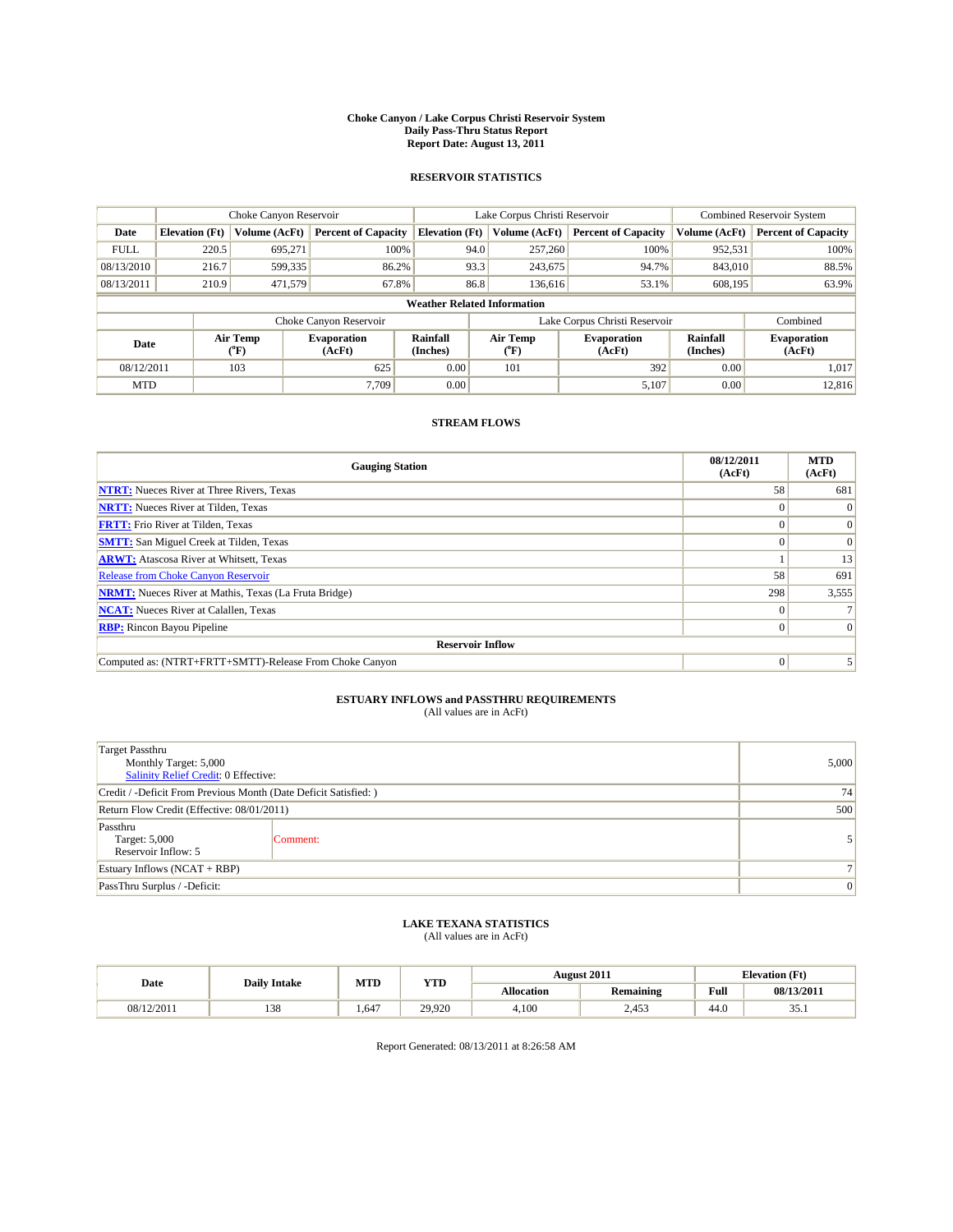#### **Choke Canyon / Lake Corpus Christi Reservoir System Daily Pass-Thru Status Report Report Date: August 14, 2011**

### **RESERVOIR STATISTICS**

|             |                                    | Choke Canyon Reservoir                    |                              |                       | Lake Corpus Christi Reservoir           | <b>Combined Reservoir System</b> |                             |                              |  |  |
|-------------|------------------------------------|-------------------------------------------|------------------------------|-----------------------|-----------------------------------------|----------------------------------|-----------------------------|------------------------------|--|--|
| Date        | <b>Elevation</b> (Ft)              | Volume (AcFt)                             | <b>Percent of Capacity</b>   | <b>Elevation</b> (Ft) | Volume (AcFt)                           | <b>Percent of Capacity</b>       | Volume (AcFt)               | <b>Percent of Capacity</b>   |  |  |
| <b>FULL</b> | 220.5                              | 695,271                                   | 100%                         | 94.0                  | 257,260                                 | 100%                             | 952,531                     | 100%                         |  |  |
| 08/14/2010  | 216.6                              | 598,857                                   | 86.1%                        | 93.2                  | 242,776                                 | 94.4%                            | 841,633                     | 88.4%                        |  |  |
| 08/14/2011  | 210.9                              | 472,406                                   | 67.9%                        | 86.7                  | 136,336                                 | 53.0%                            | 608,742                     | 63.9%                        |  |  |
|             | <b>Weather Related Information</b> |                                           |                              |                       |                                         |                                  |                             |                              |  |  |
|             |                                    |                                           | Choke Canyon Reservoir       |                       |                                         | Lake Corpus Christi Reservoir    |                             | Combined                     |  |  |
| Date        |                                    | Air Temp<br>$({}^{\mathrm{o}}\mathrm{F})$ | <b>Evaporation</b><br>(AcFt) | Rainfall<br>(Inches)  | Air Temp<br>$(^{\mathrm{o}}\mathrm{F})$ | <b>Evaporation</b><br>(AcFt)     | <b>Rainfall</b><br>(Inches) | <b>Evaporation</b><br>(AcFt) |  |  |
| 08/13/2011  |                                    | 102                                       | 577                          | 0.00                  | 100                                     | 359                              | 0.00                        | 936                          |  |  |
| <b>MTD</b>  |                                    |                                           | 8.286                        | 0.00                  |                                         | 5,466                            | 0.00                        | 13,752                       |  |  |

## **STREAM FLOWS**

| <b>Gauging Station</b>                                       | 08/13/2011<br>(AcFt) | <b>MTD</b><br>(AcFt) |
|--------------------------------------------------------------|----------------------|----------------------|
| <b>NTRT:</b> Nueces River at Three Rivers, Texas             | 58                   | 738                  |
| <b>NRTT:</b> Nueces River at Tilden, Texas                   |                      |                      |
| <b>FRTT:</b> Frio River at Tilden, Texas                     |                      | $\Omega$             |
| <b>SMTT:</b> San Miguel Creek at Tilden, Texas               |                      | $\Omega$             |
| <b>ARWT:</b> Atascosa River at Whitsett, Texas               |                      | 14                   |
| <b>Release from Choke Canyon Reservoir</b>                   | 58                   | 748                  |
| <b>NRMT:</b> Nueces River at Mathis, Texas (La Fruta Bridge) | 300                  | 3,855                |
| <b>NCAT:</b> Nueces River at Calallen, Texas                 | $\Omega$             |                      |
| <b>RBP:</b> Rincon Bayou Pipeline                            | $\Omega$             | $\Omega$             |
| <b>Reservoir Inflow</b>                                      |                      |                      |
| Computed as: (NTRT+FRTT+SMTT)-Release From Choke Canyon      | $\Omega$             |                      |

# **ESTUARY INFLOWS and PASSTHRU REQUIREMENTS**<br>(All values are in AcFt)

| <b>Target Passthru</b><br>Monthly Target: 5,000<br>Salinity Relief Credit: 0 Effective: | 5,000          |   |
|-----------------------------------------------------------------------------------------|----------------|---|
| Credit / -Deficit From Previous Month (Date Deficit Satisfied: )                        | 74             |   |
| Return Flow Credit (Effective: 08/01/2011)                                              | 500            |   |
| Passthru<br>Target: 5,000<br>Reservoir Inflow: 5                                        | Comment:       |   |
| Estuary Inflows $(NCAT + RBP)$                                                          | 7 <sub>1</sub> |   |
| PassThru Surplus / -Deficit:                                                            |                | 0 |

## **LAKE TEXANA STATISTICS** (All values are in AcFt)

| Date       | <b>Daily Intake</b> | MTD  | <b>YTD</b> |                   | <b>August 2011</b> |      | <b>Elevation</b> (Ft) |
|------------|---------------------|------|------------|-------------------|--------------------|------|-----------------------|
|            |                     |      |            | <b>Allocation</b> | <b>Remaining</b>   | Full | 08/14/2011            |
| 08/13/2011 | 138                 | .786 | 30.058     | 4.100             | . 21<br>- د ب      | 44.0 | JJ.1                  |

Report Generated: 08/14/2011 at 8:27:53 AM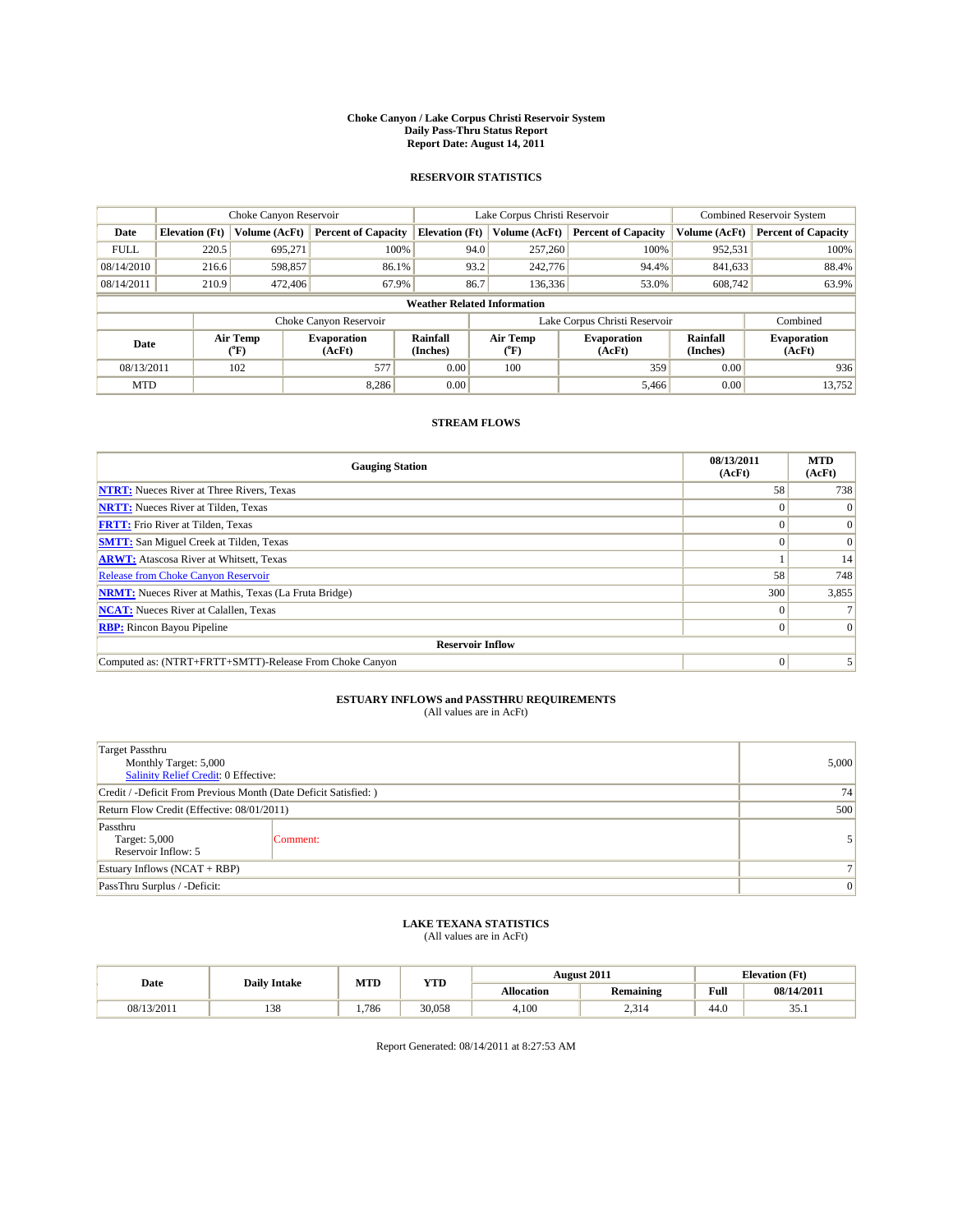#### **Choke Canyon / Lake Corpus Christi Reservoir System Daily Pass-Thru Status Report Report Date: August 15, 2011**

### **RESERVOIR STATISTICS**

|             |                                    | Choke Canyon Reservoir                    |                              |                       | Lake Corpus Christi Reservoir | <b>Combined Reservoir System</b> |                             |                              |  |  |
|-------------|------------------------------------|-------------------------------------------|------------------------------|-----------------------|-------------------------------|----------------------------------|-----------------------------|------------------------------|--|--|
| Date        | <b>Elevation</b> (Ft)              | Volume (AcFt)                             | <b>Percent of Capacity</b>   | <b>Elevation</b> (Ft) | Volume (AcFt)                 | <b>Percent of Capacity</b>       | Volume (AcFt)               | <b>Percent of Capacity</b>   |  |  |
| <b>FULL</b> | 220.5                              | 695,271                                   | 100%                         | 94.0                  | 257,260                       | 100%                             | 952,531                     | 100%                         |  |  |
| 08/15/2010  | 216.6                              | 599,096                                   | 86.2%                        | 93.2                  | 242,238                       | 94.2%                            | 841,334                     | 88.3%                        |  |  |
| 08/15/2011  | 210.9                              | 471,992                                   | 67.9%                        | 86.7                  | 135,498                       | 52.7%                            | 607,490                     | 63.8%                        |  |  |
|             | <b>Weather Related Information</b> |                                           |                              |                       |                               |                                  |                             |                              |  |  |
|             |                                    |                                           | Choke Canyon Reservoir       |                       |                               | Lake Corpus Christi Reservoir    |                             | Combined                     |  |  |
| Date        |                                    | Air Temp<br>$({}^{\mathrm{o}}\mathrm{F})$ | <b>Evaporation</b><br>(AcFt) | Rainfall<br>(Inches)  | Air Temp<br>(°F)              | <b>Evaporation</b><br>(AcFt)     | <b>Rainfall</b><br>(Inches) | <b>Evaporation</b><br>(AcFt) |  |  |
| 08/14/2011  |                                    | 100                                       | 613                          | 0.00                  | 98                            | 276                              | 0.00                        | 889                          |  |  |
| <b>MTD</b>  |                                    |                                           | 8.899                        | 0.00                  |                               | 5,742                            | 0.00                        | 14,641                       |  |  |

## **STREAM FLOWS**

| <b>Gauging Station</b>                                       | 08/14/2011<br>(AcFt) | <b>MTD</b><br>(AcFt) |
|--------------------------------------------------------------|----------------------|----------------------|
| <b>NTRT:</b> Nueces River at Three Rivers, Texas             | 58                   | 796                  |
| <b>NRTT:</b> Nueces River at Tilden, Texas                   |                      |                      |
| <b>FRTT:</b> Frio River at Tilden, Texas                     |                      | $\Omega$             |
| <b>SMTT:</b> San Miguel Creek at Tilden, Texas               | $\theta$             | $\Omega$             |
| <b>ARWT:</b> Atascosa River at Whitsett, Texas               |                      | 15                   |
| <b>Release from Choke Canyon Reservoir</b>                   | 58                   | 806                  |
| <b>NRMT:</b> Nueces River at Mathis, Texas (La Fruta Bridge) | 306                  | 4,161                |
| <b>NCAT:</b> Nueces River at Calallen, Texas                 | $\Omega$             |                      |
| <b>RBP:</b> Rincon Bayou Pipeline                            | $\overline{0}$       | $\Omega$             |
| <b>Reservoir Inflow</b>                                      |                      |                      |
| Computed as: (NTRT+FRTT+SMTT)-Release From Choke Canyon      | $\Omega$             |                      |

# **ESTUARY INFLOWS and PASSTHRU REQUIREMENTS**<br>(All values are in AcFt)

| <b>Target Passthru</b><br>Monthly Target: 5,000<br>Salinity Relief Credit: 0 Effective: | 5,000    |  |  |  |  |
|-----------------------------------------------------------------------------------------|----------|--|--|--|--|
| Credit / -Deficit From Previous Month (Date Deficit Satisfied: )                        | 74       |  |  |  |  |
| Return Flow Credit (Effective: 08/01/2011)                                              | 500      |  |  |  |  |
| Passthru<br>Target: 5,000<br>Reservoir Inflow: 5                                        | Comment: |  |  |  |  |
| Estuary Inflows $(NCAT + RBP)$                                                          |          |  |  |  |  |
| PassThru Surplus / -Deficit:                                                            |          |  |  |  |  |

## **LAKE TEXANA STATISTICS** (All values are in AcFt)

| Date       | <b>Daily Intake</b> | MTD  | <b>YTD</b> |                   | <b>August 2011</b> | <b>Elevation</b> (Ft) |            |
|------------|---------------------|------|------------|-------------------|--------------------|-----------------------|------------|
|            |                     |      |            | <b>Allocation</b> | <b>Remaining</b>   | Full                  | 08/15/2011 |
| 08/14/2011 | 138                 | .924 | 30.197     | 4.100             | 176<br>4.II        | 44.0                  | JJ.1       |

Report Generated: 08/15/2011 at 8:56:58 AM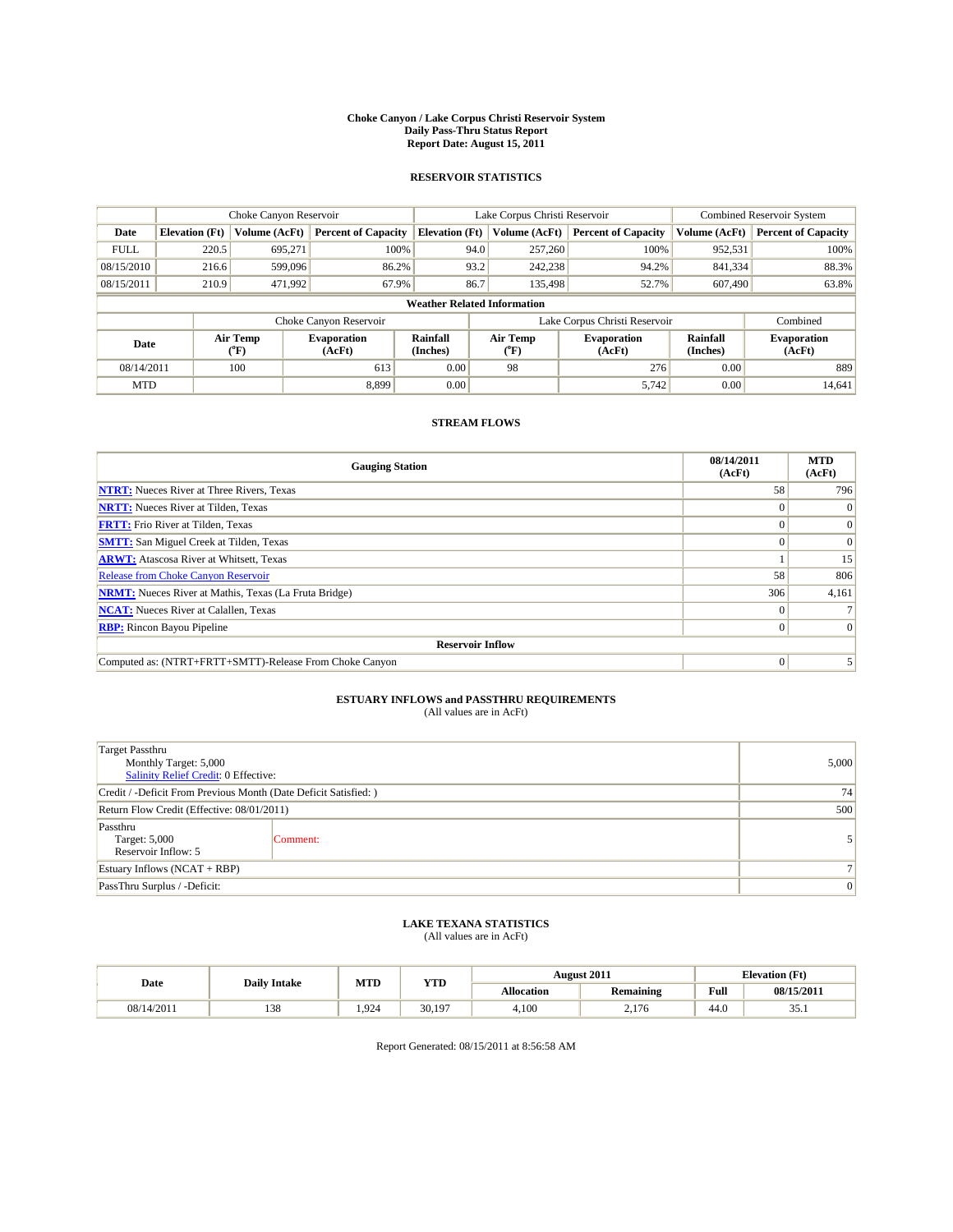#### **Choke Canyon / Lake Corpus Christi Reservoir System Daily Pass-Thru Status Report Report Date: August 16, 2011**

### **RESERVOIR STATISTICS**

|             | Choke Canyon Reservoir             |                                           |                              |                       | Lake Corpus Christi Reservoir  | <b>Combined Reservoir System</b> |                      |                              |  |
|-------------|------------------------------------|-------------------------------------------|------------------------------|-----------------------|--------------------------------|----------------------------------|----------------------|------------------------------|--|
| Date        | <b>Elevation</b> (Ft)              | Volume (AcFt)                             | <b>Percent of Capacity</b>   | <b>Elevation</b> (Ft) | Volume (AcFt)                  | <b>Percent of Capacity</b>       | Volume (AcFt)        | <b>Percent of Capacity</b>   |  |
| <b>FULL</b> | 220.5                              | 695.271                                   | 100%                         | 94.0                  | 257,260                        | 100%                             | 952,531              | 100%                         |  |
| 08/16/2010  | 216.6                              | 598,618                                   | 86.1%                        | 93.2                  | 242,059                        | 94.1%                            | 840,677              | 88.3%                        |  |
| 08/16/2011  | 210.9                              | 471,170                                   | 67.8%                        | 86.6                  | 134,663                        | 52.3%                            | 605,833              | 63.6%                        |  |
|             | <b>Weather Related Information</b> |                                           |                              |                       |                                |                                  |                      |                              |  |
|             |                                    |                                           | Choke Canyon Reservoir       |                       |                                | Lake Corpus Christi Reservoir    |                      | Combined                     |  |
| Date        |                                    | Air Temp<br>$({}^{\mathrm{o}}\mathrm{F})$ | <b>Evaporation</b><br>(AcFt) | Rainfall<br>(Inches)  | Air Temp<br>$({}^o\mathrm{F})$ | <b>Evaporation</b><br>(AcFt)     | Rainfall<br>(Inches) | <b>Evaporation</b><br>(AcFt) |  |
| 08/15/2011  |                                    | 101                                       | 661                          | 0.00                  | 100                            | 396                              | 0.00                 | 1.057                        |  |
| <b>MTD</b>  |                                    |                                           | 9,560                        | 0.00                  |                                | 6,138                            | 0.00                 | 15,698                       |  |

## **STREAM FLOWS**

| <b>Gauging Station</b>                                       | 08/15/2011<br>(AcFt) | <b>MTD</b><br>(AcFt) |  |  |  |  |  |
|--------------------------------------------------------------|----------------------|----------------------|--|--|--|--|--|
| <b>NTRT:</b> Nueces River at Three Rivers, Texas             | 60                   | 856                  |  |  |  |  |  |
| <b>NRTT:</b> Nueces River at Tilden, Texas                   |                      | $\Omega$             |  |  |  |  |  |
| <b>FRTT:</b> Frio River at Tilden, Texas                     |                      | $\Omega$             |  |  |  |  |  |
| <b>SMTT:</b> San Miguel Creek at Tilden, Texas               |                      | $\Omega$             |  |  |  |  |  |
| <b>ARWT:</b> Atascosa River at Whitsett, Texas               |                      | 16                   |  |  |  |  |  |
| <b>Release from Choke Canyon Reservoir</b>                   | 58                   | 863                  |  |  |  |  |  |
| <b>NRMT:</b> Nueces River at Mathis, Texas (La Fruta Bridge) | 306                  | 4,466                |  |  |  |  |  |
| <b>NCAT:</b> Nueces River at Calallen, Texas                 |                      |                      |  |  |  |  |  |
| <b>RBP:</b> Rincon Bayou Pipeline                            | 0                    | $\vert 0 \vert$      |  |  |  |  |  |
| <b>Reservoir Inflow</b>                                      |                      |                      |  |  |  |  |  |
| Computed as: (NTRT+FRTT+SMTT)-Release From Choke Canyon      |                      |                      |  |  |  |  |  |

# **ESTUARY INFLOWS and PASSTHRU REQUIREMENTS**<br>(All values are in AcFt)

| <b>Target Passthru</b><br>Monthly Target: 5,000<br>Salinity Relief Credit: 0 Effective: | 5,000          |                |
|-----------------------------------------------------------------------------------------|----------------|----------------|
| Credit / -Deficit From Previous Month (Date Deficit Satisfied: )                        | 74             |                |
| Return Flow Credit (Effective: 08/01/2011)                                              | 500            |                |
| Passthru<br>Target: 5,000<br>Reservoir Inflow: 7                                        | Comment:       | 7 <sup>1</sup> |
| Estuary Inflows $(NCAT + RBP)$                                                          |                |                |
| PassThru Surplus / -Deficit:                                                            | $\overline{0}$ |                |

## **LAKE TEXANA STATISTICS** (All values are in AcFt)

|            | <b>Daily Intake</b> | MTD   | YTD    |                   | <b>August 2011</b> | <b>Elevation</b> (Ft) |            |
|------------|---------------------|-------|--------|-------------------|--------------------|-----------------------|------------|
| Date       |                     |       |        | <b>Allocation</b> | <b>Remaining</b>   | Full                  | 08/16/2011 |
| 08/15/2011 | 138                 | 2.062 | 30.335 | 4.100             | 2.038              | 44.0                  | 35.0       |

Report Generated: 08/16/2011 at 9:04:29 AM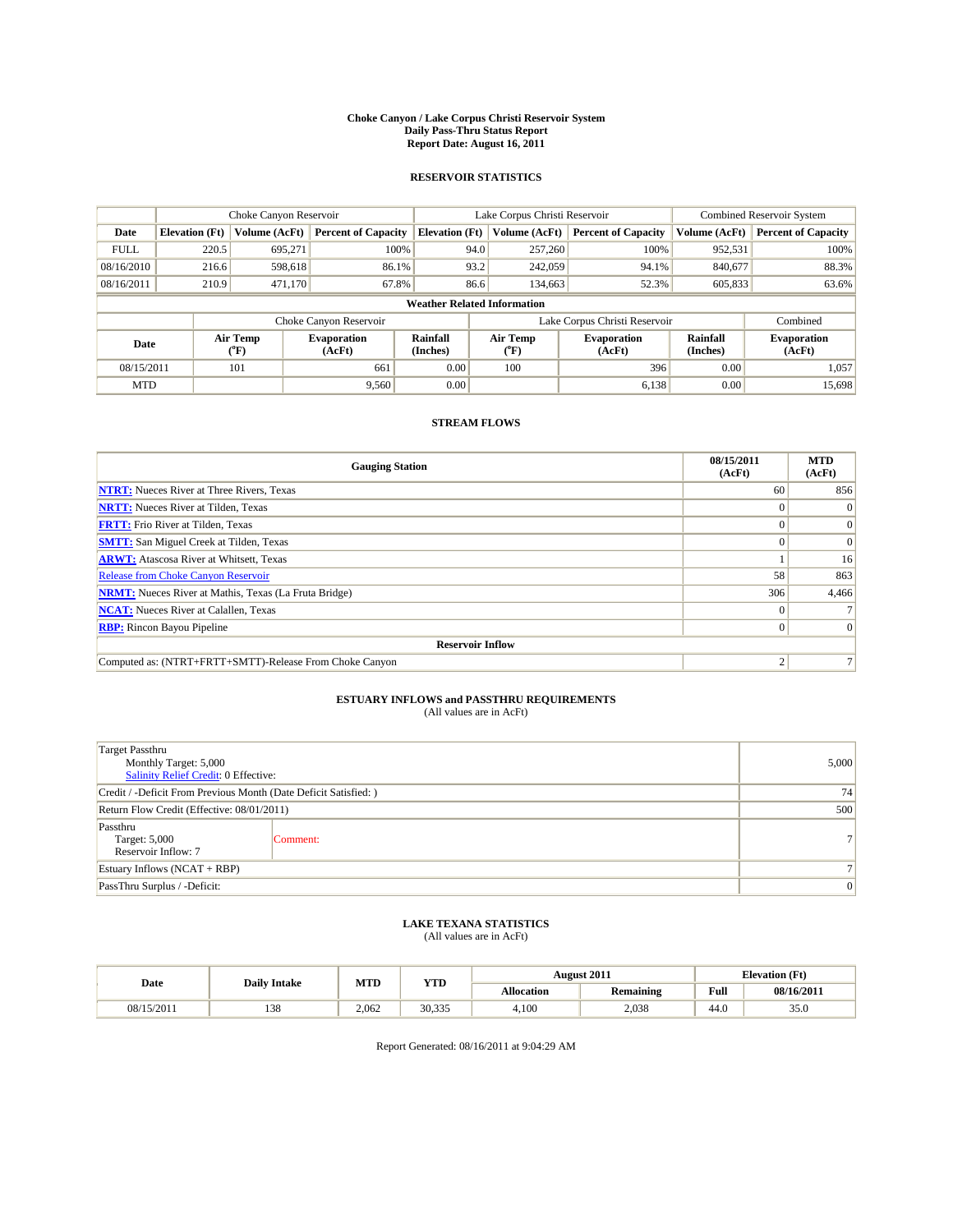#### **Choke Canyon / Lake Corpus Christi Reservoir System Daily Pass-Thru Status Report Report Date: August 17, 2011**

### **RESERVOIR STATISTICS**

|             | Choke Canyon Reservoir             |                                           |                              |                       | Lake Corpus Christi Reservoir | <b>Combined Reservoir System</b> |                             |                              |  |
|-------------|------------------------------------|-------------------------------------------|------------------------------|-----------------------|-------------------------------|----------------------------------|-----------------------------|------------------------------|--|
| Date        | <b>Elevation</b> (Ft)              | Volume (AcFt)                             | <b>Percent of Capacity</b>   | <b>Elevation</b> (Ft) | Volume (AcFt)                 | <b>Percent of Capacity</b>       | Volume (AcFt)               | <b>Percent of Capacity</b>   |  |
| <b>FULL</b> | 220.5                              | 695,271                                   | 100%                         | 94.0                  | 257,260                       | 100%                             | 952,531                     | 100%                         |  |
| 08/17/2010  | 216.6                              | 598,141                                   | 86.0%                        | 93.1                  | 241,521                       | 93.9%                            | 839,662                     | 88.2%                        |  |
| 08/17/2011  | 210.8                              | 470,149                                   | 67.6%                        | 86.6                  | 134,385                       | 52.2%                            | 604,534                     | 63.5%                        |  |
|             | <b>Weather Related Information</b> |                                           |                              |                       |                               |                                  |                             |                              |  |
|             |                                    |                                           | Choke Canyon Reservoir       |                       |                               | Lake Corpus Christi Reservoir    |                             | Combined                     |  |
| Date        |                                    | Air Temp<br>$({}^{\mathrm{o}}\mathrm{F})$ | <b>Evaporation</b><br>(AcFt) | Rainfall<br>(Inches)  | Air Temp<br>("F)              | <b>Evaporation</b><br>(AcFt)     | <b>Rainfall</b><br>(Inches) | <b>Evaporation</b><br>(AcFt) |  |
| 08/16/2011  |                                    | 101                                       | 648                          | 0.00                  | 100                           | 412                              | 0.00                        | 1.060                        |  |
| <b>MTD</b>  |                                    |                                           | 10.208                       | 0.00                  |                               | 6,550                            | 0.00                        | 16,758                       |  |

## **STREAM FLOWS**

| <b>Gauging Station</b>                                       | 08/16/2011<br>(AcFt) | <b>MTD</b><br>(AcFt) |
|--------------------------------------------------------------|----------------------|----------------------|
| <b>NTRT:</b> Nueces River at Three Rivers, Texas             | 58                   | 913                  |
| <b>NRTT:</b> Nueces River at Tilden, Texas                   | $\theta$             |                      |
| <b>FRTT:</b> Frio River at Tilden, Texas                     |                      | $\Omega$             |
| <b>SMTT:</b> San Miguel Creek at Tilden, Texas               |                      | $\Omega$             |
| <b>ARWT:</b> Atascosa River at Whitsett, Texas               |                      | 17                   |
| <b>Release from Choke Canyon Reservoir</b>                   | 58                   | 921                  |
| <b>NRMT:</b> Nueces River at Mathis, Texas (La Fruta Bridge) | 306                  | 4,772                |
| <b>NCAT:</b> Nueces River at Calallen, Texas                 | $\Omega$             |                      |
| <b>RBP:</b> Rincon Bayou Pipeline                            | $\Omega$             | $\Omega$             |
| <b>Reservoir Inflow</b>                                      |                      |                      |
| Computed as: (NTRT+FRTT+SMTT)-Release From Choke Canyon      | $\Omega$             |                      |

# **ESTUARY INFLOWS and PASSTHRU REQUIREMENTS**<br>(All values are in AcFt)

| <b>Target Passthru</b><br>Monthly Target: 5,000<br>Salinity Relief Credit: 0 Effective: | 5,000           |                |
|-----------------------------------------------------------------------------------------|-----------------|----------------|
| Credit / -Deficit From Previous Month (Date Deficit Satisfied: )                        | 74              |                |
| Return Flow Credit (Effective: 08/01/2011)                                              | 500             |                |
| Passthru<br>Target: 5,000<br>Reservoir Inflow: 7                                        | Comment:        | 7 <sup>1</sup> |
| Estuary Inflows $(NCAT + RBP)$                                                          |                 |                |
| PassThru Surplus / -Deficit:                                                            | $\vert 0 \vert$ |                |

## **LAKE TEXANA STATISTICS** (All values are in AcFt)

|            | <b>Daily Intake</b> | MTD   | YTD    |                   | <b>August 2011</b> |      | <b>Elevation</b> (Ft) |
|------------|---------------------|-------|--------|-------------------|--------------------|------|-----------------------|
| Date       |                     |       |        | <b>Allocation</b> | <b>Remaining</b>   | Full | 08/17/2011            |
| 08/16/2011 | 138                 | 2.200 | 30.473 | 4.100             | .900               | 44.0 | 34.9                  |

Report Generated: 08/17/2011 at 8:48:22 AM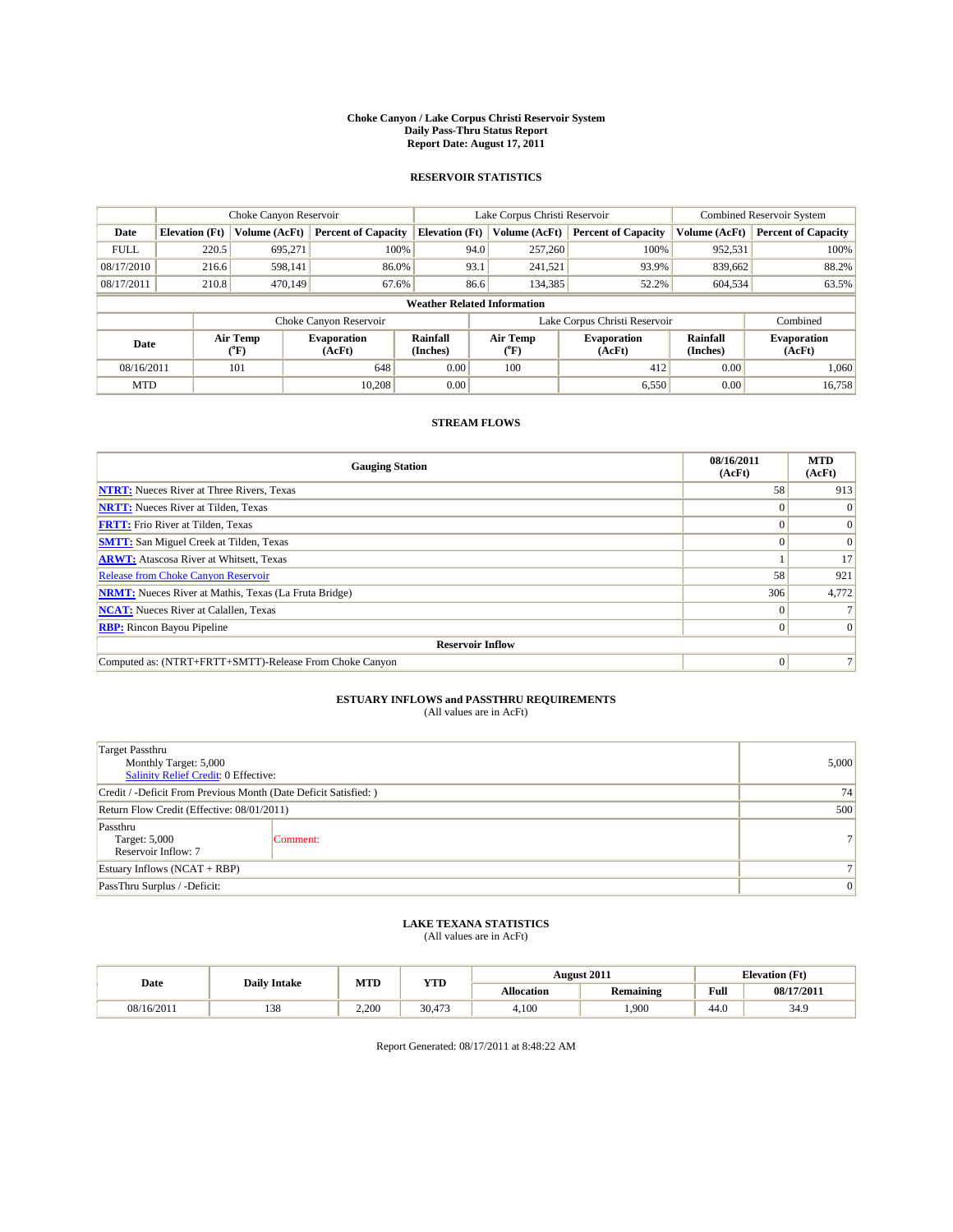#### **Choke Canyon / Lake Corpus Christi Reservoir System Daily Pass-Thru Status Report Report Date: August 18, 2011**

### **RESERVOIR STATISTICS**

|             | Choke Canyon Reservoir             |                                           |                              |                       | Lake Corpus Christi Reservoir | <b>Combined Reservoir System</b> |                      |                              |  |
|-------------|------------------------------------|-------------------------------------------|------------------------------|-----------------------|-------------------------------|----------------------------------|----------------------|------------------------------|--|
| Date        | <b>Elevation</b> (Ft)              | Volume (AcFt)                             | <b>Percent of Capacity</b>   | <b>Elevation</b> (Ft) | Volume (AcFt)                 | <b>Percent of Capacity</b>       | Volume (AcFt)        | <b>Percent of Capacity</b>   |  |
| <b>FULL</b> | 220.5                              | 695,271                                   | 100%                         | 94.0                  | 257,260                       | 100%                             | 952,531              | 100%                         |  |
| 08/18/2010  | 216.6                              | 597,425                                   | 85.9%                        | 93.1                  | 241,341                       | 93.8%                            | 838,766              | 88.1%                        |  |
| 08/18/2011  | 210.8                              | 469,740                                   | 67.6%                        | 86.5                  | 133,554                       | 51.9%                            | 603,294              | 63.3%                        |  |
|             | <b>Weather Related Information</b> |                                           |                              |                       |                               |                                  |                      |                              |  |
|             |                                    |                                           | Choke Canyon Reservoir       |                       |                               | Lake Corpus Christi Reservoir    |                      | Combined                     |  |
| Date        |                                    | Air Temp<br>$({}^{\mathrm{o}}\mathrm{F})$ | <b>Evaporation</b><br>(AcFt) | Rainfall<br>(Inches)  | Air Temp<br>("F)              | <b>Evaporation</b><br>(AcFt)     | Rainfall<br>(Inches) | <b>Evaporation</b><br>(AcFt) |  |
| 08/17/2011  |                                    | 101                                       | 600                          | 0.00                  | 100                           | 403                              | 0.00                 | 1.003                        |  |
| <b>MTD</b>  |                                    |                                           | 10,808                       | 0.00                  |                               | 6,953                            | 0.00                 | 17.761                       |  |

## **STREAM FLOWS**

| <b>Gauging Station</b>                                       | 08/17/2011<br>(AcFt) | <b>MTD</b><br>(AcFt) |
|--------------------------------------------------------------|----------------------|----------------------|
| <b>NTRT:</b> Nueces River at Three Rivers, Texas             | 58                   | 971                  |
| <b>NRTT:</b> Nueces River at Tilden, Texas                   |                      |                      |
| <b>FRTT:</b> Frio River at Tilden, Texas                     |                      |                      |
| <b>SMTT:</b> San Miguel Creek at Tilden, Texas               |                      | $\Omega$             |
| <b>ARWT:</b> Atascosa River at Whitsett, Texas               |                      | 18                   |
| <b>Release from Choke Canyon Reservoir</b>                   | 58                   | 979                  |
| <b>NRMT:</b> Nueces River at Mathis, Texas (La Fruta Bridge) | 308                  | 5,080                |
| <b>NCAT:</b> Nueces River at Calallen, Texas                 | $\Omega$             |                      |
| <b>RBP:</b> Rincon Bayou Pipeline                            | $\Omega$             | $\Omega$             |
| <b>Reservoir Inflow</b>                                      |                      |                      |
| Computed as: (NTRT+FRTT+SMTT)-Release From Choke Canyon      | $\Omega$             |                      |

# **ESTUARY INFLOWS and PASSTHRU REQUIREMENTS**<br>(All values are in AcFt)

| <b>Target Passthru</b><br>Monthly Target: 5,000<br>Salinity Relief Credit: 0 Effective: | 5,000          |                |
|-----------------------------------------------------------------------------------------|----------------|----------------|
| Credit / -Deficit From Previous Month (Date Deficit Satisfied: )                        | 74             |                |
| Return Flow Credit (Effective: 08/01/2011)                                              | 500            |                |
| Passthru<br>Target: 5,000<br>Reservoir Inflow: 7                                        | Comment:       | 7 <sup>1</sup> |
| Estuary Inflows $(NCAT + RBP)$                                                          |                |                |
| PassThru Surplus / -Deficit:                                                            | $\overline{0}$ |                |

## **LAKE TEXANA STATISTICS** (All values are in AcFt)

|            | <b>Daily Intake</b> | MTD   | <b>YTD</b> |                   | <b>August 2011</b> |                                             | <b>Elevation</b> (Ft) |
|------------|---------------------|-------|------------|-------------------|--------------------|---------------------------------------------|-----------------------|
| Date       |                     |       |            | <b>Allocation</b> | <b>Remaining</b>   | Full<br>the contract of the contract of the | 08/18/2011            |
| 08/17/2011 | 138                 | 2.338 | 30.611     | 4.100             | .762               | 44.0                                        | 34.8                  |

Report Generated: 08/18/2011 at 9:05:07 AM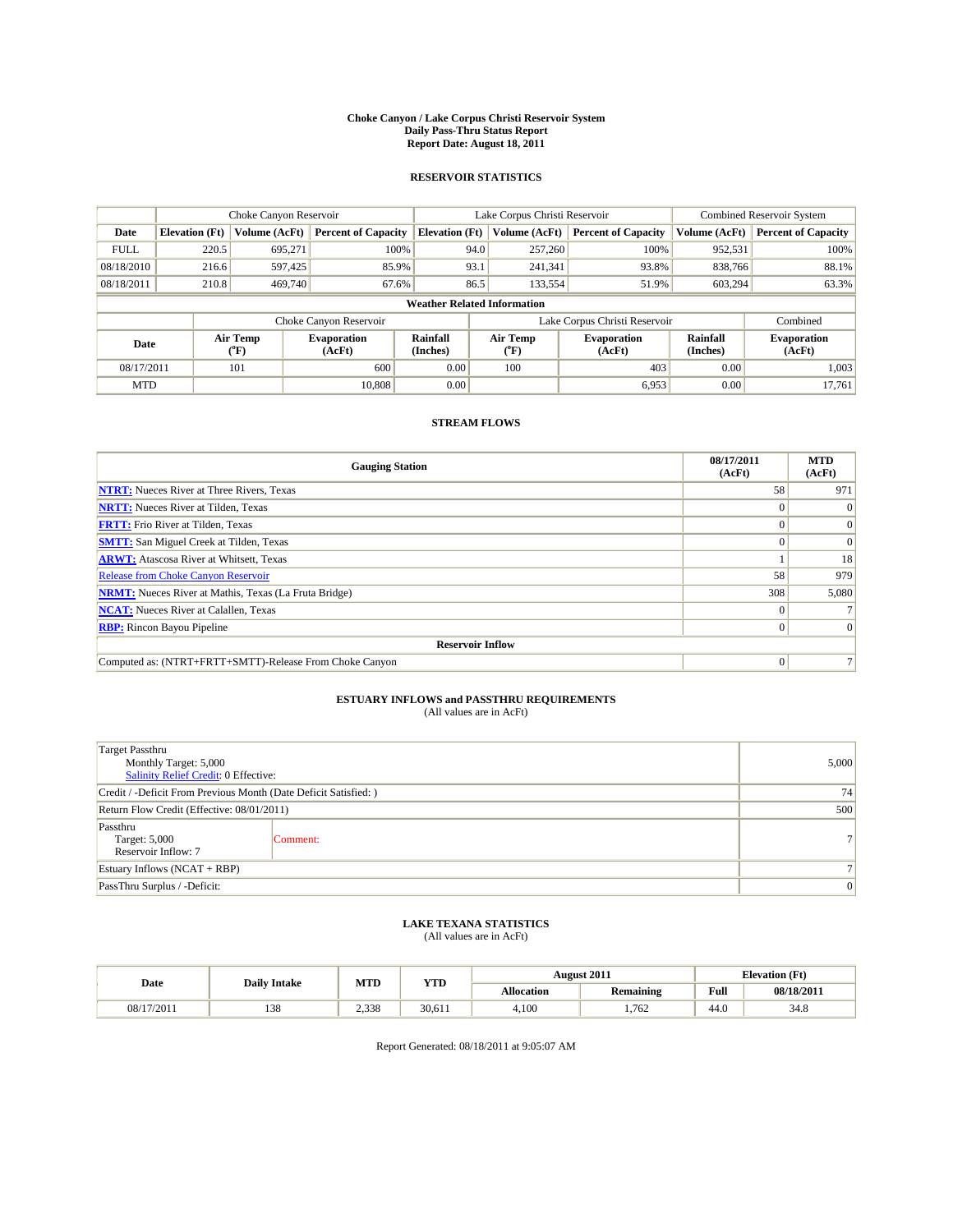#### **Choke Canyon / Lake Corpus Christi Reservoir System Daily Pass-Thru Status Report Report Date: August 19, 2011**

### **RESERVOIR STATISTICS**

|             | Choke Canyon Reservoir             |                                           |                              |                       | Lake Corpus Christi Reservoir           | <b>Combined Reservoir System</b> |                      |                              |  |  |
|-------------|------------------------------------|-------------------------------------------|------------------------------|-----------------------|-----------------------------------------|----------------------------------|----------------------|------------------------------|--|--|
| Date        | <b>Elevation</b> (Ft)              | Volume (AcFt)                             | <b>Percent of Capacity</b>   | <b>Elevation</b> (Ft) | Volume (AcFt)                           | <b>Percent of Capacity</b>       | Volume (AcFt)        | <b>Percent of Capacity</b>   |  |  |
| <b>FULL</b> | 220.5                              | 695,271                                   | 100%                         | 94.0                  | 257,260                                 | 100%                             | 952,531              | 100%                         |  |  |
| 08/19/2010  | 216.5                              | 595,753                                   | 85.7%                        | 93.1                  | 240,625                                 | 93.5%                            | 836,378              | 87.8%                        |  |  |
| 08/19/2011  | 210.7                              | 468,090                                   | 67.3%                        | 86.5                  | 133,002                                 | 51.7%                            | 601,092              | 63.1%                        |  |  |
|             | <b>Weather Related Information</b> |                                           |                              |                       |                                         |                                  |                      |                              |  |  |
|             |                                    |                                           | Choke Canyon Reservoir       |                       |                                         | Lake Corpus Christi Reservoir    |                      | Combined                     |  |  |
| Date        |                                    | Air Temp<br>$({}^{\mathrm{o}}\mathrm{F})$ | <b>Evaporation</b><br>(AcFt) | Rainfall<br>(Inches)  | Air Temp<br>$(^{\mathrm{o}}\mathrm{F})$ | <b>Evaporation</b><br>(AcFt)     | Rainfall<br>(Inches) | <b>Evaporation</b><br>(AcFt) |  |  |
| 08/18/2011  |                                    | 101                                       | 623                          | 0.00                  | 101                                     | 386                              | 0.00                 | 1.009                        |  |  |
| <b>MTD</b>  |                                    |                                           | 11.431                       | 0.00                  |                                         | 7.339                            | 0.00                 | 18.770                       |  |  |

## **STREAM FLOWS**

| <b>Gauging Station</b>                                       | 08/18/2011<br>(AcFt) | <b>MTD</b><br>(AcFt) |  |  |  |  |  |  |
|--------------------------------------------------------------|----------------------|----------------------|--|--|--|--|--|--|
| <b>NTRT:</b> Nueces River at Three Rivers, Texas             | 56                   | 1,026                |  |  |  |  |  |  |
| <b>NRTT:</b> Nueces River at Tilden, Texas                   | $\Omega$             |                      |  |  |  |  |  |  |
| <b>FRTT:</b> Frio River at Tilden, Texas                     | $\Omega$             | $\Omega$             |  |  |  |  |  |  |
| <b>SMTT:</b> San Miguel Creek at Tilden, Texas               | $\Omega$             | $\Omega$             |  |  |  |  |  |  |
| <b>ARWT:</b> Atascosa River at Whitsett, Texas               |                      | 19                   |  |  |  |  |  |  |
| Release from Choke Canyon Reservoir                          | 58                   | 1,036                |  |  |  |  |  |  |
| <b>NRMT:</b> Nueces River at Mathis, Texas (La Fruta Bridge) | 304                  | 5,383                |  |  |  |  |  |  |
| <b>NCAT:</b> Nueces River at Calallen, Texas                 | $\Omega$             |                      |  |  |  |  |  |  |
| <b>RBP:</b> Rincon Bayou Pipeline                            | $\mathbf{0}$         | $\Omega$             |  |  |  |  |  |  |
| <b>Reservoir Inflow</b>                                      |                      |                      |  |  |  |  |  |  |
| Computed as: NRTT+FRTT+SMTT+ARWT                             |                      | 8                    |  |  |  |  |  |  |

# **ESTUARY INFLOWS and PASSTHRU REQUIREMENTS**<br>(All values are in AcFt)

| <b>Target Passthru</b><br>Monthly Target: 5,000<br>Salinity Relief Credit: 0 Effective: | 5,000          |   |
|-----------------------------------------------------------------------------------------|----------------|---|
| Credit / -Deficit From Previous Month (Date Deficit Satisfied: )                        | 74             |   |
| Return Flow Credit (Effective: 08/01/2011)                                              | 500            |   |
| Passthru<br>Target: 5,000<br>Reservoir Inflow: 8                                        | Comment:       | 8 |
| Estuary Inflows $(NCAT + RBP)$                                                          |                |   |
| PassThru Surplus / -Deficit:                                                            | $\overline{0}$ |   |

## **LAKE TEXANA STATISTICS** (All values are in AcFt)

| Date       | <b>Daily Intake</b> | MTD   | <b>YTD</b> |                   | <b>August 2011</b> | <b>Elevation</b> (Ft) |            |
|------------|---------------------|-------|------------|-------------------|--------------------|-----------------------|------------|
|            |                     |       |            | <b>Allocation</b> | <b>Remaining</b>   | Full                  | 08/19/2011 |
| 08/18/2011 | 138                 | 2.476 | 30,749     | 4.100             | .624               | 44.0                  | 34.8       |

Report Generated: 08/19/2011 at 9:30:54 AM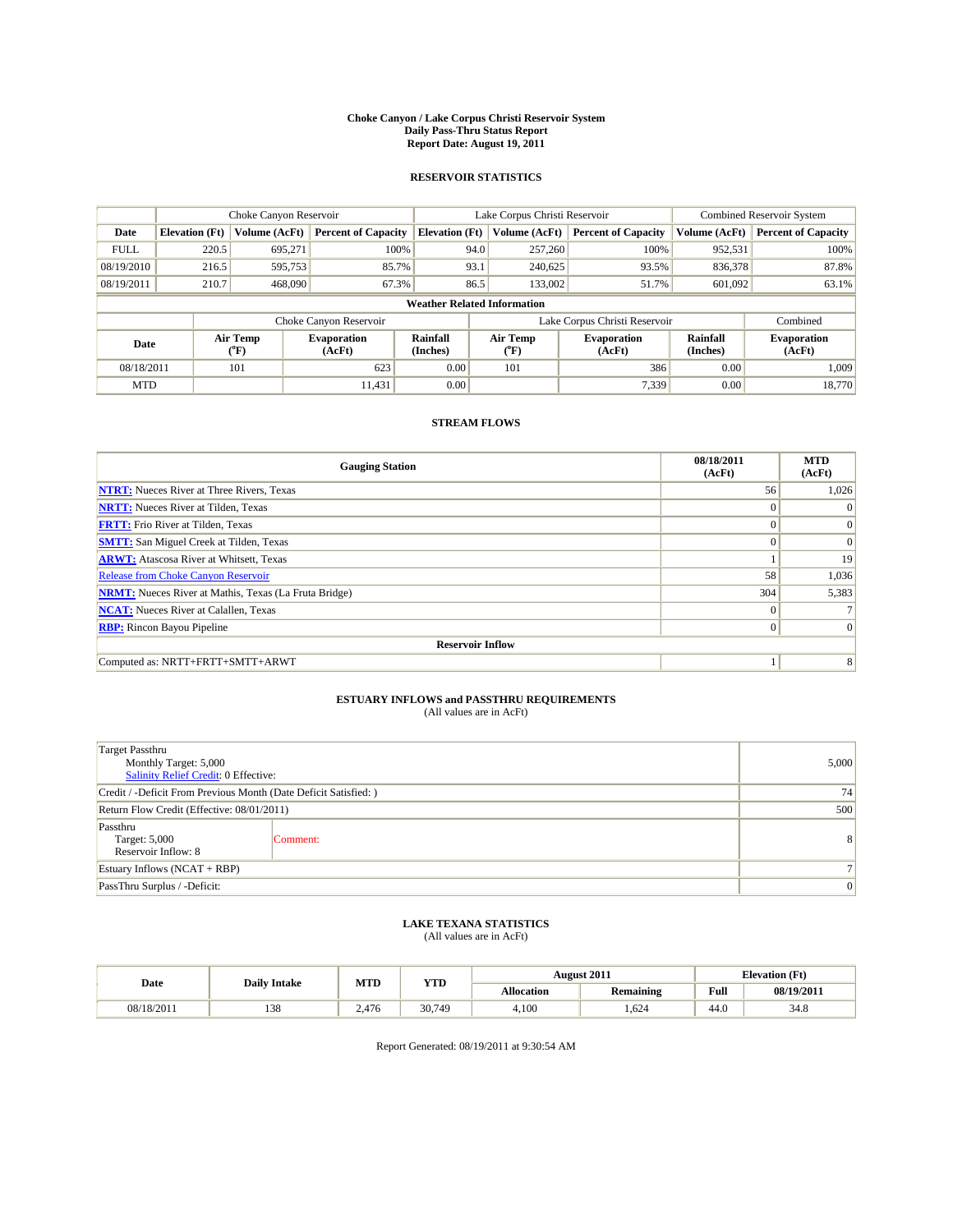#### **Choke Canyon / Lake Corpus Christi Reservoir System Daily Pass-Thru Status Report Report Date: August 20, 2011**

### **RESERVOIR STATISTICS**

|             | Choke Canyon Reservoir             |                                           |                              |                       | Lake Corpus Christi Reservoir           | <b>Combined Reservoir System</b> |                             |                              |  |  |
|-------------|------------------------------------|-------------------------------------------|------------------------------|-----------------------|-----------------------------------------|----------------------------------|-----------------------------|------------------------------|--|--|
| Date        | <b>Elevation</b> (Ft)              | Volume (AcFt)                             | <b>Percent of Capacity</b>   | <b>Elevation</b> (Ft) | Volume (AcFt)                           | <b>Percent of Capacity</b>       | Volume (AcFt)               | <b>Percent of Capacity</b>   |  |  |
| <b>FULL</b> | 220.5                              | 695,271                                   | 100%                         | 94.0                  | 257,260                                 | 100%                             | 952,531                     | 100%                         |  |  |
| 08/20/2010  | 216.5                              | 594.798                                   | 85.5%                        | 93.0                  | 239,372                                 | 93.0%                            | 834,170                     | 87.6%                        |  |  |
| 08/20/2011  | 210.8                              | 469,123                                   | 67.5%                        | 86.5                  | 132,451                                 | 51.5%                            | 601,574                     | 63.2%                        |  |  |
|             | <b>Weather Related Information</b> |                                           |                              |                       |                                         |                                  |                             |                              |  |  |
|             |                                    |                                           | Choke Canyon Reservoir       |                       |                                         | Lake Corpus Christi Reservoir    |                             | Combined                     |  |  |
| Date        |                                    | Air Temp<br>$({}^{\mathrm{o}}\mathrm{F})$ | <b>Evaporation</b><br>(AcFt) | Rainfall<br>(Inches)  | Air Temp<br>$(^{\mathrm{o}}\mathrm{F})$ | <b>Evaporation</b><br>(AcFt)     | <b>Rainfall</b><br>(Inches) | <b>Evaporation</b><br>(AcFt) |  |  |
| 08/19/2011  |                                    | 102                                       | 647                          | 0.00                  | 101                                     | 409                              | 0.00                        | 1.056                        |  |  |
| <b>MTD</b>  |                                    |                                           | 12.078                       | 0.00                  |                                         | 7.748                            | 0.00                        | 19,826                       |  |  |

## **STREAM FLOWS**

| <b>Gauging Station</b>                                       | 08/19/2011<br>(AcFt) | <b>MTD</b><br>(AcFt) |
|--------------------------------------------------------------|----------------------|----------------------|
| <b>NTRT:</b> Nueces River at Three Rivers, Texas             | 56                   | 1,082                |
| <b>NRTT:</b> Nueces River at Tilden, Texas                   | $\Omega$             |                      |
| <b>FRTT:</b> Frio River at Tilden, Texas                     | $\Omega$             | $\Omega$             |
| <b>SMTT:</b> San Miguel Creek at Tilden, Texas               | $\Omega$             | $\Omega$             |
| <b>ARWT:</b> Atascosa River at Whitsett, Texas               |                      | 20                   |
| <b>Release from Choke Canyon Reservoir</b>                   | 58                   | 1,094                |
| <b>NRMT:</b> Nueces River at Mathis, Texas (La Fruta Bridge) | 282                  | 5,665                |
| <b>NCAT:</b> Nueces River at Calallen, Texas                 | $\Omega$             |                      |
| <b>RBP:</b> Rincon Bayou Pipeline                            | $\mathbf{0}$         | $\Omega$             |
| <b>Reservoir Inflow</b>                                      |                      |                      |
| Computed as: NRTT+FRTT+SMTT+ARWT                             |                      | 9                    |

# **ESTUARY INFLOWS and PASSTHRU REQUIREMENTS**<br>(All values are in AcFt)

| <b>Target Passthru</b><br>Monthly Target: 5,000<br>Salinity Relief Credit: 0 Effective: | 5,000          |                |
|-----------------------------------------------------------------------------------------|----------------|----------------|
| Credit / -Deficit From Previous Month (Date Deficit Satisfied: )                        | 74             |                |
| Return Flow Credit (Effective: 08/01/2011)                                              | 500            |                |
| Passthru<br>Target: 5,000<br>Reservoir Inflow: 9                                        | Comment:       | $\overline{9}$ |
| Estuary Inflows $(NCAT + RBP)$                                                          | 7 <sup>1</sup> |                |
| PassThru Surplus / -Deficit:                                                            | 0              |                |

## **LAKE TEXANA STATISTICS** (All values are in AcFt)

| Date       | <b>Daily Intake</b> | MTD   | <b>YTD</b> |                   | <b>August 2011</b> | <b>Elevation</b> (Ft) |            |
|------------|---------------------|-------|------------|-------------------|--------------------|-----------------------|------------|
|            |                     |       |            | <b>Allocation</b> | <b>Remaining</b>   | Full                  | 08/20/2011 |
| 08/19/2011 | 138                 | 2.614 | 30,887     | 4.100             | ,486               | 44.0                  | 34.8       |

Report Generated: 08/20/2011 at 8:25:57 AM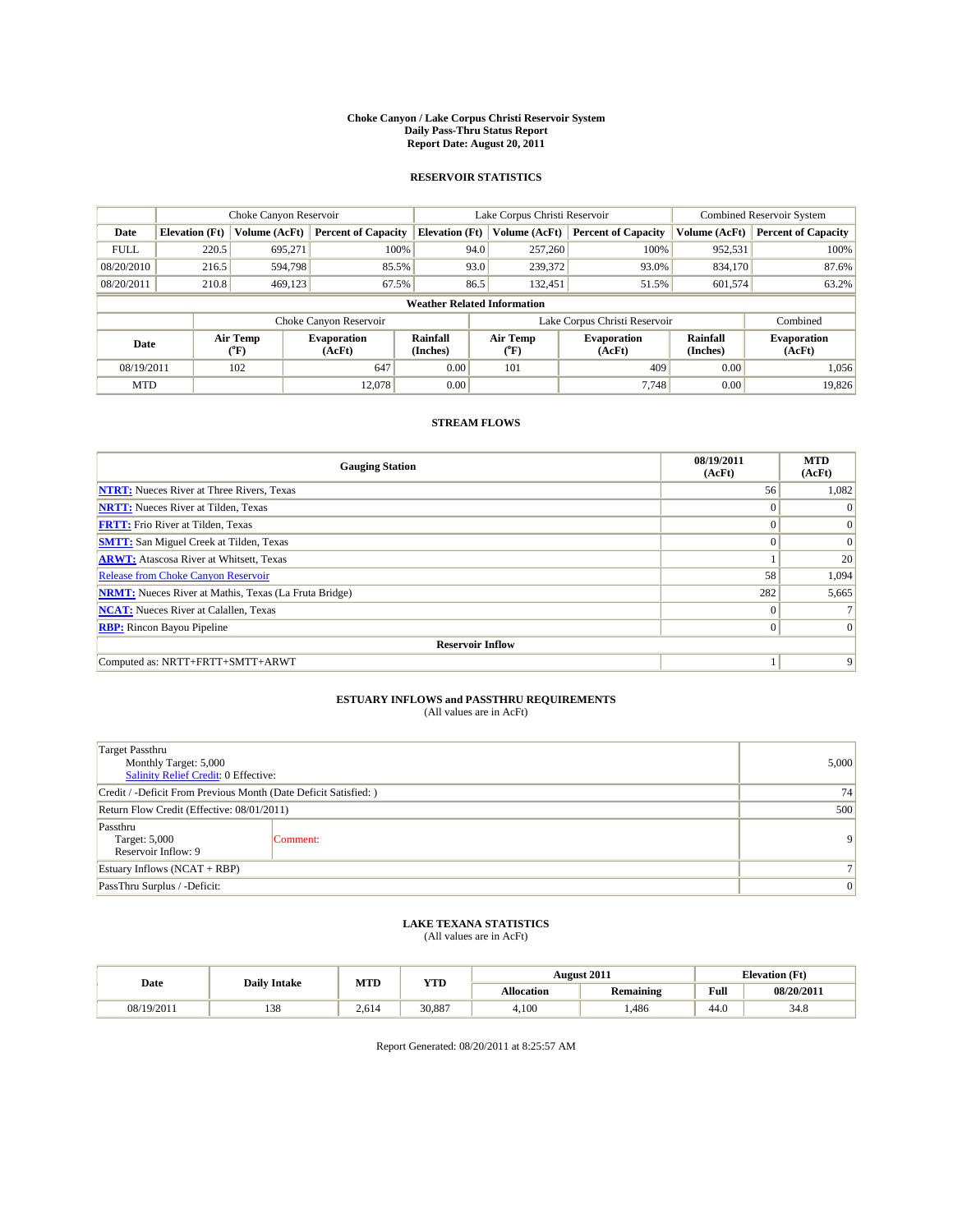#### **Choke Canyon / Lake Corpus Christi Reservoir System Daily Pass-Thru Status Report Report Date: August 21, 2011**

### **RESERVOIR STATISTICS**

|             | Choke Canyon Reservoir             |                                           |                              |                       | Lake Corpus Christi Reservoir | <b>Combined Reservoir System</b> |                      |                              |  |  |
|-------------|------------------------------------|-------------------------------------------|------------------------------|-----------------------|-------------------------------|----------------------------------|----------------------|------------------------------|--|--|
| Date        | <b>Elevation</b> (Ft)              | Volume (AcFt)                             | <b>Percent of Capacity</b>   | <b>Elevation</b> (Ft) | Volume (AcFt)                 | <b>Percent of Capacity</b>       | Volume (AcFt)        | <b>Percent of Capacity</b>   |  |  |
| <b>FULL</b> | 220.5                              | 695,271                                   | 100%                         | 94.0                  | 257,260                       | 100%                             | 952,531              | 100%                         |  |  |
| 08/21/2010  | 216.5                              | 594.798                                   | 85.5%                        | 93.0                  | 238,836                       | 92.8%                            | 833,634              | 87.5%                        |  |  |
| 08/21/2011  | 210.8                              | 468,710                                   | 67.4%                        | 86.4                  | 132,039                       | 51.3%                            | 600,749              | 63.1%                        |  |  |
|             | <b>Weather Related Information</b> |                                           |                              |                       |                               |                                  |                      |                              |  |  |
|             |                                    |                                           | Choke Canyon Reservoir       |                       |                               | Lake Corpus Christi Reservoir    |                      | Combined                     |  |  |
| Date        |                                    | Air Temp<br>$({}^{\mathrm{o}}\mathrm{F})$ | <b>Evaporation</b><br>(AcFt) | Rainfall<br>(Inches)  | Air Temp<br>("F)              | <b>Evaporation</b><br>(AcFt)     | Rainfall<br>(Inches) | <b>Evaporation</b><br>(AcFt) |  |  |
| 08/20/2011  |                                    | 100                                       | 599                          | 0.00                  | 99                            | 360                              | 0.00                 | 959                          |  |  |
| <b>MTD</b>  |                                    |                                           | 12,677                       | 0.00                  |                               | 8.108                            | 0.00                 | 20,785                       |  |  |

## **STREAM FLOWS**

| <b>Gauging Station</b>                                       | 08/20/2011<br>(AcFt) | <b>MTD</b><br>(AcFt) |  |  |  |  |  |
|--------------------------------------------------------------|----------------------|----------------------|--|--|--|--|--|
| <b>NTRT:</b> Nueces River at Three Rivers, Texas             | 58                   | 1,139                |  |  |  |  |  |
| <b>NRTT:</b> Nueces River at Tilden, Texas                   |                      |                      |  |  |  |  |  |
| <b>FRTT:</b> Frio River at Tilden, Texas                     |                      |                      |  |  |  |  |  |
| <b>SMTT:</b> San Miguel Creek at Tilden, Texas               |                      | $\Omega$             |  |  |  |  |  |
| <b>ARWT:</b> Atascosa River at Whitsett, Texas               |                      | 21                   |  |  |  |  |  |
| <b>Release from Choke Canyon Reservoir</b>                   | 58                   | 1,151                |  |  |  |  |  |
| <b>NRMT:</b> Nueces River at Mathis, Texas (La Fruta Bridge) | 280                  | 5,945                |  |  |  |  |  |
| <b>NCAT:</b> Nueces River at Calallen, Texas                 |                      | 10                   |  |  |  |  |  |
| <b>RBP:</b> Rincon Bayou Pipeline                            | $\overline{0}$       | $\Omega$             |  |  |  |  |  |
| <b>Reservoir Inflow</b>                                      |                      |                      |  |  |  |  |  |
| Computed as: (NTRT+FRTT+SMTT)-Release From Choke Canyon      | $\Omega$             | 9                    |  |  |  |  |  |

# **ESTUARY INFLOWS and PASSTHRU REQUIREMENTS**<br>(All values are in AcFt)

| <b>Target Passthru</b><br>Monthly Target: 5,000<br>Salinity Relief Credit: 0 Effective: | 5,000           |                |
|-----------------------------------------------------------------------------------------|-----------------|----------------|
| Credit / -Deficit From Previous Month (Date Deficit Satisfied: )                        | 74              |                |
| Return Flow Credit (Effective: 08/01/2011)                                              | 500             |                |
| Passthru<br>Target: 5,000<br>Reservoir Inflow: 9                                        | Comment:        | $\overline{9}$ |
| Estuary Inflows $(NCAT + RBP)$                                                          | 10 <sup>1</sup> |                |
| PassThru Surplus / -Deficit:                                                            | 0               |                |

## **LAKE TEXANA STATISTICS** (All values are in AcFt)

| Date       | <b>Daily Intake</b> | MTD          | <b>YTD</b>   |                   | <b>August 2011</b> |      | <b>Elevation</b> (Ft) |
|------------|---------------------|--------------|--------------|-------------------|--------------------|------|-----------------------|
|            |                     |              |              | <b>Allocation</b> | <b>Remaining</b>   | Full | 08/21/2011            |
| 08/20/2011 | 138                 | 2.75<br>ے رو | 31.025<br>21 | 4.100             | .348               | 44.0 | 34.8                  |

Report Generated: 08/21/2011 at 8:23:34 AM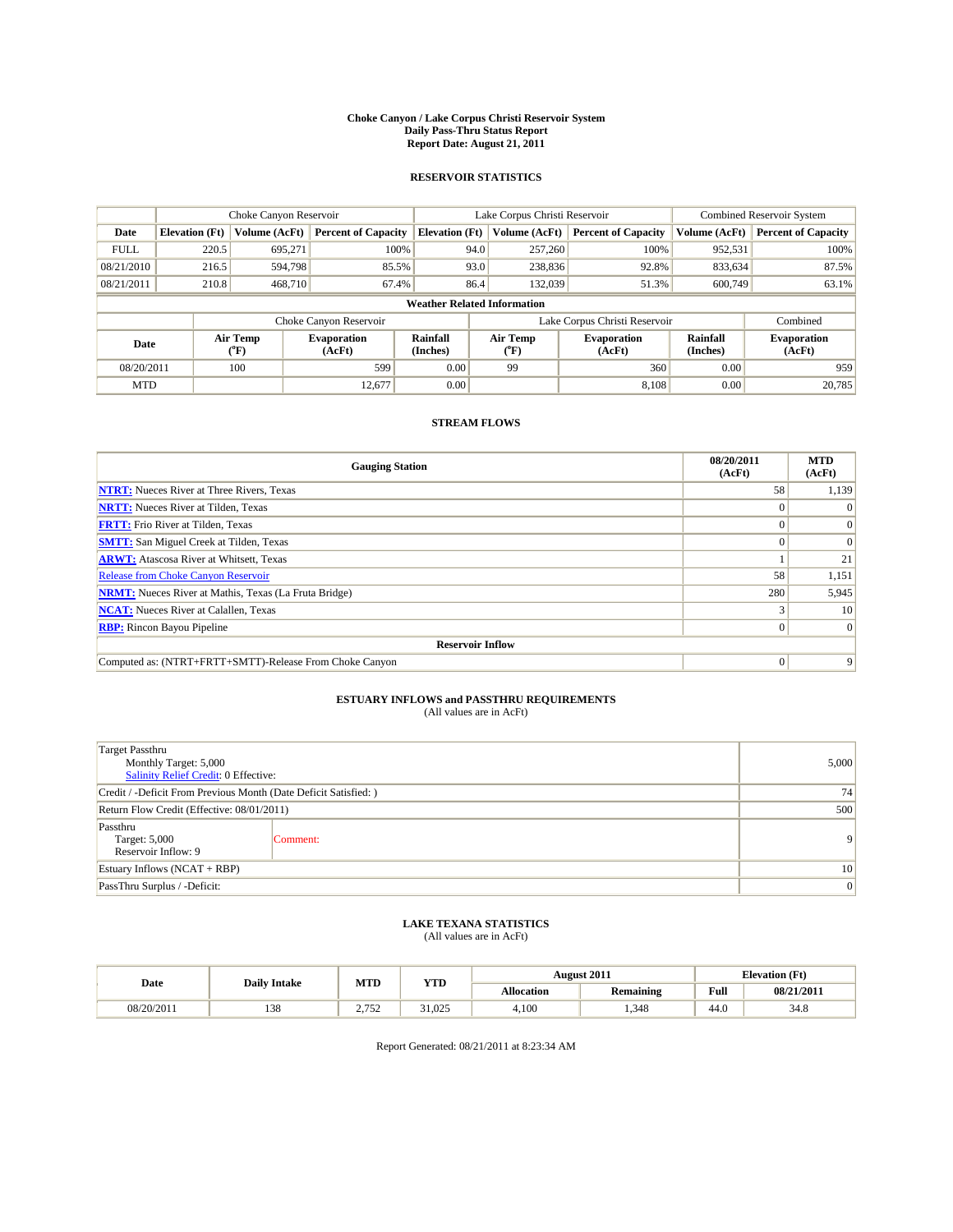#### **Choke Canyon / Lake Corpus Christi Reservoir System Daily Pass-Thru Status Report Report Date: August 22, 2011**

### **RESERVOIR STATISTICS**

|             | Choke Canyon Reservoir             |                                           |                              |                       | Lake Corpus Christi Reservoir |                               |                             | <b>Combined Reservoir System</b> |  |
|-------------|------------------------------------|-------------------------------------------|------------------------------|-----------------------|-------------------------------|-------------------------------|-----------------------------|----------------------------------|--|
| Date        | <b>Elevation</b> (Ft)              | Volume (AcFt)                             | <b>Percent of Capacity</b>   | <b>Elevation</b> (Ft) | Volume (AcFt)                 | <b>Percent of Capacity</b>    | Volume (AcFt)               | <b>Percent of Capacity</b>       |  |
| <b>FULL</b> | 220.5                              | 695,271                                   | 100%                         | 94.0                  | 257,260                       | 100%                          | 952,531                     | 100%                             |  |
| 08/22/2010  | 216.4                              | 594,082                                   | 85.4%                        | 92.9                  | 238,121                       | 92.6%                         | 832,203                     | 87.4%                            |  |
| 08/22/2011  | 210.7                              | 468.296                                   | 67.4%                        | 86.4                  | 131,353                       | 51.1%                         | 599,649                     | 63.0%                            |  |
|             | <b>Weather Related Information</b> |                                           |                              |                       |                               |                               |                             |                                  |  |
|             |                                    |                                           | Choke Canyon Reservoir       |                       |                               | Lake Corpus Christi Reservoir |                             | Combined                         |  |
| Date        |                                    | Air Temp<br>$({}^{\mathrm{o}}\mathrm{F})$ | <b>Evaporation</b><br>(AcFt) | Rainfall<br>(Inches)  | Air Temp<br>(°F)              | <b>Evaporation</b><br>(AcFt)  | <b>Rainfall</b><br>(Inches) | <b>Evaporation</b><br>(AcFt)     |  |
| 08/21/2011  |                                    | 100                                       | 539                          | 0.00                  | 99                            | 351                           | 0.00                        | 890                              |  |
| <b>MTD</b>  |                                    |                                           | 13.216                       | 0.00                  |                               | 8.459                         | 0.00                        | 21.675                           |  |

## **STREAM FLOWS**

| <b>Gauging Station</b>                                       | 08/21/2011<br>(AcFt) | <b>MTD</b><br>(AcFt) |  |  |  |  |  |
|--------------------------------------------------------------|----------------------|----------------------|--|--|--|--|--|
| <b>NTRT:</b> Nueces River at Three Rivers, Texas             | 58                   | 1,197                |  |  |  |  |  |
| <b>NRTT:</b> Nueces River at Tilden, Texas                   |                      |                      |  |  |  |  |  |
| <b>FRTT:</b> Frio River at Tilden, Texas                     |                      | $\Omega$             |  |  |  |  |  |
| <b>SMTT:</b> San Miguel Creek at Tilden, Texas               |                      | $\Omega$             |  |  |  |  |  |
| <b>ARWT:</b> Atascosa River at Whitsett, Texas               |                      | 22                   |  |  |  |  |  |
| <b>Release from Choke Canyon Reservoir</b>                   | 58                   | 1,209                |  |  |  |  |  |
| <b>NRMT:</b> Nueces River at Mathis, Texas (La Fruta Bridge) | 296                  | 6,241                |  |  |  |  |  |
| <b>NCAT:</b> Nueces River at Calallen, Texas                 | 18                   | 28                   |  |  |  |  |  |
| <b>RBP:</b> Rincon Bayou Pipeline                            | $\overline{0}$       | $\Omega$             |  |  |  |  |  |
| <b>Reservoir Inflow</b>                                      |                      |                      |  |  |  |  |  |
| Computed as: (NTRT+FRTT+SMTT)-Release From Choke Canyon      | $\Omega$             | 9                    |  |  |  |  |  |

# **ESTUARY INFLOWS and PASSTHRU REQUIREMENTS**<br>(All values are in AcFt)

| <b>Target Passthru</b><br>Monthly Target: 5,000<br>Salinity Relief Credit: 0 Effective: | 5,000    |                |
|-----------------------------------------------------------------------------------------|----------|----------------|
| Credit / -Deficit From Previous Month (Date Deficit Satisfied: )                        | 74       |                |
| Return Flow Credit (Effective: 08/01/2011)                                              | 500      |                |
| Passthru<br>Target: 5,000<br>Reservoir Inflow: 9                                        | Comment: | 9 <sup>1</sup> |
| Estuary Inflows $(NCAT + RBP)$                                                          | 28       |                |
| PassThru Surplus / -Deficit:                                                            | 0        |                |

## **LAKE TEXANA STATISTICS** (All values are in AcFt)

| Date       | <b>Daily Intake</b> | MTD   | <b>YTD</b>   |                   | <b>August 2011</b> | <b>Elevation</b> (Ft) |            |
|------------|---------------------|-------|--------------|-------------------|--------------------|-----------------------|------------|
|            |                     |       |              | <b>Allocation</b> | <b>Remaining</b>   | Full                  | 08/22/2011 |
| 08/21/2011 | 138                 | 2,890 | 31<br>31.163 | 4.100             | 1.210              | 44.0                  | 34.8       |

Report Generated: 08/22/2011 at 8:16:59 AM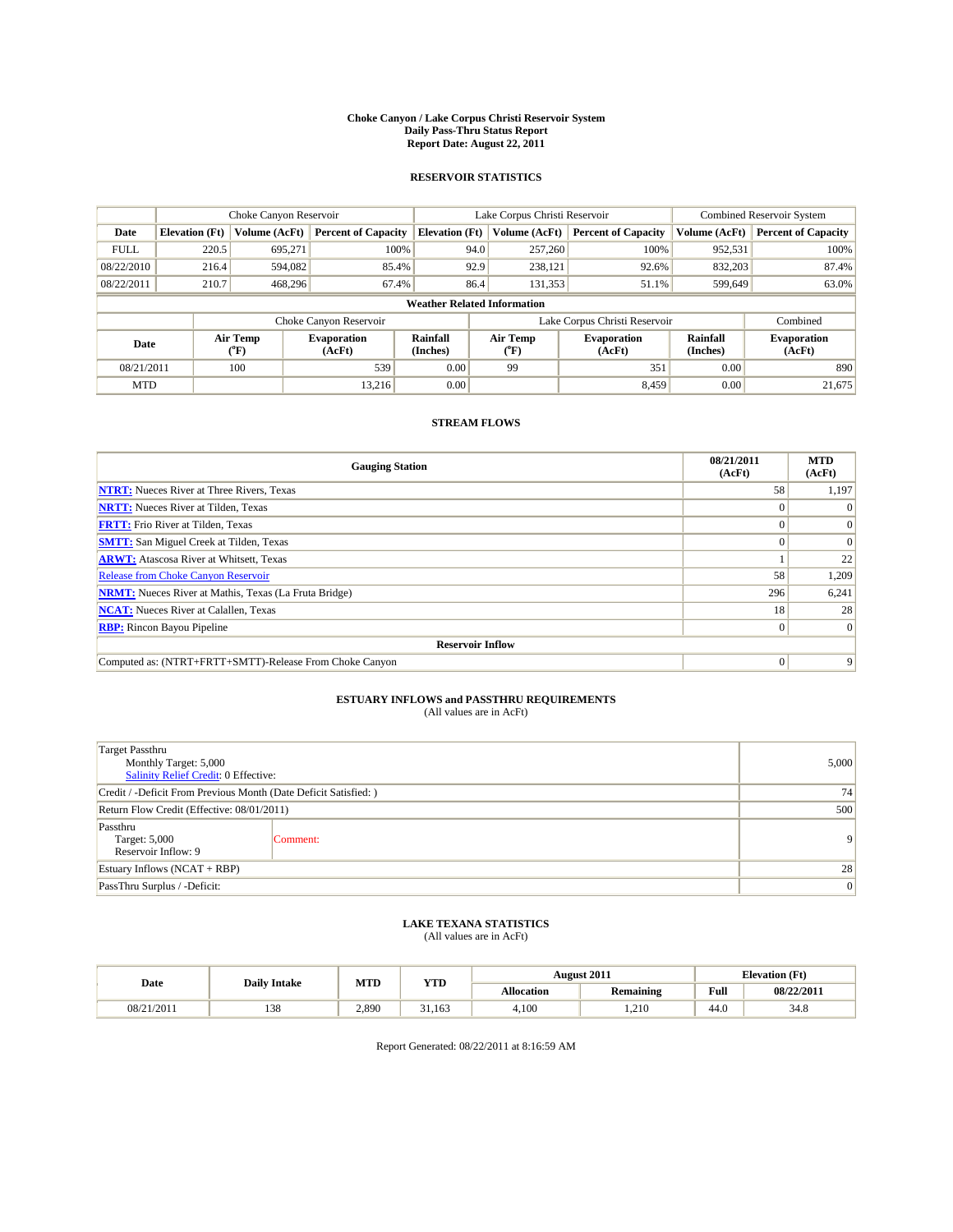#### **Choke Canyon / Lake Corpus Christi Reservoir System Daily Pass-Thru Status Report Report Date: August 23, 2011**

### **RESERVOIR STATISTICS**

|             | Choke Canyon Reservoir             |                                           |                              |                       | Lake Corpus Christi Reservoir |                               |                      | <b>Combined Reservoir System</b> |  |
|-------------|------------------------------------|-------------------------------------------|------------------------------|-----------------------|-------------------------------|-------------------------------|----------------------|----------------------------------|--|
| Date        | <b>Elevation</b> (Ft)              | Volume (AcFt)                             | <b>Percent of Capacity</b>   | <b>Elevation</b> (Ft) | Volume (AcFt)                 | <b>Percent of Capacity</b>    | Volume (AcFt)        | <b>Percent of Capacity</b>       |  |
| <b>FULL</b> | 220.5                              | 695,271                                   | 100%                         | 94.0                  | 257,260                       | 100%                          | 952,531              | 100%                             |  |
| 08/23/2010  | 216.4                              | 593,605                                   | 85.4%                        | 92.9                  | 237,050                       | 92.1%                         | 830,655              | 87.2%                            |  |
| 08/23/2011  | 210.7                              | 467,883                                   | 67.3%                        | 86.3                  | 130,533                       | 50.7%                         | 598,416              | 62.8%                            |  |
|             | <b>Weather Related Information</b> |                                           |                              |                       |                               |                               |                      |                                  |  |
|             |                                    |                                           | Choke Canyon Reservoir       |                       |                               | Lake Corpus Christi Reservoir |                      | Combined                         |  |
| Date        |                                    | Air Temp<br>$({}^{\mathrm{o}}\mathrm{F})$ | <b>Evaporation</b><br>(AcFt) | Rainfall<br>(Inches)  | Air Temp<br>("F)              | <b>Evaporation</b><br>(AcFt)  | Rainfall<br>(Inches) | <b>Evaporation</b><br>(AcFt)     |  |
| 08/22/2011  |                                    | 101                                       | 503                          | 0.00                  | 99                            | 334                           | 0.00                 | 837                              |  |
| <b>MTD</b>  |                                    |                                           | 13.719                       | 0.00                  |                               | 8.793                         | 0.00                 | 22.512                           |  |

## **STREAM FLOWS**

| <b>Gauging Station</b>                                       | 08/22/2011<br>(AcFt) | <b>MTD</b><br>(AcFt) |  |  |  |  |  |
|--------------------------------------------------------------|----------------------|----------------------|--|--|--|--|--|
| <b>NTRT:</b> Nueces River at Three Rivers, Texas             | 58                   | 1,255                |  |  |  |  |  |
| <b>NRTT:</b> Nueces River at Tilden, Texas                   |                      |                      |  |  |  |  |  |
| <b>FRTT:</b> Frio River at Tilden, Texas                     |                      |                      |  |  |  |  |  |
| <b>SMTT:</b> San Miguel Creek at Tilden, Texas               |                      | $\Omega$             |  |  |  |  |  |
| <b>ARWT:</b> Atascosa River at Whitsett, Texas               |                      | 23                   |  |  |  |  |  |
| <b>Release from Choke Canyon Reservoir</b>                   | 58                   | 1,266                |  |  |  |  |  |
| <b>NRMT:</b> Nueces River at Mathis, Texas (La Fruta Bridge) | 320                  | 6,560                |  |  |  |  |  |
| <b>NCAT:</b> Nueces River at Calallen, Texas                 | 8                    | 36                   |  |  |  |  |  |
| <b>RBP:</b> Rincon Bayou Pipeline                            | $\overline{0}$       | $\Omega$             |  |  |  |  |  |
| <b>Reservoir Inflow</b>                                      |                      |                      |  |  |  |  |  |
| Computed as: (NTRT+FRTT+SMTT)-Release From Choke Canyon      | $\Omega$             | 9                    |  |  |  |  |  |

# **ESTUARY INFLOWS and PASSTHRU REQUIREMENTS**<br>(All values are in AcFt)

| <b>Target Passthru</b><br>Monthly Target: 5,000<br>Salinity Relief Credit: 0 Effective: | 5,000    |                |
|-----------------------------------------------------------------------------------------|----------|----------------|
| Credit / -Deficit From Previous Month (Date Deficit Satisfied: )                        | 74       |                |
| Return Flow Credit (Effective: 08/01/2011)                                              | 500      |                |
| Passthru<br>Target: 5,000<br>Reservoir Inflow: 9                                        | Comment: | $\overline{9}$ |
| Estuary Inflows $(NCAT + RBP)$                                                          | 36       |                |
| PassThru Surplus / -Deficit:                                                            | 0        |                |

## **LAKE TEXANA STATISTICS** (All values are in AcFt)

| Date       | <b>Daily Intake</b> | MTD   | <b>YTD</b>   | <b>August 2011</b> |                  | <b>Elevation</b> (Ft) |            |
|------------|---------------------|-------|--------------|--------------------|------------------|-----------------------|------------|
|            |                     |       |              | <b>Allocation</b>  | <b>Remaining</b> | Full                  | 08/23/2011 |
| 08/22/2011 | 138                 | 3.028 | 31.301<br>21 | 4.100              | .072             | 44.0                  | 34.6       |

Report Generated: 08/23/2011 at 8:12:39 AM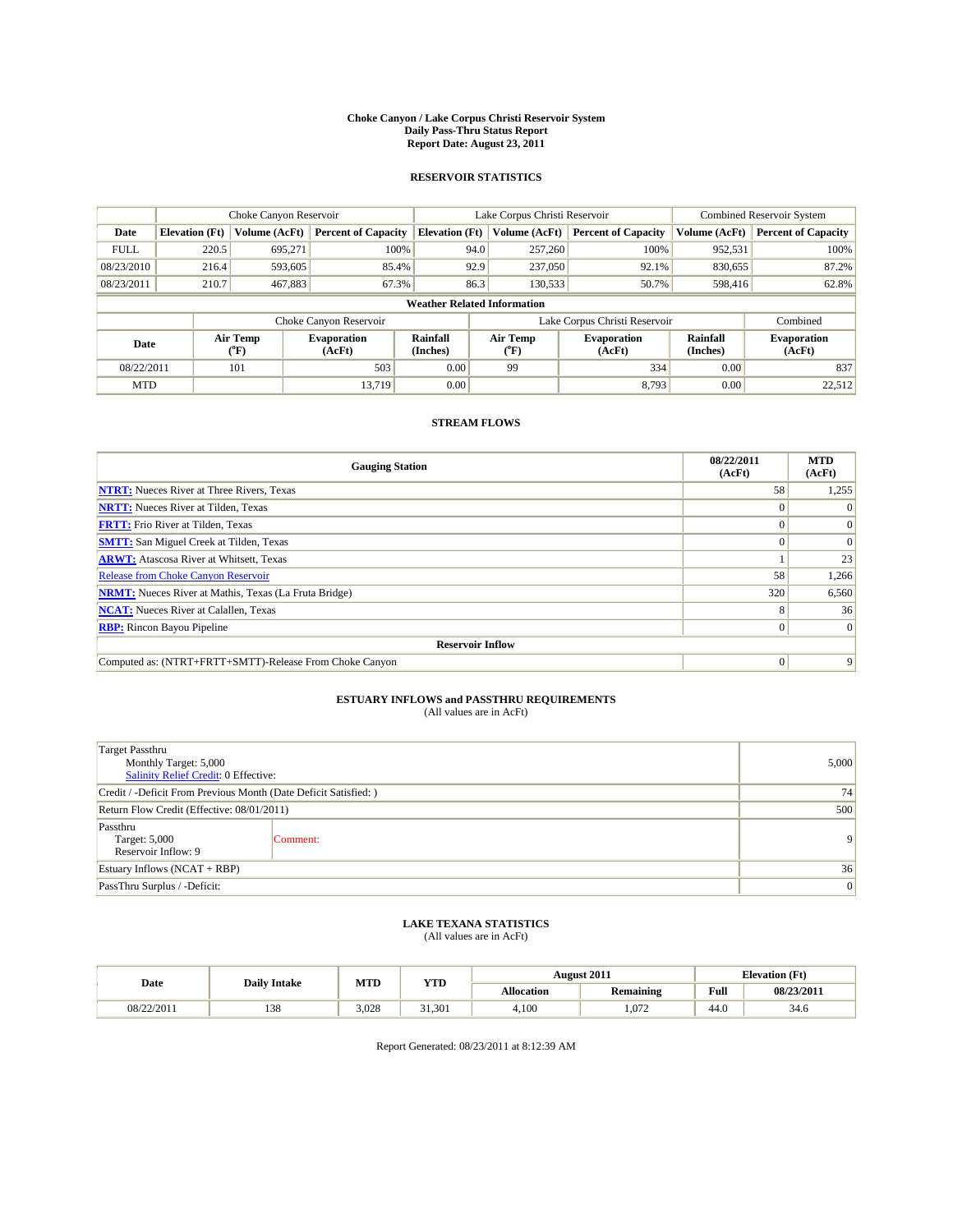#### **Choke Canyon / Lake Corpus Christi Reservoir System Daily Pass-Thru Status Report Report Date: August 24, 2011**

### **RESERVOIR STATISTICS**

|             | Choke Canyon Reservoir             |                                           |                              |                       | Lake Corpus Christi Reservoir |                               |                      | <b>Combined Reservoir System</b> |  |
|-------------|------------------------------------|-------------------------------------------|------------------------------|-----------------------|-------------------------------|-------------------------------|----------------------|----------------------------------|--|
| Date        | <b>Elevation</b> (Ft)              | Volume (AcFt)                             | <b>Percent of Capacity</b>   | <b>Elevation</b> (Ft) | Volume (AcFt)                 | <b>Percent of Capacity</b>    | Volume (AcFt)        | <b>Percent of Capacity</b>       |  |
| <b>FULL</b> | 220.5                              | 695,271                                   | 100%                         | 94.0                  | 257,260                       | 100%                          | 952,531              | 100%                             |  |
| 08/24/2010  | 216.4                              | 592,893                                   | 85.3%                        | 92.9                  | 237,229                       | 92.2%                         | 830,122              | 87.1%                            |  |
| 08/24/2011  | 210.7                              | 467,266                                   | 67.2%                        | 86.3                  | 129,988                       | 50.5%                         | 597,254              | 62.7%                            |  |
|             | <b>Weather Related Information</b> |                                           |                              |                       |                               |                               |                      |                                  |  |
|             |                                    |                                           | Choke Canyon Reservoir       |                       |                               | Lake Corpus Christi Reservoir |                      | Combined                         |  |
| Date        |                                    | Air Temp<br>$({}^{\mathrm{o}}\mathrm{F})$ | <b>Evaporation</b><br>(AcFt) | Rainfall<br>(Inches)  | Air Temp<br>("F)              | <b>Evaporation</b><br>(AcFt)  | Rainfall<br>(Inches) | <b>Evaporation</b><br>(AcFt)     |  |
| 08/23/2011  |                                    | 101                                       | 586                          | 0.00                  | 99                            | 325                           | 0.00                 | 911                              |  |
| <b>MTD</b>  |                                    |                                           | 14,305                       | 0.00                  |                               | 9.118                         | 0.00                 | 23,423                           |  |

## **STREAM FLOWS**

| <b>Gauging Station</b>                                       | 08/23/2011<br>(AcFt) | <b>MTD</b><br>(AcFt) |  |  |  |  |  |
|--------------------------------------------------------------|----------------------|----------------------|--|--|--|--|--|
| <b>NTRT:</b> Nueces River at Three Rivers, Texas             | 58                   | 1,312                |  |  |  |  |  |
| <b>NRTT:</b> Nueces River at Tilden, Texas                   |                      |                      |  |  |  |  |  |
| <b>FRTT:</b> Frio River at Tilden, Texas                     |                      |                      |  |  |  |  |  |
| <b>SMTT:</b> San Miguel Creek at Tilden, Texas               |                      | $\Omega$             |  |  |  |  |  |
| <b>ARWT:</b> Atascosa River at Whitsett, Texas               |                      | 24                   |  |  |  |  |  |
| <b>Release from Choke Canyon Reservoir</b>                   | 58                   | 1,324                |  |  |  |  |  |
| <b>NRMT:</b> Nueces River at Mathis, Texas (La Fruta Bridge) | 330                  | 6,890                |  |  |  |  |  |
| <b>NCAT:</b> Nueces River at Calallen, Texas                 |                      | 38                   |  |  |  |  |  |
| <b>RBP:</b> Rincon Bayou Pipeline                            | $\overline{0}$       | $\Omega$             |  |  |  |  |  |
| <b>Reservoir Inflow</b>                                      |                      |                      |  |  |  |  |  |
| Computed as: (NTRT+FRTT+SMTT)-Release From Choke Canyon      | $\Omega$             | 9                    |  |  |  |  |  |

# **ESTUARY INFLOWS and PASSTHRU REQUIREMENTS**<br>(All values are in AcFt)

| <b>Target Passthru</b><br>Monthly Target: 5,000<br>Salinity Relief Credit: 0 Effective: | 5,000    |                |
|-----------------------------------------------------------------------------------------|----------|----------------|
| Credit / -Deficit From Previous Month (Date Deficit Satisfied: )                        | 74       |                |
| Return Flow Credit (Effective: 08/01/2011)                                              | 500      |                |
| Passthru<br>Target: 5,000<br>Reservoir Inflow: 9                                        | Comment: | $\overline{9}$ |
| Estuary Inflows $(NCAT + RBP)$                                                          | 38       |                |
| PassThru Surplus / -Deficit:                                                            | 0        |                |

## **LAKE TEXANA STATISTICS** (All values are in AcFt)

| Date       | <b>Daily Intake</b> | MTD   | YTD    |            | <b>August 2011</b> |      | <b>Elevation</b> (Ft) |
|------------|---------------------|-------|--------|------------|--------------------|------|-----------------------|
|            |                     |       |        | Allocation | <b>Remaining</b>   | Full | 08/24/2011            |
| 08/23/2011 | $\sim$<br>$\cdot$   | 3.165 | 31.438 | 4.100      | 935                | 44.0 | 34.6                  |

Report Generated: 08/24/2011 at 8:41:13 AM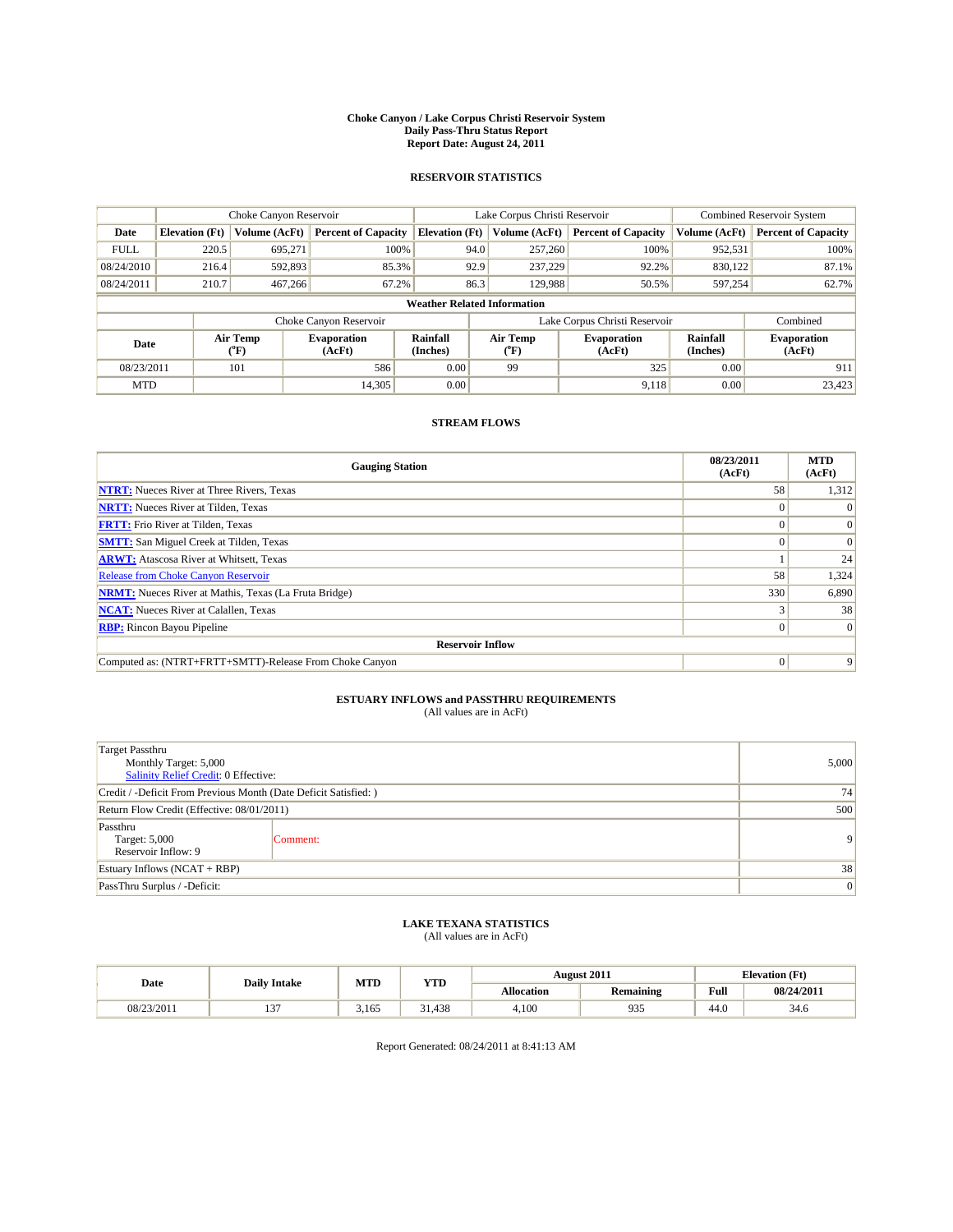#### **Choke Canyon / Lake Corpus Christi Reservoir System Daily Pass-Thru Status Report Report Date: August 25, 2011**

### **RESERVOIR STATISTICS**

|             | Choke Canyon Reservoir             |                                           |                              |                             | Lake Corpus Christi Reservoir | <b>Combined Reservoir System</b> |                      |                              |  |  |
|-------------|------------------------------------|-------------------------------------------|------------------------------|-----------------------------|-------------------------------|----------------------------------|----------------------|------------------------------|--|--|
| Date        | <b>Elevation</b> (Ft)              | Volume (AcFt)                             | <b>Percent of Capacity</b>   | <b>Elevation</b> (Ft)       | Volume (AcFt)                 | <b>Percent of Capacity</b>       | Volume (AcFt)        | <b>Percent of Capacity</b>   |  |  |
| <b>FULL</b> | 220.5                              | 695,271                                   | 100%                         | 94.0                        | 257,260                       | 100%                             | 952,531              | 100%                         |  |  |
| 08/25/2010  | 216.3                              | 591,474                                   | 85.1%                        | 92.9                        | 237,764                       | 92.4%                            | 829,238              | 87.1%                        |  |  |
| 08/25/2011  | 210.7                              | 466,653                                   | 67.1%                        | 86.2                        | 129,445                       | 50.3%                            | 596,098              | 62.6%                        |  |  |
|             | <b>Weather Related Information</b> |                                           |                              |                             |                               |                                  |                      |                              |  |  |
|             |                                    |                                           | Choke Canyon Reservoir       |                             |                               | Lake Corpus Christi Reservoir    |                      | Combined                     |  |  |
| Date        |                                    | Air Temp<br>$({}^{\mathrm{o}}\mathrm{F})$ | <b>Evaporation</b><br>(AcFt) | <b>Rainfall</b><br>(Inches) | Air Temp<br>(°F)              | <b>Evaporation</b><br>(AcFt)     | Rainfall<br>(Inches) | <b>Evaporation</b><br>(AcFt) |  |  |
| 08/24/2011  |                                    | 101                                       | 538                          | 0.00                        | 101                           | 340                              | 0.00                 | 878                          |  |  |
| <b>MTD</b>  |                                    |                                           | 14,843                       | 0.00                        |                               | 9,458                            | 0.00                 | 24,301                       |  |  |

## **STREAM FLOWS**

| <b>Gauging Station</b>                                       | 08/24/2011<br>(AcFt) | <b>MTD</b><br>(AcFt) |  |  |  |  |
|--------------------------------------------------------------|----------------------|----------------------|--|--|--|--|
| <b>NTRT:</b> Nueces River at Three Rivers, Texas             | 58                   | 1,370                |  |  |  |  |
| <b>NRTT:</b> Nueces River at Tilden, Texas                   |                      | $\Omega$             |  |  |  |  |
| <b>FRTT:</b> Frio River at Tilden, Texas                     |                      | $\Omega$             |  |  |  |  |
| <b>SMTT:</b> San Miguel Creek at Tilden, Texas               |                      | $\Omega$             |  |  |  |  |
| <b>ARWT:</b> Atascosa River at Whitsett, Texas               |                      | 25                   |  |  |  |  |
| <b>Release from Choke Canyon Reservoir</b>                   | 58                   | 1,382                |  |  |  |  |
| <b>NRMT:</b> Nueces River at Mathis, Texas (La Fruta Bridge) | 375                  | 7,265                |  |  |  |  |
| <b>NCAT:</b> Nueces River at Calallen, Texas                 |                      | 39                   |  |  |  |  |
| <b>RBP:</b> Rincon Bayou Pipeline                            | 0                    | $\Omega$             |  |  |  |  |
| <b>Reservoir Inflow</b>                                      |                      |                      |  |  |  |  |
| Computed as: (NTRT+FRTT+SMTT)-Release From Choke Canyon      | $\theta$             | 9                    |  |  |  |  |

# **ESTUARY INFLOWS and PASSTHRU REQUIREMENTS**<br>(All values are in AcFt)

| <b>Target Passthru</b><br>Monthly Target: 5,000<br>Salinity Relief Credit: 0 Effective: | 5,000    |                |
|-----------------------------------------------------------------------------------------|----------|----------------|
| Credit / -Deficit From Previous Month (Date Deficit Satisfied: )                        | 74       |                |
| Return Flow Credit (Effective: 08/01/2011)                                              | 500      |                |
| Passthru<br>Target: 5,000<br>Reservoir Inflow: 9                                        | Comment: | 9 <sub>1</sub> |
| Estuary Inflows $(NCAT + RBP)$                                                          | 39       |                |
| PassThru Surplus / -Deficit:                                                            | 0        |                |

## **LAKE TEXANA STATISTICS** (All values are in AcFt)

|            | <b>Daily Intake</b> | MTD   | <b>YTD</b>               |                   | <b>August 2011</b> |      | <b>Elevation</b> (Ft) |
|------------|---------------------|-------|--------------------------|-------------------|--------------------|------|-----------------------|
| Date       |                     |       |                          | <b>Allocation</b> | <b>Remaining</b>   | Full | 08/25/2011            |
| 08/24/2011 | $\sim$              | 3.302 | 21<br>575<br>ر، ر. ر. ر. | 4.100             | 798                | 44.0 | 34.5                  |

Report Generated: 08/25/2011 at 9:07:28 AM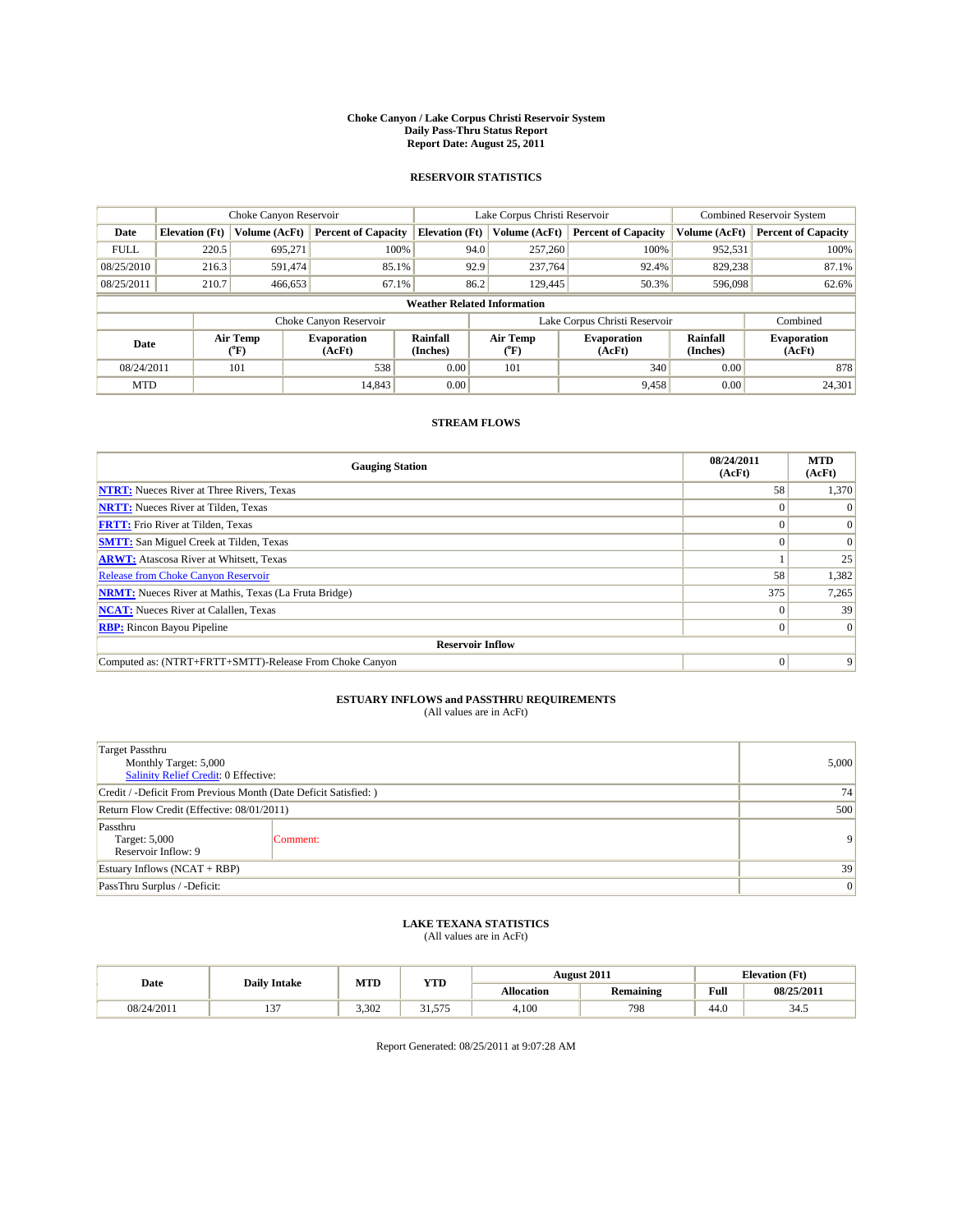#### **Choke Canyon / Lake Corpus Christi Reservoir System Daily Pass-Thru Status Report Report Date: August 26, 2011**

### **RESERVOIR STATISTICS**

|             | Choke Canyon Reservoir             |                                           |                              |                             | Lake Corpus Christi Reservoir | <b>Combined Reservoir System</b> |                      |                              |  |  |
|-------------|------------------------------------|-------------------------------------------|------------------------------|-----------------------------|-------------------------------|----------------------------------|----------------------|------------------------------|--|--|
| Date        | <b>Elevation</b> (Ft)              | Volume (AcFt)                             | <b>Percent of Capacity</b>   | <b>Elevation</b> (Ft)       | Volume (AcFt)                 | <b>Percent of Capacity</b>       | Volume (AcFt)        | <b>Percent of Capacity</b>   |  |  |
| <b>FULL</b> | 220.5                              | 695,271                                   | 100%                         | 94.0                        | 257,260                       | 100%                             | 952,531              | 100%                         |  |  |
| 08/26/2010  | 216.3                              | 591,474                                   | 85.1%                        | 92.9                        | 237,229                       | 92.2%                            | 828,703              | 87.0%                        |  |  |
| 08/26/2011  | 210.6                              | 466,244                                   | 67.1%                        | 86.2                        | 129,173                       | 50.2%                            | 595,417              | 62.5%                        |  |  |
|             | <b>Weather Related Information</b> |                                           |                              |                             |                               |                                  |                      |                              |  |  |
|             |                                    |                                           | Choke Canyon Reservoir       |                             |                               | Lake Corpus Christi Reservoir    |                      | Combined                     |  |  |
| Date        |                                    | Air Temp<br>$({}^{\mathrm{o}}\mathrm{F})$ | <b>Evaporation</b><br>(AcFt) | <b>Rainfall</b><br>(Inches) | Air Temp<br>("F)              | <b>Evaporation</b><br>(AcFt)     | Rainfall<br>(Inches) | <b>Evaporation</b><br>(AcFt) |  |  |
| 08/25/2011  |                                    | 98                                        | 406                          | 0.00                        | 97                            | 355                              | 0.57                 | 761                          |  |  |
| <b>MTD</b>  |                                    |                                           | 15.249                       | 0.00                        |                               | 9,813                            | 0.57                 | 25,062                       |  |  |

## **STREAM FLOWS**

| <b>Gauging Station</b>                                       | 08/25/2011<br>(AcFt) | <b>MTD</b><br>(AcFt) |  |  |  |  |  |
|--------------------------------------------------------------|----------------------|----------------------|--|--|--|--|--|
| <b>NTRT:</b> Nueces River at Three Rivers, Texas             | 60                   | 1,429                |  |  |  |  |  |
| <b>NRTT:</b> Nueces River at Tilden, Texas                   |                      |                      |  |  |  |  |  |
| <b>FRTT:</b> Frio River at Tilden, Texas                     |                      |                      |  |  |  |  |  |
| <b>SMTT:</b> San Miguel Creek at Tilden, Texas               |                      | $\Omega$             |  |  |  |  |  |
| <b>ARWT:</b> Atascosa River at Whitsett, Texas               |                      | 26                   |  |  |  |  |  |
| <b>Release from Choke Canyon Reservoir</b>                   | 58                   | 1,439                |  |  |  |  |  |
| <b>NRMT:</b> Nueces River at Mathis, Texas (La Fruta Bridge) | 411                  | 7,676                |  |  |  |  |  |
| <b>NCAT:</b> Nueces River at Calallen, Texas                 |                      | 44                   |  |  |  |  |  |
| <b>RBP:</b> Rincon Bayou Pipeline                            | $\overline{0}$       | $\Omega$             |  |  |  |  |  |
| <b>Reservoir Inflow</b>                                      |                      |                      |  |  |  |  |  |
| Computed as: (NTRT+FRTT+SMTT)-Release From Choke Canyon      | ◠                    | 11                   |  |  |  |  |  |

# **ESTUARY INFLOWS and PASSTHRU REQUIREMENTS**<br>(All values are in AcFt)

| <b>Target Passthru</b><br>Monthly Target: 5,000<br>Salinity Relief Credit: 0 Effective: | 5,000    |    |
|-----------------------------------------------------------------------------------------|----------|----|
| Credit / -Deficit From Previous Month (Date Deficit Satisfied: )                        | 74       |    |
| Return Flow Credit (Effective: 08/01/2011)                                              | 500      |    |
| Passthru<br>Target: 5,000<br>Reservoir Inflow: 11                                       | Comment: | 11 |
| Estuary Inflows $(NCAT + RBP)$                                                          | 44       |    |
| PassThru Surplus / -Deficit:                                                            | 0        |    |

## **LAKE TEXANA STATISTICS** (All values are in AcFt)

|            | <b>Daily Intake</b> | MTD   | <b>YTD</b> | <b>August 2011</b> |                  |      | <b>Elevation</b> (Ft) |
|------------|---------------------|-------|------------|--------------------|------------------|------|-----------------------|
| Date       |                     |       |            | <b>Allocation</b>  | <b>Remaining</b> | Full | 08/26/2011            |
| 08/25/2011 | ۵O                  | 3.401 | - 1.674ء   | 4,100              | 699              | 44.0 | 34.5                  |

Report Generated: 08/26/2011 at 8:49:52 AM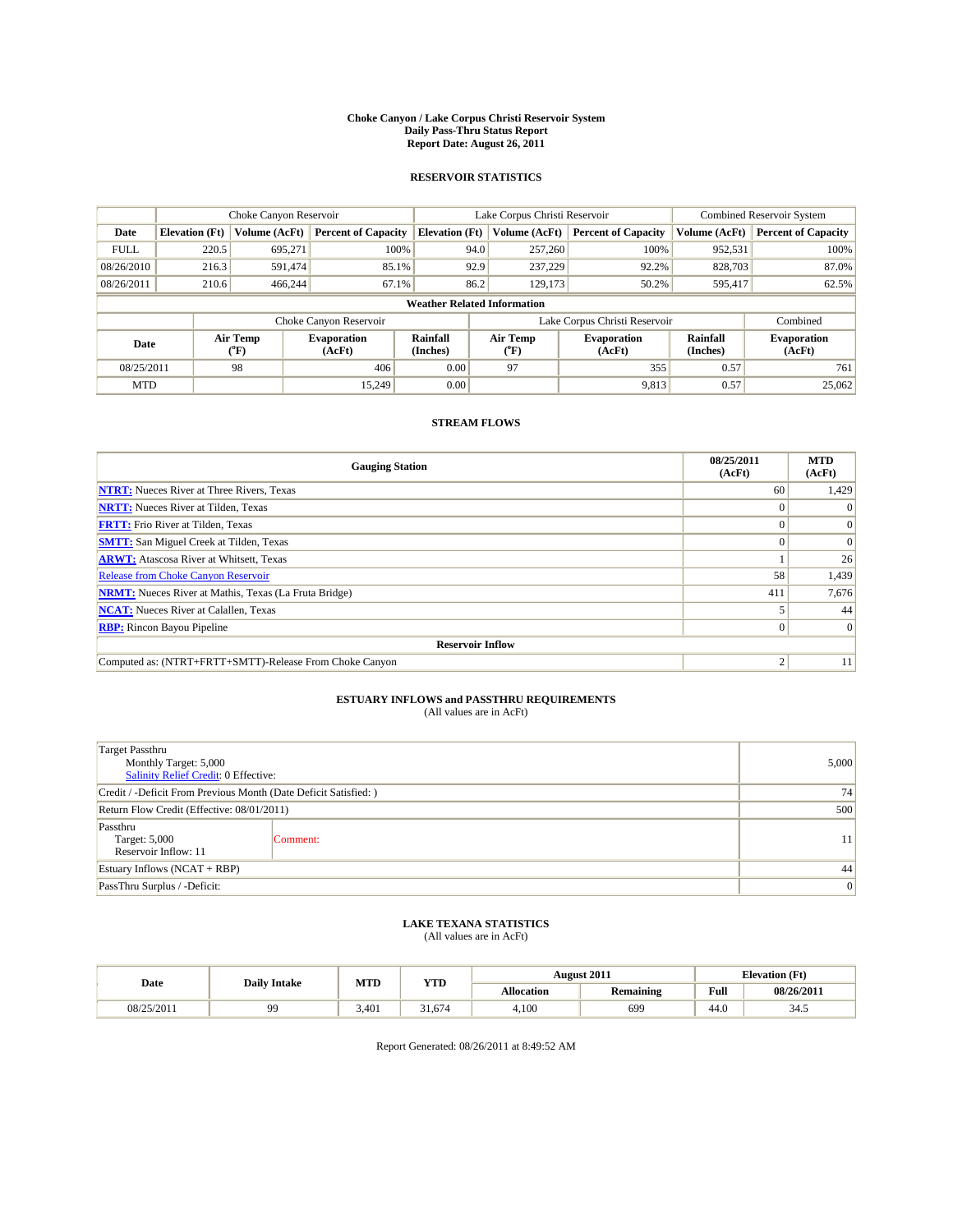#### **Choke Canyon / Lake Corpus Christi Reservoir System Daily Pass-Thru Status Report Report Date: August 27, 2011**

### **RESERVOIR STATISTICS**

|             | Choke Canyon Reservoir             |                          |                              |                       | Lake Corpus Christi Reservoir |                               |                      | <b>Combined Reservoir System</b> |  |
|-------------|------------------------------------|--------------------------|------------------------------|-----------------------|-------------------------------|-------------------------------|----------------------|----------------------------------|--|
| Date        | <b>Elevation</b> (Ft)              | Volume (AcFt)            | <b>Percent of Capacity</b>   | <b>Elevation (Ft)</b> | Volume (AcFt)                 | <b>Percent of Capacity</b>    | Volume (AcFt)        | <b>Percent of Capacity</b>       |  |
| <b>FULL</b> | 220.5                              | 695,271                  | 100%                         | 94.0                  | 257,260                       | 100%                          | 952,531              | 100%                             |  |
| 08/27/2010  | 216.3                              | 591,001                  | 85.0%                        | 92.9                  | 236,694                       | 92.0%                         | 827,695              | 86.9%                            |  |
| 08/27/2011  | 210.6                              | 464,814                  | 66.9%                        | 86.2                  | 128,361                       | 49.9%                         | 593,175              | 62.3%                            |  |
|             | <b>Weather Related Information</b> |                          |                              |                       |                               |                               |                      |                                  |  |
|             |                                    |                          | Choke Canyon Reservoir       |                       |                               | Lake Corpus Christi Reservoir |                      | Combined                         |  |
| Date        |                                    | Air Temp<br>$\rm ^{o}F)$ | <b>Evaporation</b><br>(AcFt) | Rainfall<br>(Inches)  | Air Temp<br>("F)              | <b>Evaporation</b><br>(AcFt)  | Rainfall<br>(Inches) | <b>Evaporation</b><br>(AcFt)     |  |
| 08/26/2011  |                                    | 99                       | 429                          | 0.00                  | 96                            | 299                           | 0.00                 | 728                              |  |
| <b>MTD</b>  |                                    |                          | 15,678                       | 0.00                  |                               | 10.112                        | 0.57                 | 25,790                           |  |

## **STREAM FLOWS**

| <b>Gauging Station</b>                                       | 08/26/2011<br>(AcFt) | <b>MTD</b><br>(AcFt) |
|--------------------------------------------------------------|----------------------|----------------------|
| <b>NTRT:</b> Nueces River at Three Rivers, Texas             | 60                   | 1,489                |
| <b>NRTT:</b> Nueces River at Tilden, Texas                   |                      | $\Omega$             |
| <b>FRTT:</b> Frio River at Tilden, Texas                     |                      | $\Omega$             |
| <b>SMTT:</b> San Miguel Creek at Tilden, Texas               |                      | $\Omega$             |
| <b>ARWT:</b> Atascosa River at Whitsett, Texas               |                      | 27                   |
| Release from Choke Canyon Reservoir                          | 58                   | 1,497                |
| <b>NRMT:</b> Nueces River at Mathis, Texas (La Fruta Bridge) | 391                  | 8,067                |
| <b>NCAT:</b> Nueces River at Calallen, Texas                 | 34                   | 78                   |
| <b>RBP:</b> Rincon Bayou Pipeline                            | 0                    | $\Omega$             |
| <b>Reservoir Inflow</b>                                      |                      |                      |
| Computed as: (NTRT+FRTT+SMTT)-Release From Choke Canyon      |                      | 13                   |

# **ESTUARY INFLOWS and PASSTHRU REQUIREMENTS**<br>(All values are in AcFt)

| <b>Target Passthru</b><br>Monthly Target: 5,000<br>Salinity Relief Credit: 0 Effective: | 5,000    |    |
|-----------------------------------------------------------------------------------------|----------|----|
| Credit / -Deficit From Previous Month (Date Deficit Satisfied: )                        | 74       |    |
| Return Flow Credit (Effective: 08/01/2011)                                              | 500      |    |
| Passthru<br>Target: 5,000<br>Reservoir Inflow: 13                                       | Comment: | 13 |
| Estuary Inflows $(NCAT + RBP)$                                                          | 78       |    |
| PassThru Surplus / -Deficit:                                                            | 0        |    |

## **LAKE TEXANA STATISTICS** (All values are in AcFt)

| Date       | <b>Daily Intake</b> | MTD        | <b>YTD</b>      | <b>August 2011</b> |                  | <b>Elevation</b> (Ft) |            |
|------------|---------------------|------------|-----------------|--------------------|------------------|-----------------------|------------|
|            |                     |            |                 | <b>Allocation</b>  | <b>Remaining</b> | Full                  | 08/27/2011 |
| 08/26/2011 | --                  | 477<br>5.4 | .750<br>21<br>. | 4.100              | 623              | 44.0                  | 34.5       |

Report Generated: 08/27/2011 at 8:11:06 AM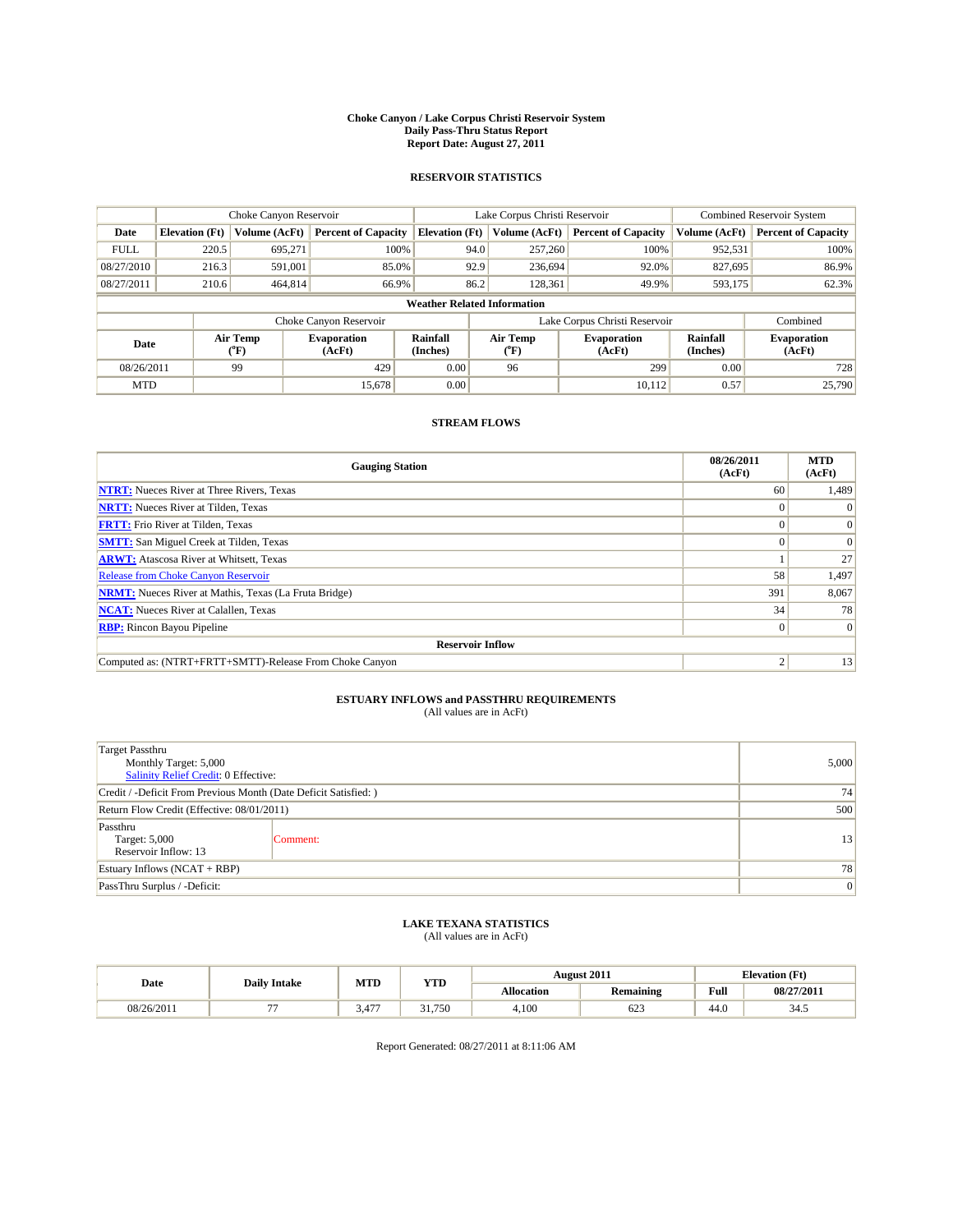#### **Choke Canyon / Lake Corpus Christi Reservoir System Daily Pass-Thru Status Report Report Date: August 28, 2011**

### **RESERVOIR STATISTICS**

|             | Choke Canyon Reservoir             |                                           |                              |                             | Lake Corpus Christi Reservoir | <b>Combined Reservoir System</b> |                      |                              |  |  |
|-------------|------------------------------------|-------------------------------------------|------------------------------|-----------------------------|-------------------------------|----------------------------------|----------------------|------------------------------|--|--|
| Date        | <b>Elevation</b> (Ft)              | Volume (AcFt)                             | <b>Percent of Capacity</b>   | <b>Elevation</b> (Ft)       | Volume (AcFt)                 | <b>Percent of Capacity</b>       | Volume (AcFt)        | <b>Percent of Capacity</b>   |  |  |
| <b>FULL</b> | 220.5                              | 695,271                                   | 100%                         | 94.0                        | 257,260                       | 100%                             | 952,531              | 100%                         |  |  |
| 08/28/2010  | 216.3                              | 590,523                                   | 84.9%                        | 92.8                        | 235,981                       | 91.7%                            | 826,504              | 86.8%                        |  |  |
| 08/28/2011  | 210.5                              | 463,793                                   | 66.7%                        | 86.1                        | 127,821                       | 49.7%                            | 591,614              | 62.1%                        |  |  |
|             | <b>Weather Related Information</b> |                                           |                              |                             |                               |                                  |                      |                              |  |  |
|             |                                    |                                           | Choke Canyon Reservoir       |                             |                               | Lake Corpus Christi Reservoir    |                      | Combined                     |  |  |
| Date        |                                    | Air Temp<br>$({}^{\mathrm{o}}\mathrm{F})$ | <b>Evaporation</b><br>(AcFt) | <b>Rainfall</b><br>(Inches) | Air Temp<br>(°F)              | <b>Evaporation</b><br>(AcFt)     | Rainfall<br>(Inches) | <b>Evaporation</b><br>(AcFt) |  |  |
| 08/27/2011  |                                    | 102                                       | 536                          | 0.00                        | 101                           | 291                              | 0.00                 | 827                          |  |  |
| <b>MTD</b>  |                                    |                                           | 16.214                       | 0.00                        |                               | 10.403                           | 0.57                 | 26.617                       |  |  |

## **STREAM FLOWS**

| <b>Gauging Station</b>                                       | 08/27/2011<br>(AcFt) | <b>MTD</b><br>(AcFt) |
|--------------------------------------------------------------|----------------------|----------------------|
| <b>NTRT:</b> Nueces River at Three Rivers, Texas             | 60                   | 1,548                |
| <b>NRTT:</b> Nueces River at Tilden, Texas                   |                      |                      |
| <b>FRTT:</b> Frio River at Tilden, Texas                     |                      | $\Omega$             |
| <b>SMTT:</b> San Miguel Creek at Tilden, Texas               |                      | $\Omega$             |
| <b>ARWT:</b> Atascosa River at Whitsett, Texas               |                      | 28                   |
| Release from Choke Canyon Reservoir                          | 58                   | 1,554                |
| <b>NRMT:</b> Nueces River at Mathis, Texas (La Fruta Bridge) | 387                  | 8,454                |
| <b>NCAT:</b> Nueces River at Calallen, Texas                 | 56                   | 133                  |
| <b>RBP:</b> Rincon Bayou Pipeline                            | $\overline{0}$       | $\Omega$             |
| <b>Reservoir Inflow</b>                                      |                      |                      |
| Computed as: (NTRT+FRTT+SMTT)-Release From Choke Canyon      | $\overline{c}$       | 15                   |

# **ESTUARY INFLOWS and PASSTHRU REQUIREMENTS**<br>(All values are in AcFt)

| <b>Target Passthru</b><br>Monthly Target: 5,000<br>Salinity Relief Credit: 0 Effective: | 5,000    |    |
|-----------------------------------------------------------------------------------------|----------|----|
| Credit / -Deficit From Previous Month (Date Deficit Satisfied: )                        | 74       |    |
| Return Flow Credit (Effective: 08/01/2011)                                              | 500      |    |
| Passthru<br>Target: 5,000<br>Reservoir Inflow: 15                                       | Comment: | 15 |
| Estuary Inflows $(NCAT + RBP)$                                                          | 133      |    |
| PassThru Surplus / -Deficit:                                                            | 0        |    |

## **LAKE TEXANA STATISTICS** (All values are in AcFt)

|            | <b>Daily Intake</b> | MTD   | <b>YTD</b> | <b>August 2011</b> |                  | <b>Elevation</b> (Ft)                       |            |
|------------|---------------------|-------|------------|--------------------|------------------|---------------------------------------------|------------|
| Date       |                     |       |            | <b>Allocation</b>  | <b>Remaining</b> | Full<br>the contract of the contract of the | 08/28/2011 |
| 08/27/2011 | / O                 | 3.554 | 31.826     | 4.100              | 546              | 44.0                                        | 34.5       |

Report Generated: 08/28/2011 at 7:49:54 AM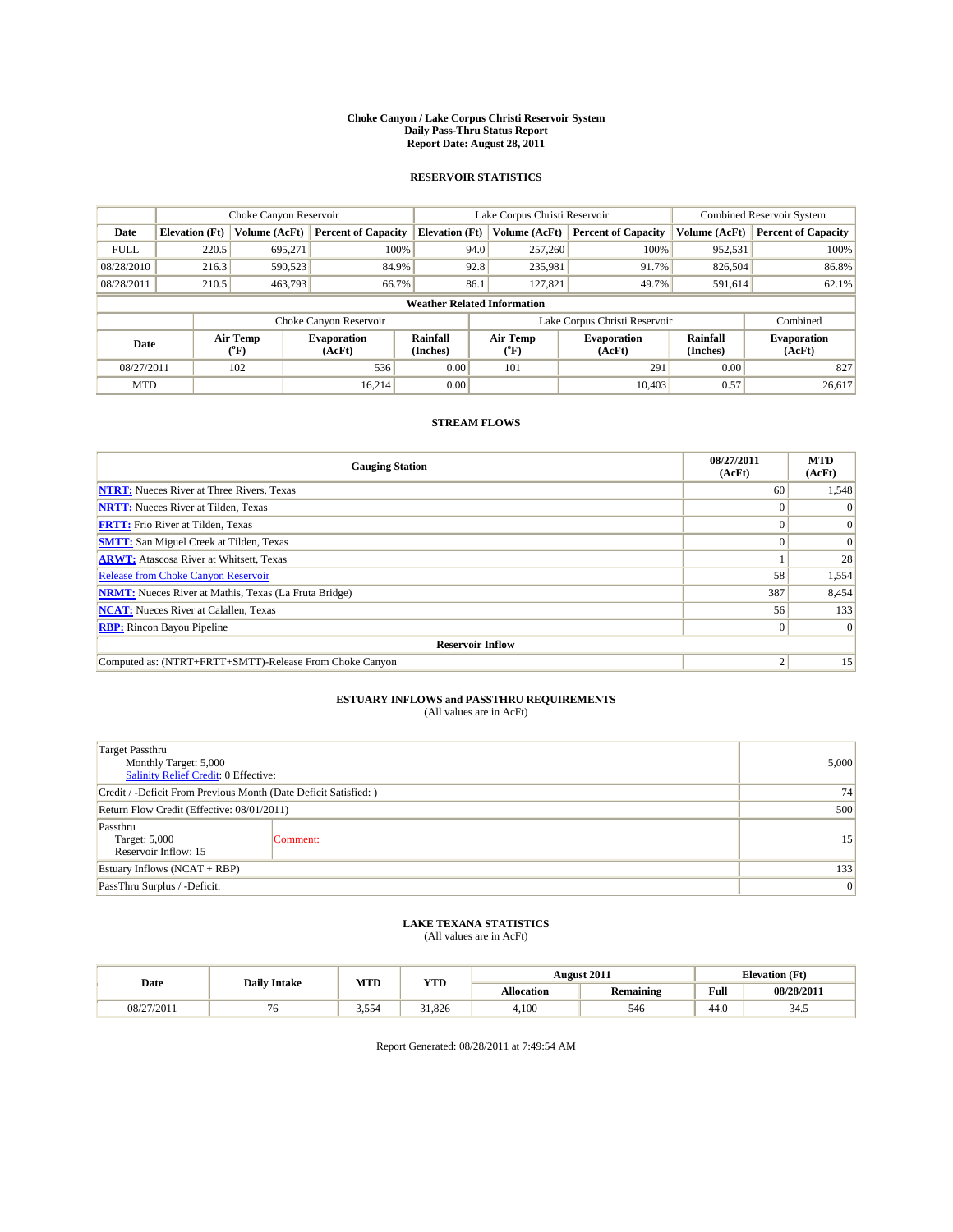#### **Choke Canyon / Lake Corpus Christi Reservoir System Daily Pass-Thru Status Report Report Date: August 29, 2011**

### **RESERVOIR STATISTICS**

|             | Choke Canyon Reservoir             |                                           |                              |                             | Lake Corpus Christi Reservoir           |                               |                      | <b>Combined Reservoir System</b> |  |
|-------------|------------------------------------|-------------------------------------------|------------------------------|-----------------------------|-----------------------------------------|-------------------------------|----------------------|----------------------------------|--|
| Date        | <b>Elevation</b> (Ft)              | Volume (AcFt)                             | <b>Percent of Capacity</b>   | <b>Elevation</b> (Ft)       | Volume (AcFt)                           | <b>Percent of Capacity</b>    | Volume (AcFt)        | <b>Percent of Capacity</b>       |  |
| <b>FULL</b> | 220.5                              | 695,271                                   | 100%                         | 94.0                        | 257,260                                 | 100%                          | 952,531              | 100%                             |  |
| 08/29/2010  | 216.3                              | 590,046                                   | 84.9%                        | 92.8                        | 235,447                                 | 91.5%                         | 825,493              | 86.7%                            |  |
| 08/29/2011  | 210.5                              | 463,588                                   | 66.7%                        | 86.1                        | 127,282                                 | 49.5%                         | 590,870              | 62.0%                            |  |
|             | <b>Weather Related Information</b> |                                           |                              |                             |                                         |                               |                      |                                  |  |
|             |                                    |                                           | Choke Canyon Reservoir       |                             |                                         | Lake Corpus Christi Reservoir |                      | Combined                         |  |
| Date        |                                    | Air Temp<br>$({}^{\mathrm{o}}\mathrm{F})$ | <b>Evaporation</b><br>(AcFt) | <b>Rainfall</b><br>(Inches) | Air Temp<br>$(^{\mathrm{o}}\mathrm{F})$ | <b>Evaporation</b><br>(AcFt)  | Rainfall<br>(Inches) | <b>Evaporation</b><br>(AcFt)     |  |
| 08/28/2011  |                                    | 107                                       | 608                          | 0.00                        | 108                                     | 345                           | 0.00                 | 953                              |  |
| <b>MTD</b>  |                                    |                                           | 16,822                       | 0.00                        |                                         | 10.748                        | 0.57                 | 27,570                           |  |

## **STREAM FLOWS**

| <b>Gauging Station</b>                                       | 08/28/2011<br>(AcFt) | <b>MTD</b><br>(AcFt) |
|--------------------------------------------------------------|----------------------|----------------------|
| <b>NTRT:</b> Nueces River at Three Rivers, Texas             | 60                   | 1,608                |
| <b>NRTT:</b> Nueces River at Tilden, Texas                   |                      |                      |
| <b>FRTT:</b> Frio River at Tilden, Texas                     |                      | $\Omega$             |
| <b>SMTT:</b> San Miguel Creek at Tilden, Texas               |                      | $\Omega$             |
| <b>ARWT:</b> Atascosa River at Whitsett, Texas               |                      | 29                   |
| Release from Choke Canyon Reservoir                          | 58                   | 1,612                |
| <b>NRMT:</b> Nueces River at Mathis, Texas (La Fruta Bridge) | 371                  | 8,825                |
| <b>NCAT:</b> Nueces River at Calallen, Texas                 | 32                   | 165                  |
| <b>RBP:</b> Rincon Bayou Pipeline                            | $\Omega$             | $\Omega$             |
| <b>Reservoir Inflow</b>                                      |                      |                      |
| Computed as: (NTRT+FRTT+SMTT)-Release From Choke Canyon      | ◠                    | 17                   |

# **ESTUARY INFLOWS and PASSTHRU REQUIREMENTS**<br>(All values are in AcFt)

| <b>Target Passthru</b><br>Monthly Target: 5,000<br>Salinity Relief Credit: 0 Effective: | 5,000    |                 |
|-----------------------------------------------------------------------------------------|----------|-----------------|
| Credit / -Deficit From Previous Month (Date Deficit Satisfied: )                        | 74       |                 |
| Return Flow Credit (Effective: 08/01/2011)                                              | 500      |                 |
| Passthru<br>Target: 5,000<br>Reservoir Inflow: 17                                       | Comment: | 17 <sup>1</sup> |
| Estuary Inflows $(NCAT + RBP)$                                                          | 165      |                 |
| PassThru Surplus / -Deficit:                                                            | 0        |                 |

## **LAKE TEXANA STATISTICS** (All values are in AcFt)

| Date       | <b>Daily Intake</b> |       | MTD<br>YTD |            | <b>August 2011</b> |      | <b>Elevation</b> (Ft) |
|------------|---------------------|-------|------------|------------|--------------------|------|-----------------------|
|            |                     |       |            | Allocation | <b>Remaining</b>   | Full | 08/29/2011            |
| 08/28/2011 |                     | 3.630 | 31,903     | 4.100      | 470                | 44.0 | 34.5                  |

Report Generated: 08/29/2011 at 8:47:39 AM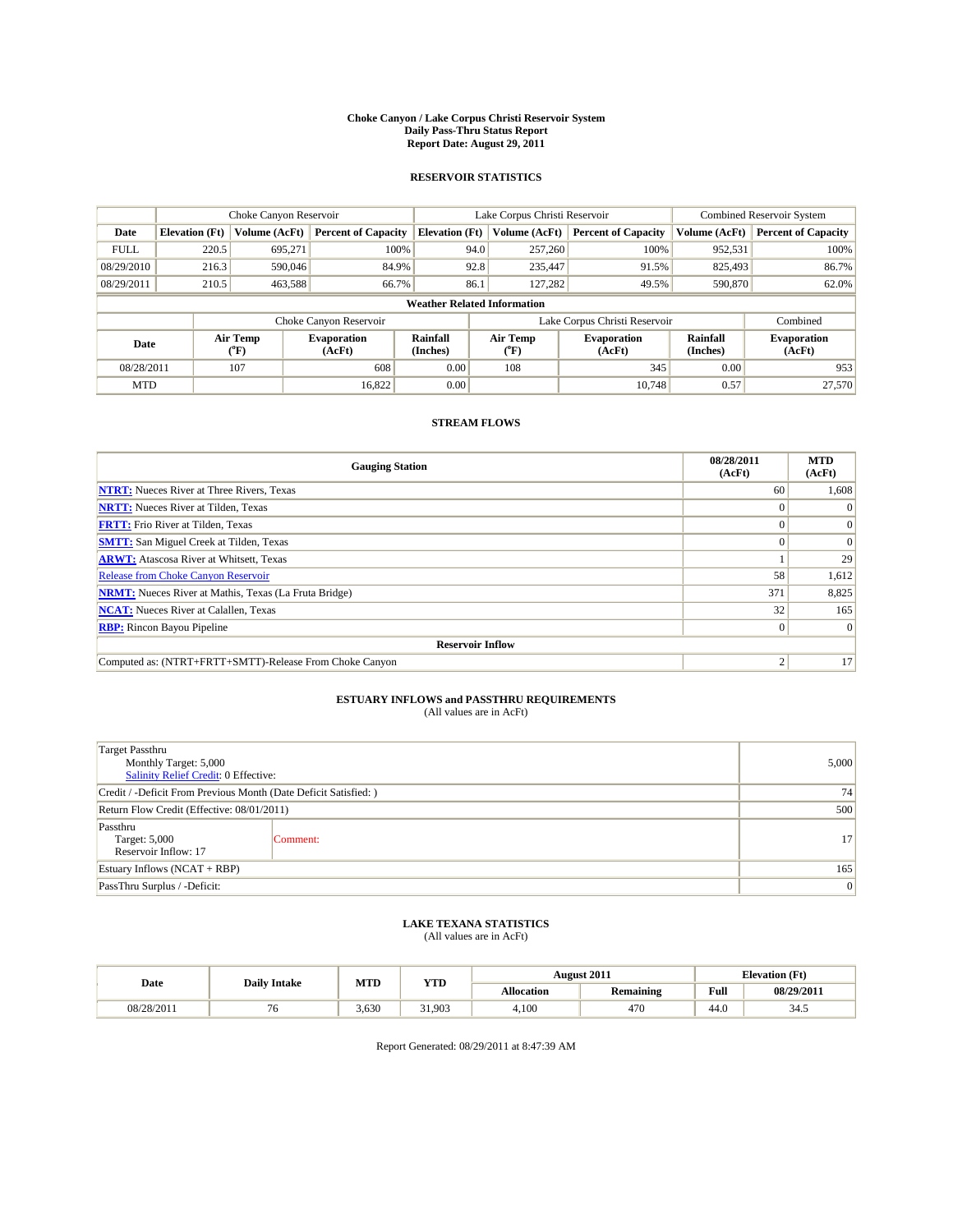#### **Choke Canyon / Lake Corpus Christi Reservoir System Daily Pass-Thru Status Report Report Date: August 30, 2011**

### **RESERVOIR STATISTICS**

|             | Choke Canyon Reservoir             |                             |                              |                             | Lake Corpus Christi Reservoir           | <b>Combined Reservoir System</b> |                      |                              |  |
|-------------|------------------------------------|-----------------------------|------------------------------|-----------------------------|-----------------------------------------|----------------------------------|----------------------|------------------------------|--|
| Date        | <b>Elevation</b> (Ft)              | Volume (AcFt)               | <b>Percent of Capacity</b>   | <b>Elevation</b> (Ft)       | Volume (AcFt)                           | <b>Percent of Capacity</b>       | Volume (AcFt)        | <b>Percent of Capacity</b>   |  |
| <b>FULL</b> | 220.5                              | 695,271                     | 100%                         | 94.0                        | 257,260                                 | 100%                             | 952,531              | 100%                         |  |
| 08/30/2010  | 216.2                              | 588,613                     | 84.7%                        | 92.8                        | 234,735                                 | 91.2%                            | 823,348              | 86.4%                        |  |
| 08/30/2011  | 210.5                              | 463,997                     | 66.7%                        | 86.0                        | 126,477                                 | 49.2%                            | 590,474              | 62.0%                        |  |
|             | <b>Weather Related Information</b> |                             |                              |                             |                                         |                                  |                      |                              |  |
|             |                                    |                             | Choke Canyon Reservoir       |                             |                                         | Lake Corpus Christi Reservoir    |                      | Combined                     |  |
| Date        |                                    | Air Temp<br>${}^{\circ}$ F) | <b>Evaporation</b><br>(AcFt) | <b>Rainfall</b><br>(Inches) | Air Temp<br>$(^{\mathrm{o}}\mathrm{F})$ | <b>Evaporation</b><br>(AcFt)     | Rainfall<br>(Inches) | <b>Evaporation</b><br>(AcFt) |  |
| 08/29/2011  |                                    | 106                         | 656                          | 0.00                        | 103                                     | 414                              | 0.00                 | 1.070                        |  |
| <b>MTD</b>  |                                    |                             | 17,478                       | 0.00                        |                                         | 11,162                           | 0.57                 | 28,640                       |  |

## **STREAM FLOWS**

| <b>Gauging Station</b>                                       | 08/29/2011<br>(AcFt) | <b>MTD</b><br>(AcFt) |
|--------------------------------------------------------------|----------------------|----------------------|
| <b>NTRT:</b> Nueces River at Three Rivers, Texas             | 60                   | 1,667                |
| <b>NRTT:</b> Nueces River at Tilden, Texas                   |                      |                      |
| <b>FRTT:</b> Frio River at Tilden, Texas                     |                      |                      |
| <b>SMTT:</b> San Miguel Creek at Tilden, Texas               |                      | $\Omega$             |
| <b>ARWT:</b> Atascosa River at Whitsett, Texas               |                      | 30                   |
| <b>Release from Choke Canyon Reservoir</b>                   | 58                   | 1,669                |
| <b>NRMT:</b> Nueces River at Mathis, Texas (La Fruta Bridge) | 339                  | 9,165                |
| <b>NCAT:</b> Nueces River at Calallen, Texas                 | 18                   | 183                  |
| <b>RBP:</b> Rincon Bayou Pipeline                            | $\overline{0}$       | $\Omega$             |
| <b>Reservoir Inflow</b>                                      |                      |                      |
| Computed as: (NTRT+FRTT+SMTT)-Release From Choke Canyon      | ◠                    | 19                   |

# **ESTUARY INFLOWS and PASSTHRU REQUIREMENTS**<br>(All values are in AcFt)

| <b>Target Passthru</b><br>Monthly Target: 5,000<br>Salinity Relief Credit: 0 Effective: | 5,000    |     |
|-----------------------------------------------------------------------------------------|----------|-----|
| Credit / -Deficit From Previous Month (Date Deficit Satisfied: )                        | 74       |     |
| Return Flow Credit (Effective: 08/01/2011)                                              | 500      |     |
| Passthru<br>Target: 5,000<br>Reservoir Inflow: 19                                       | Comment: | 19  |
| Estuary Inflows $(NCAT + RBP)$                                                          |          | 183 |
| PassThru Surplus / -Deficit:                                                            | 0        |     |

## **LAKE TEXANA STATISTICS** (All values are in AcFt)

|            | <b>Daily Intake</b> | MTD   | <b>YTD</b> |                   | <b>August 2011</b> | <b>Elevation</b> (Ft) |              |
|------------|---------------------|-------|------------|-------------------|--------------------|-----------------------|--------------|
| Date       |                     |       |            | <b>Allocation</b> | <b>Remaining</b>   | Full                  | 08/30/2011   |
| 08/29/2011 | ιU                  | 3.706 | 31 979     | 4,100             | 394                | 44.0                  | 2.17<br>34.3 |

Report Generated: 08/30/2011 at 8:43:34 AM